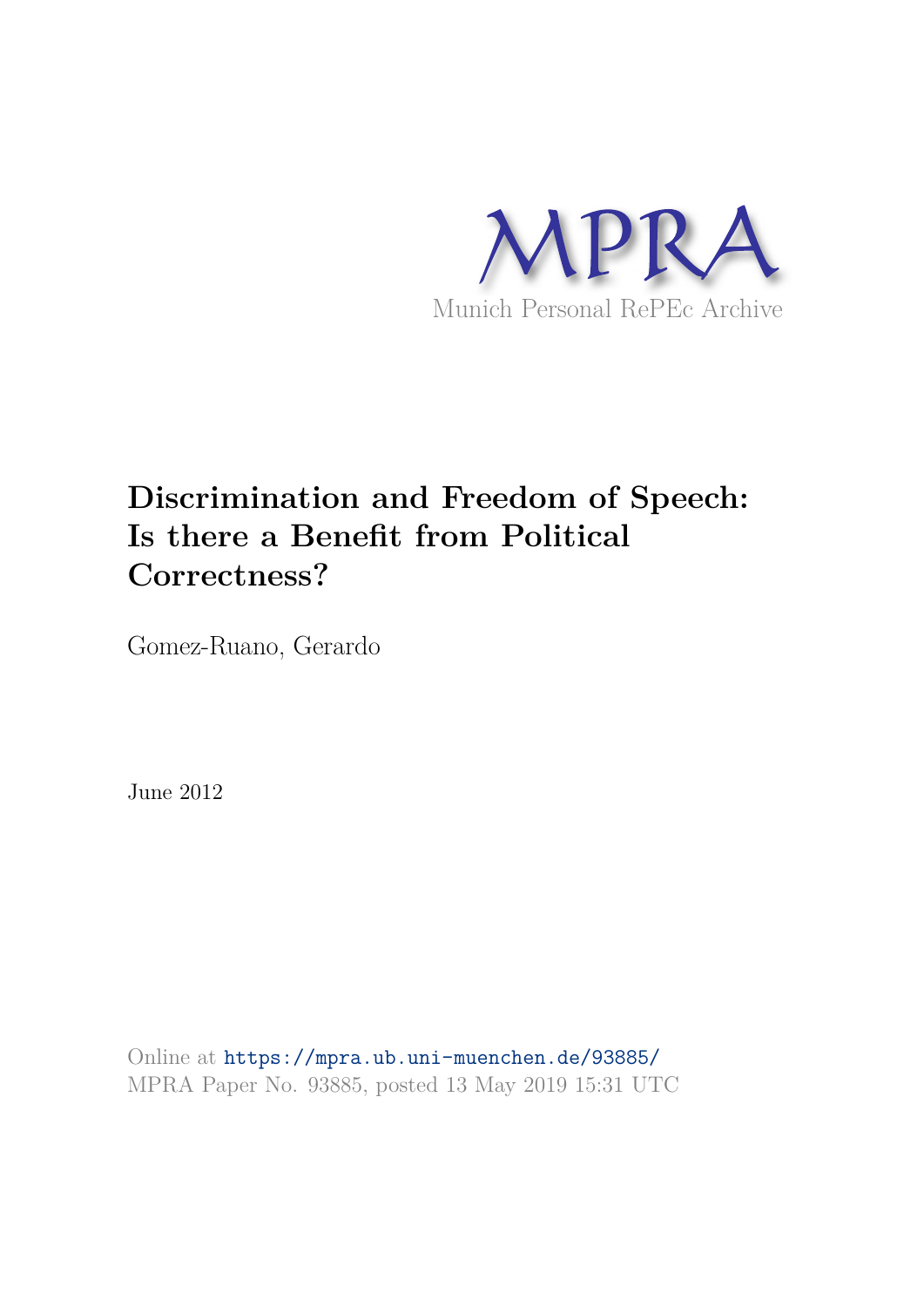# Discrimination and Freedom of Speech Is there a Benefit from Political Correctness?

Gerardo Gomez-Ruano ∗†

June 2012

#### Abstract

This paper shows how Political Correctness may eliminate market-discrimination (i.e., wage-gaps). The rationale for this effect is that speech may permit others to gauge the viability of discriminatory actions in a social context. Political Correctness can, hence, increase the welfare of the discriminated group despite speech being per-se harmless. The paper contributes to the literature on Political Correctness, by pointing out non-trivial benefits from it; to the literature on discrimination, by suggesting an alternative mechanism for discrimination; and to legal theory, by exposing some trade-offs involved with the freedom of expression. The model is consistent with real-life phenomena like the unequal "forbidding of words", the social segregation and integration patterns, and the failure of hate-speech laws to reduce discrimination.

JEL: J15, J7, K42

Keywords: Political Correctness, Free Speech, Discrimination, Imperfect Enforcement.

# 1 Introduction

Political Correctness can be defined as informal censorship of speech:<sup>1</sup> it is not legally enforced, it does not follow any written rules, and it is usually backed up by sanctions that are socially enforced—like ostracism or economic embargoing.

<sup>\*</sup>Banco de México. Email: ggomezr@alum.bu.edu

<sup>†</sup> I would like to thank Kevin Lang, participants at the Boston University Microeconomics Theory Workshop, participants of the seminar at Banco de México as well as Carlos Lever.

<sup>1</sup>While the phenomenon of informal censorship is centuries old, the term "political correctness" is relatively new. For an account of its probable origins—around 1940—see Feldstein (1997).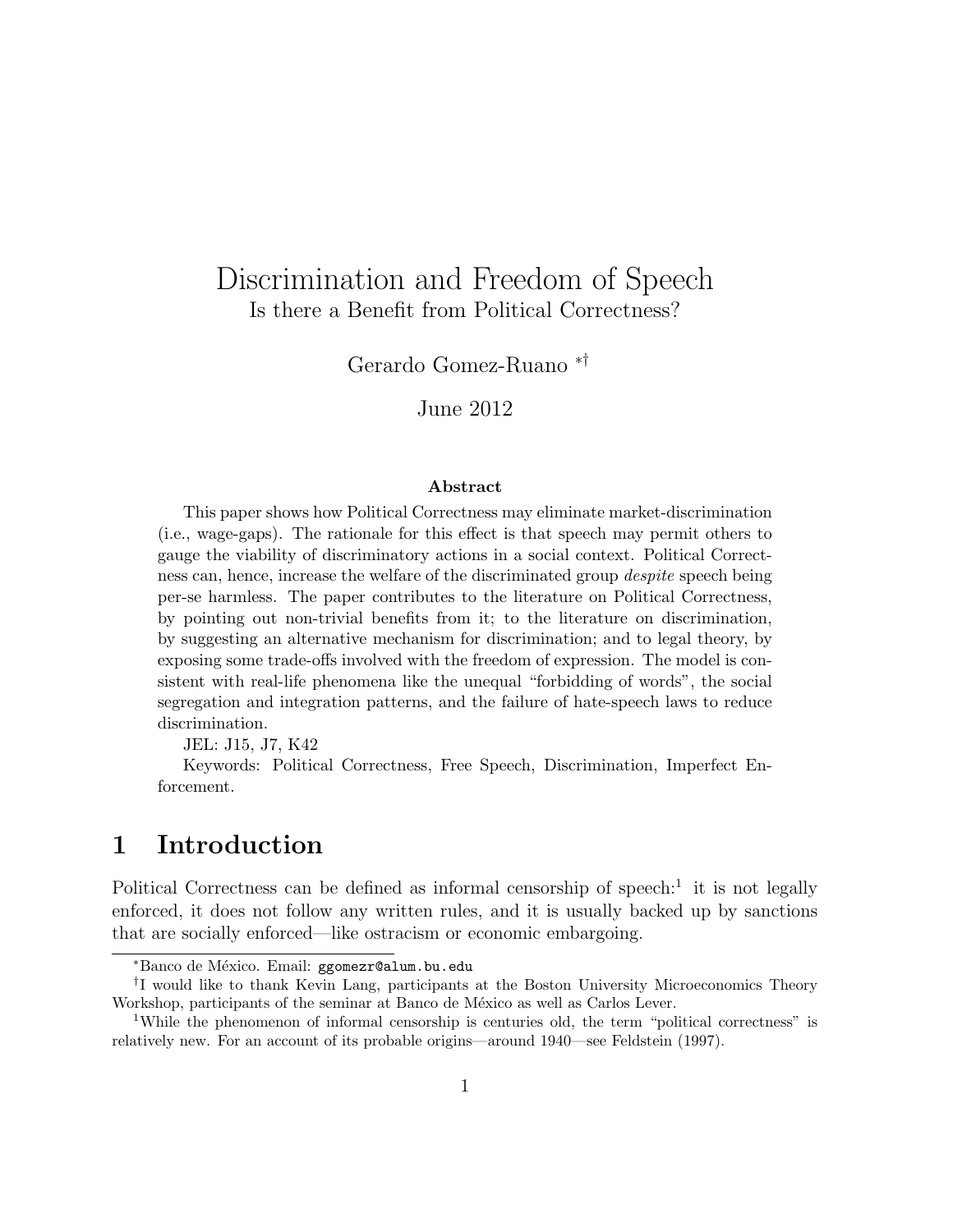What makes Political Correctness such an interesting phenomenon is its deep involvement with beliefs shared by the community—beliefs about the qualities of those who stick to the "correct" expressions and those who don't.

The complexity of the Political Correctness phenomenon is portrayed in Loury (1994). Therein one can read about the subtleties of language in the post-war Germany, and about the contradictions involved in the "Sanctions Debate" (when the struggle of blacks in South Africa required the U.S. government to impose trade sanctions), among other historical anecdotes of the Political Correctness phenomenon.

Loury noted in his essay that he had mostly ignored any possible benefits of Political Correctness, and that these remained to be investigated. As for the costs, he did not provide any explicit modeling of the phenomenon; instead, he pointed out that the theory of conformity proposed by Bernheim (1994) could be adapted for this purpose.<sup>2</sup>

The main contribution of this paper lies precisely in proving the existence of benefits from Political Correctness under non-trivial assumptions. <sup>3</sup> This is done by showing how socially-enforced censorship of speech may reduce, or even eliminate, output-wasteful discrimination in a particular instance, namely at the workplace.

The paper also contributes to the search for alternative formulations of prejudice. As Charles and Guryan (2007) report, the Becker-mechanism of discrimination accounts for only one quarter of the wage-gap, and is a particular form of racial animus: an aversion for cross-racial contact. The mechanism presented herein provides testable implications, and might account for part of the unexplained wage-gap. Unlike the two most popular discrimination theories—distaste for association and statistical discrimination—this paper's theory requires both, assumptions on preferences *and* on technology. If found to be consistent with the data—this would encourage further research along both types of assumptions.

Last but not least, this article also contributes to the law literature concerning the tension between free-speech and non-discrimination, $4$  and more generally to the legal theory, by exposing some trade-offs involved with freedom of expression.

<sup>2</sup>A few years later, Morris (2001) modeled the costs of Political Correctness, as portrayed by Loury, in a game where an informed advisor wishes to convey her valuable information to an uninformed actiontaker with identical preferences; the conflict arises because the action-taker believes there is a positive probability that the advisor is actually "bad" (i.e., has the opposite preferences). As a consequence, reputational concerns will give the "good advisor" an incentive to send sometimes false signals. If these reputational concerns are sufficiently important, the result goes, no information is conveyed in equilibrium (just like Loury contended).

 ${}^{3}$ The benefits are shown to exist *even if language is per se harmless*.

<sup>4</sup>See, for example, Coliver et al (1992).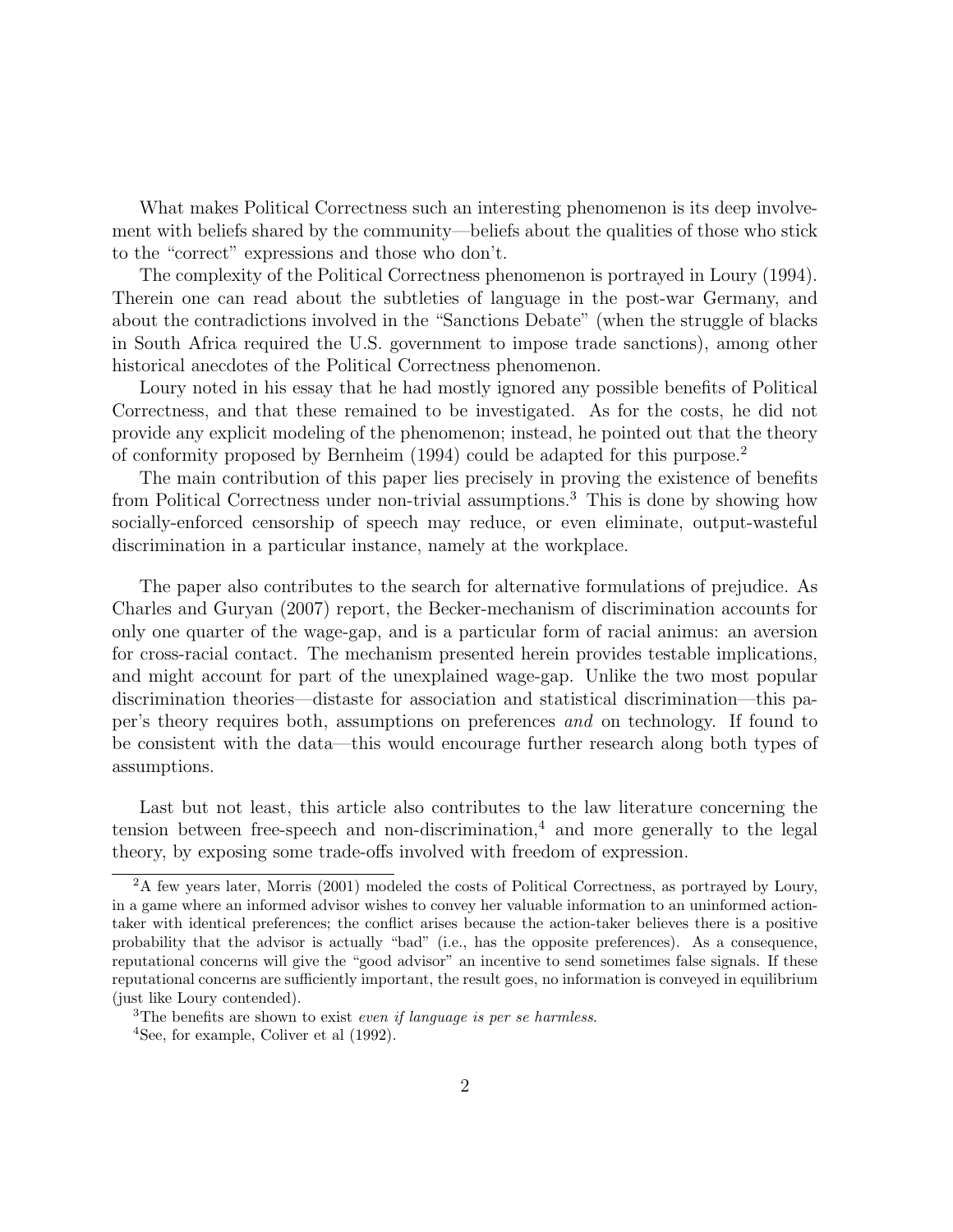The acknowledgement of this tension between free-speech and non-discrimination dates back to (at least) 1951: the year of the controversial Supreme Court case Dennis v. United States.<sup>5</sup> The preamble to this case is that american leaders of the Communist Party were indicted and convicted "for willfully and knowingly conspiring [...] to teach and advocate the overthrow and destruction of the Government of the United States by force and violence". The Supreme Court was then asked to determine whether the Smith Act (under which the leaders where convicted) violated the First Amendment (which guarantees the right to free speech).

While the court was divided in the decision, most Justices agreed that free speech is not an absolute right, and their differences of opinion had more to do with *where* to draw the line. Implicit in the main opinion of the case was the argument that due to the stealthy nature of communist activists ("the Communist Party is a highly disciplined organization, adept at infiltration into strategic positions, use of aliases, and double meaning language; [...] the Party is rigidly controlled"), the state could not wait until right before a putsch ("Obviously, the words cannot mean that, before the Government may act, it must wait until the putsch is about to be executed").Overall, the statements from the case suggest that *it is the limited monitoring capacity of the state what makes speech less of an absolute right*: in a world with perfect monitoring/law enforcement, the state could permit any utterances yet guarantee that these would never end up in acts of crime; in a world with imperfect monitoring/law enforcement though, limiting speech may limit crime as well, thus freedom of speech becomes relative to the benefits of restriction.

This paper captures the concerns of the Supreme Court by incorporating imperfect monitoring/enforcement and proving how these concerns may indeed be effectively alleviated by the restriction of speech.

*The two pillars for the mechanism that is posited by the paper are partial-misanthropic preferences and imperfect enforcement*. <sup>6</sup> The model provided in the paper should be seen *only as an illustration of this mechanism*.

The particular game-theoretic model is as follows. It is assumed that there are two groups of workers in the population, and that they both have distinct identifiable traits. Following the conventions in the discrimination literature, suppose there is a group of black workers and a group of white workers. Furthermore, suppose that *not all but some* of the white workers dislike black workers (henceforth "racist whites"). This trait (being

<sup>5</sup>All the corresponding quotations come from Dennis v. United States, 341 U.S. 494 (1951), both the Syllabus and the main Opinion of the case.

 $6$ The "partial-misanthropic" qualifier refers to the fact that the individual is not entirely misanthropic but just misanthropic with regard to a proper subset of humankind. A more colloquial / less pretentious term would perhaps be "spiteful preferences", or simply "hatred" as in Glaeser (2005).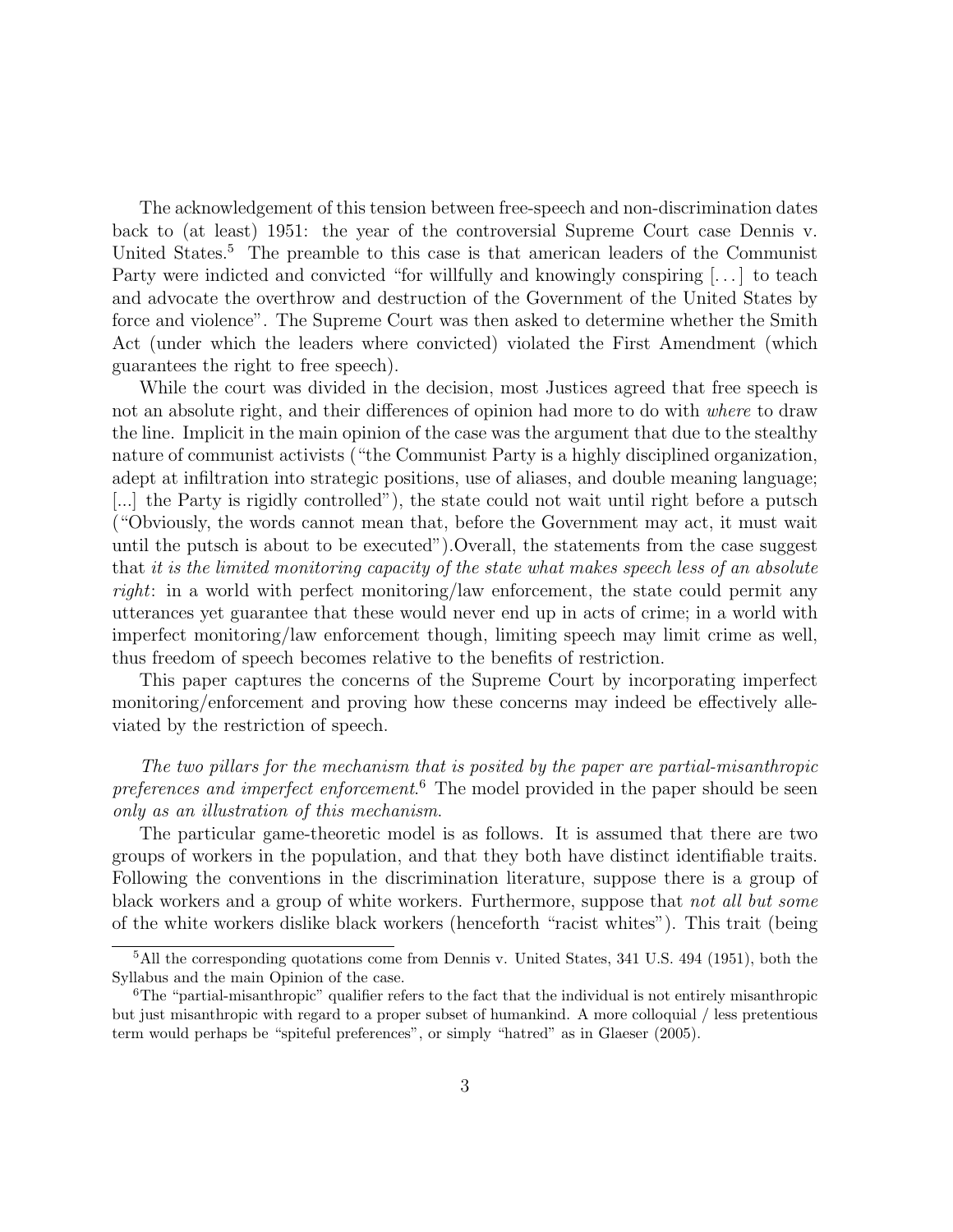racist) is private information though. In other words, there are both racist whites and non-racist whites, but it is impossible to tell them apart. A key premise of the mechanism is that enforcement of property rights is imperfect. In the particular case of this model, enforcement is imperfectly done by the workers themselves: in general, all the workers like to enforce property rights, and will denounce any law-breaker that they catch; but racist whites differ in that they do not denounce the sabotage of blacks, and they themselves like to sabotage blacks.<sup>7</sup>

Typically, the three types of workers are found in the workplace, yet they do not necessarily know each other's types (again, it is not possible to tell if whites are racists or not just by appearance).

Intuitively, if the white population is known to be mostly racist, racists will "feel at home" and tend to sabotage black workers freely. But, if the white population is more evenly split between racist and non-racist types, those few racists in the population will face a dilemma. There is still a chance that their white coworkers are racist as well (they are only a sample of the population). But if they choose to sabotage and their white coworkers are not racist, they will likely get caught and be punished. They would therefore be much better off if they could only tell the type of their white coworkers. One way to do this is by noticing whether these coworkers use racial slurs in their daily conversations.

The first result of the paper shows that if racists stick to a racist speech-code (or, put simply, a speech-code that differentiates them from non-racists), they will—some of the time—indeed be able to sabotage blacks with a very small chance of getting caught. Hence, blacks will end up being sabotaged some of the time, thus producing (and earning) less, on average.

Again, the intuition is straightforward: racists will only sabotage if they "sense" enough support from the rest of the white workers. This gauging of the support occurs precisely by paying attention at the messages that their white coworkers send. A racist white is likely to send a racist message, a non-racist is likely to send a non-racist message.

In real life, the racist or non-racist character of messages is predetermined by historical evidence.<sup>8</sup> The model will therefore take this character of messages as given. Thus obviating the artifact of having nature choose which message is considered racist.

Given the aforementioned result, it becomes tempting to eliminate sabotage by having a "safety quota" of black workers in every firm (if that firm is to have black workers at

<sup>7</sup>The idea that sabotage can take place at the workplace is not new. See, for example, Lazear (1989).

<sup>&</sup>lt;sup>8</sup>Indeed, as expressed in the main opinion of Dennis v. United States: "Nothing is more certain in modern society than the principle that  $[\ldots]$  a name, a phrase, a standard has meaning only when associated with the considerations which gave birth to the nomenclature."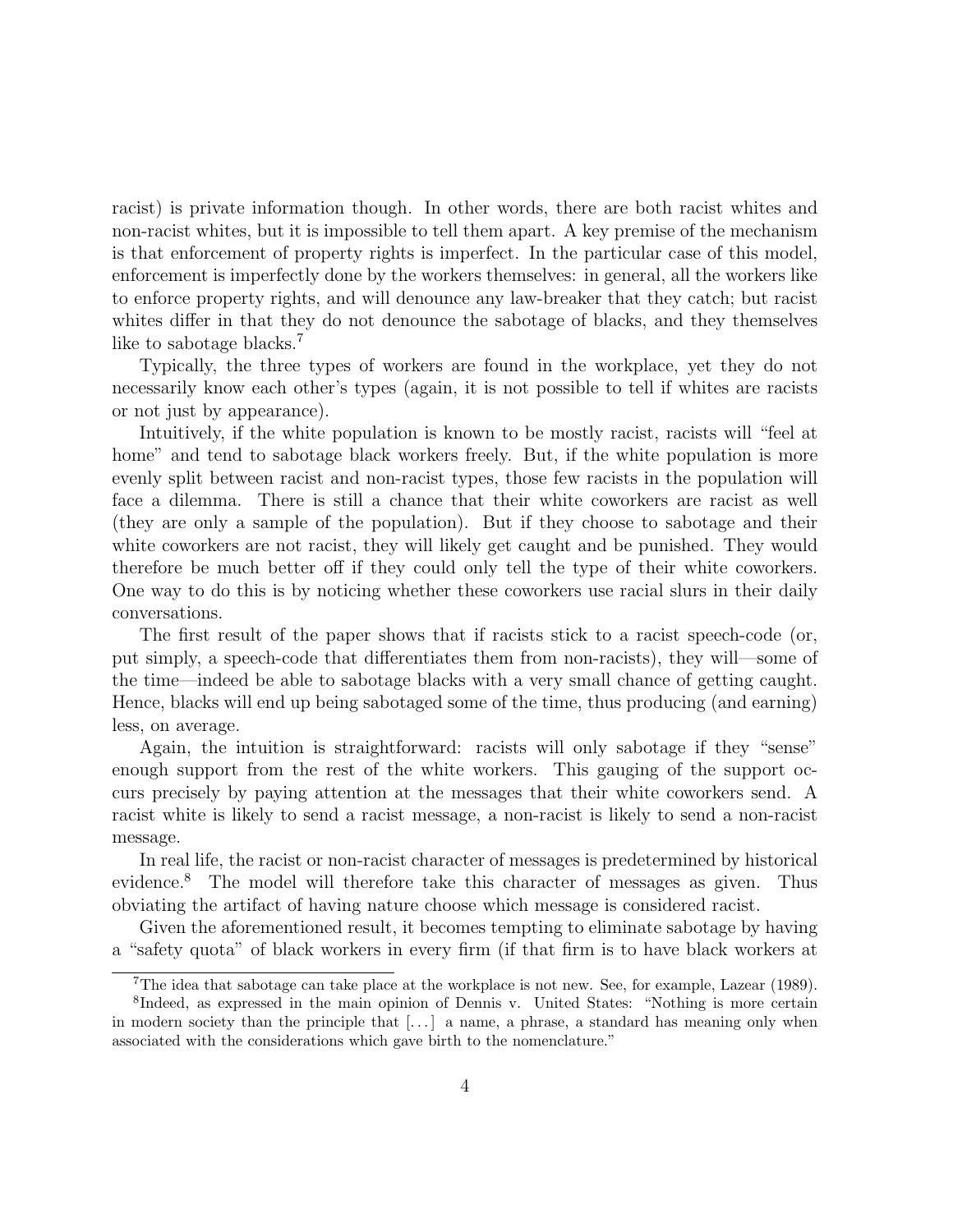all). The second result of the paper formalizes this possibility.

Unfortunately, safety quotas are likely to produce partial segregation, thus undermining or limiting social cohesion. If only speech was absent, blacks would avoid the type of discrimination mentioned before; but speech cannot be eliminated by decree. Could it be censored by citizens themselves? And if so, would non-discrimination still follow?

The answer is found in the third result of the paper, which gives sufficient conditions for discrimination to be eliminated when the white non-racist workers selectively censor speech by sanctioning "politically-incorrect" utterances.<sup>9</sup>

The reduction or elimination of discrimination obtained does not follow mechanically though; it depends crucially on the preexisting levels of racism (both the extent and intensity). In fact, in some circumstances, Political Correctness could "backfire" and further increase discrimination. The last result of the paper covers this possibility.

Thus, the model provides some testable implications for empirical research; and, as usual, applies to any type of discrimination based on *identifiable* traits, be it gender, race, height,  $etc.<sup>10</sup>$ 

Together, the results of the paper are quite useful in explaining recurrent phenomena, like the following.

Forbidden Words It is often contended by self-proclaimed non-racists that "it is not fair" when they are sanctioned for using the same words that blacks use all the time without consequence. These individuals consider that their rights are violated, and that these violations are selective—hence discriminating—since they do not apply to the first discriminated group: "how come black people can use the 'N' word and I can't?"

This observation is consistent with the model. In it, blacks need not be censored because their speech has no further consequence; it does not reveal anything. On the other hand, in the model, even if a white worker is not racist she cannot utter the "forbidden word(s)" because no one knows if she is actually racist or not, and therefore no one knows if she is—or not—actually "encouraging" other racists to sabotage.

<sup>9</sup>The result assumes that only non-racist whites censor/sanction, thus avoiding any concerns of directed speech (e.g. what if racists only talk when no blacks are around?). Needless to say, the result only strengthens if blacks censor/sanction as well.

<sup>&</sup>lt;sup>10</sup>Identifiable traits are not limited to the phenotype; nationality, religion, sexual preferences, socioeconomic background, and others can often be (if only noisily) identified from accents, tastes, clothes, manners, and so on. Often, individuals could "pass" for other types, but they may not want to do so despite the bearing.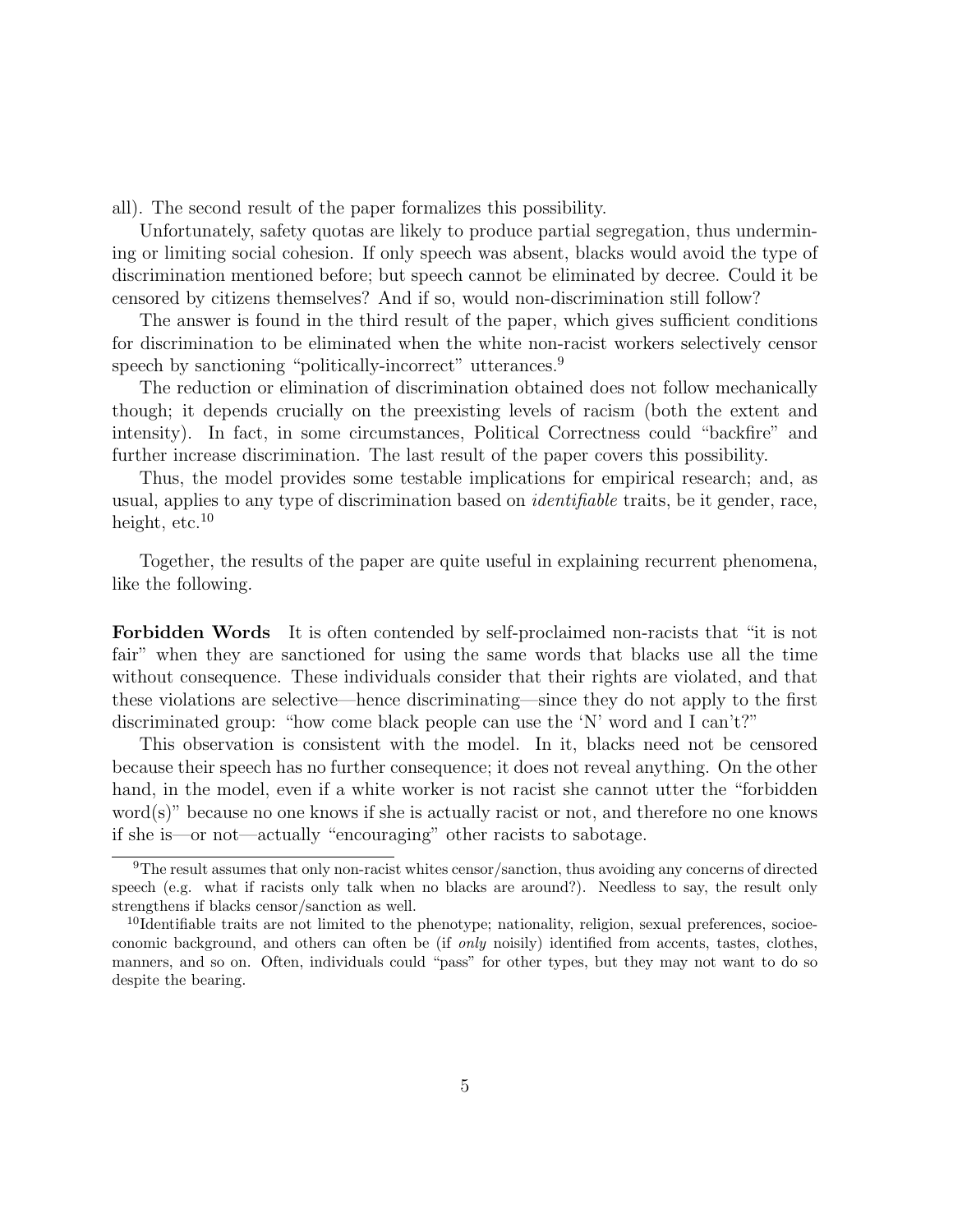Integration vs Segregation As pointed out some paragraphs before, one of the advantages of Political Correctness is that it allows for integration. This should imply at least some correlation between regimes of self-censorship and integration. The historical accounts for the U.S. seem to support this assertion: when the use of racial slurs was quite common and went unpunished, there was clearly more segregation than now, when racial slurs are not as common and tend to be—at least socially—punished.

Relevance of Workplace-Size Although the mechanism can be explained with only three workers (and the reader has probably figured this out by now), the model we employ for illustration includes the size of the workplace (i.e., the number of workers in a common area). Intuitively, the "sanction" of "incorrect" messages can be smaller, the smaller the crowd is (i.e., very subtle when in *petit comité*); this is mirrored by the model and is just one example of workplace-size effects that can be found.<sup>11</sup>

The Failure of Hate-Speech Laws to Reduce Discrimination As we have argued before, speech cannot be eliminated by decree. *It is practically impossible to enforce hate-speech laws because speech is ubiquitous*. And so, except for mainstream media, the presence of hate-speech cannot be effectively eliminated by traditional enforcement instruments (e.g., police surveillance). Censorship by the citizens themselves, however, might get around this.

Coliver (1992) offers plenty of evidence that hate-speech laws have not worked (particularly in countries with considerable preexisting discrimination), sometimes even ending up in more discrimination.

The structure of the paper is as follows. Section 2 is a brief preamble to the gametheoretical model. Section 3 presents the game itself. Section 4 states the result that in a setting with imperfect enforcement and free speech, on-the-job discrimination is close to unavoidable; it also presents the short result that the use of quotas would eliminate onthe-job discrimination. Section 5 has non-racist white workers selectively censor speech, and presents the main result which establishes sufficient conditions for discrimination to be eliminated. Section 6 touches upon the paradoxical fact that Political Correctness might further hinder the discriminated group. Section 7 concludes.

<sup>&</sup>lt;sup>11</sup>Throughout the paper we employ only one set of 'benchmark' assumptions regarding both preferences and sanctioning technology. The model, however, is flexible enough so as to allow future experimentation and/or calibration of these assumptions.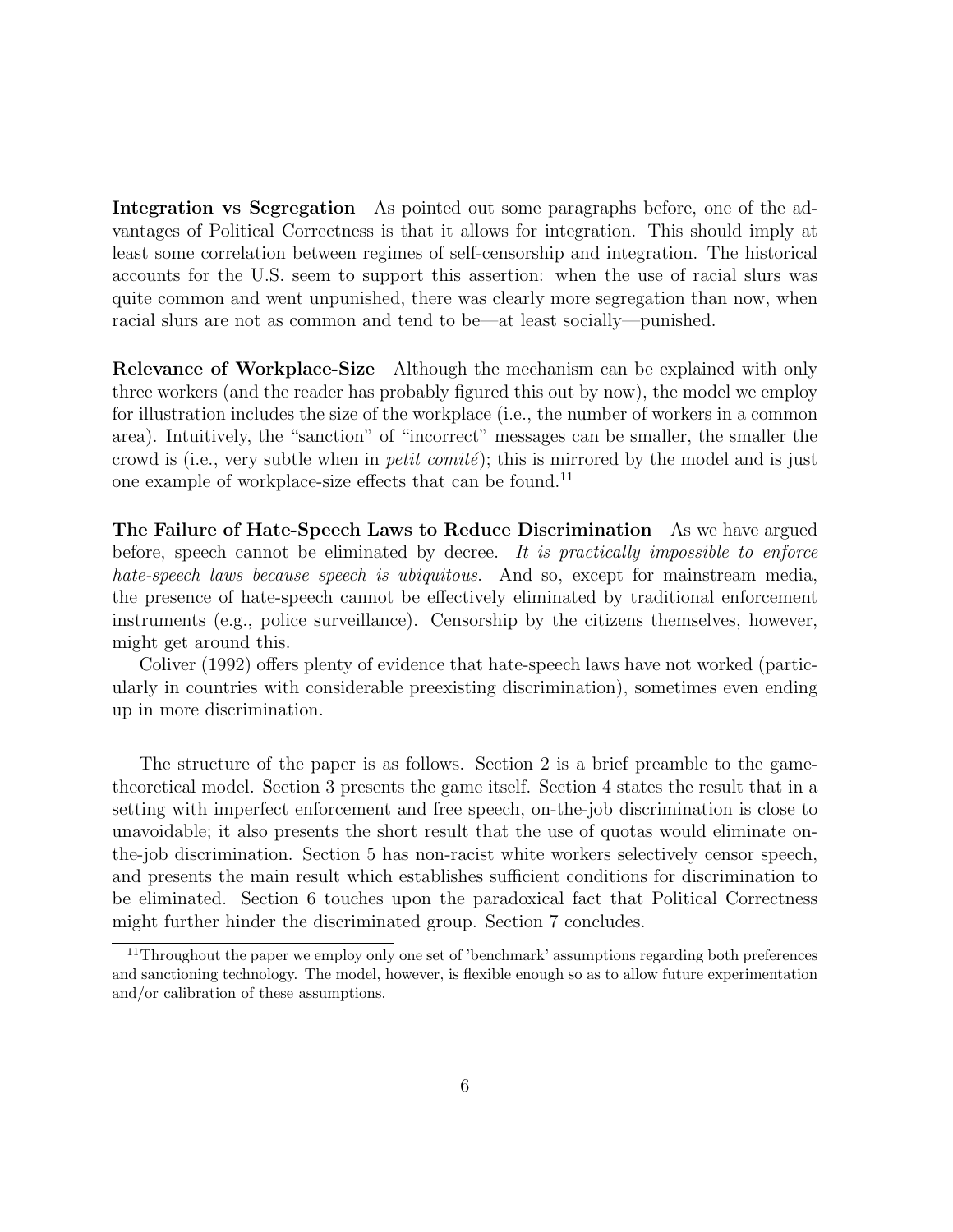### 2 The Story

The model of this paper is a stylized version of a day at work. First, it assumes that there are three types of workers: non-racist blacks  $(BN)$  non-racist whites  $(WN)$ , and racist whites  $(WR)$ . They all have the same productive potential and only differ in two ways: their skin color, and their preferences with regard to their coworkers.

In the usual taste-based models, racists experience disutility from having contact with blacks. In this model, however, racists get disutility from nearby blacks' wellbeing.<sup>12</sup> This is modeled by having racists' preferences equal non-racists' preferences minus a term reflecting blacks' well-being. Thus, if  $U_N(\cdot)$  is the payoff of a non-racist player, then a racist player will have a payoff  $U_{WR}(\cdot) = U_N(\cdot) - \beta \overline{U_B(\cdot)}$ , where  $\overline{U_B(\cdot)}$  is the average payoff for players of black type and  $\beta$  is the intensity of racism.<sup>13</sup>

The utility function  $U_N(\cdot)$  has both market goods/bads and non-market goods/bads as arguments. In this particular model, market goods/bads are in the form of a paycheck, and non-market goods/bads are in the form of punishments/scoldings (at the workplace) by the boss and (social) sanctions (at the workplace) by coworkers.

The model begins with the hiring of a finite number of workers at random<sup>14</sup> according to the distribution  $(F_{BN}, F_{WN}, F_{WR})$ , where  $F_{\theta}$  is the percentage of the population of type θ.

Next, all workers share the same workplace, they see each other and are able to identify each other's skin color.

Following that, workers produce one unit of output each.

At any workplace, employees have conversations from time to time; in the model this is introduced as a simultaneous talk, where everyone sends a public message.<sup>15</sup> Under Political Correctness, which will not be covered until section 5, the utterance of a message that is considered politically incorrect (for historical/exogenous reasons) leads to a social sanction  $c > 0$  by every non-racist white. Until that section though,  $c = 0$  so that there is absolute freedom of speech.<sup>16</sup>

 $12\text{As}$  to where do these type of (partial-misanthropic) preferences come from, Glaeser (2005) gives an interesting suggestion. Grossly speaking, whenever there is a politically relevant and socially isolated group, there are incentives (e.g., for politicians) to supply hate-creating stories about them. Glaeser provides some historical evidence supporting this. In his model the utility function is " $U =$ Income Net of Taxes and Transfers+Expected Damage from the Out-Group−[Other terms]"; this specification is isomorphic to ours.

<sup>&</sup>lt;sup>13</sup>The average payoff was chosen because it is scale invariant (doubling the number of players does not affect payoffs) and discriminated-group-share invariant. This delivers a parsimonious benchmark.

<sup>&</sup>lt;sup>14</sup>That is, there is no discrimination in the hiring decision.

<sup>&</sup>lt;sup>15</sup>That is, each message is heard by every player.

<sup>&</sup>lt;sup>16</sup>The paper employs a binary message space. The results carry on for more general message spaces.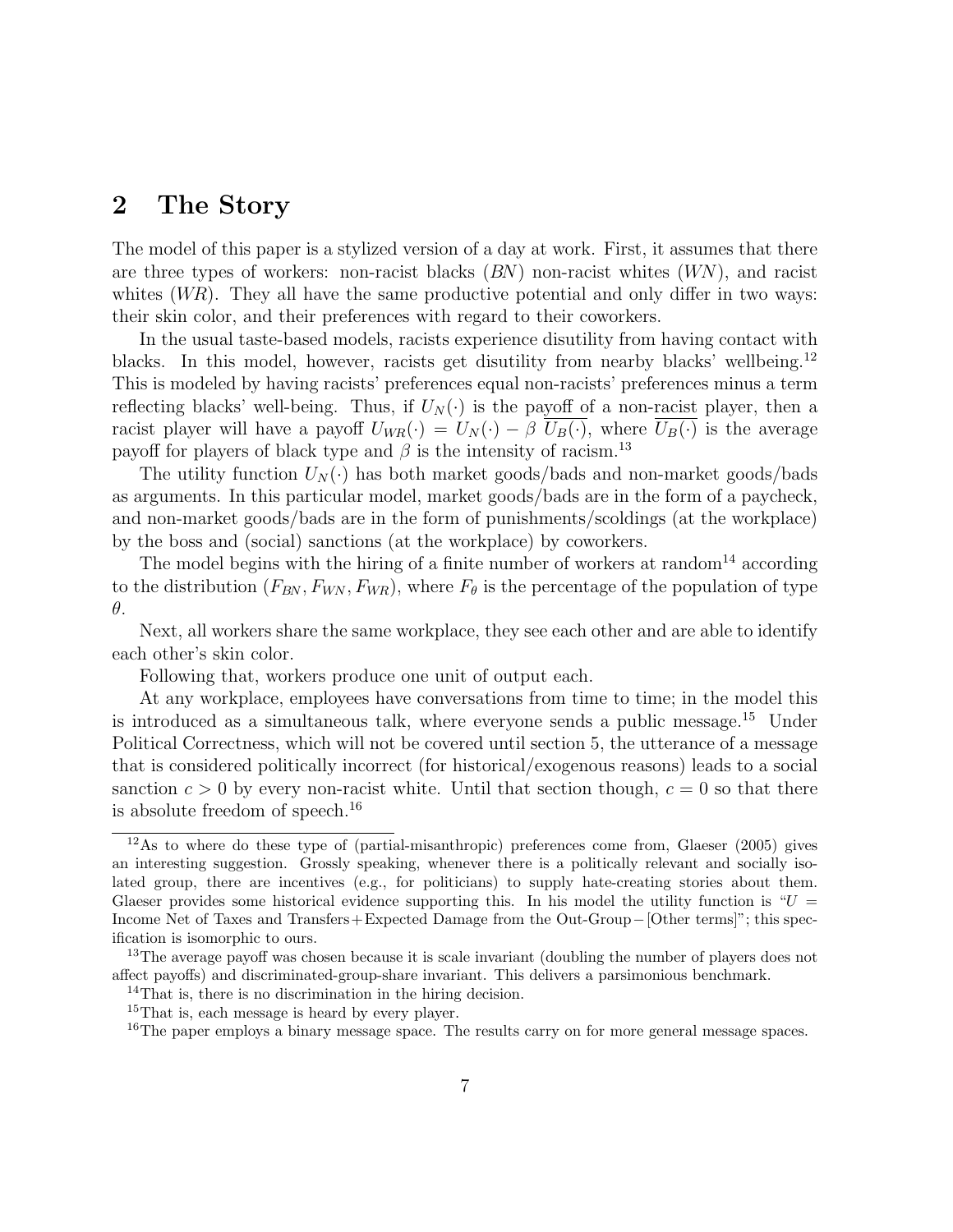Also at any workplace, employees have to leave their working station unattended for a while (to go to the bathroom, to go get some coffee, etc.). These moments represent an opportunity for racists to sabotage. In the model, this opportunity is simply modeled as a choice to wreck  $\delta$  units of someone's work:<sup>17</sup> specifically, worker i chooses the action  $a_i$ to attack player j  $(a_i = j)$  or to not attack anyone at all  $(a_i = p)$ . The symbol p stands for "peaceful action".<sup>18</sup>

The decision to sabotage is not trivial though, since there is a risk of being caught and denounced, which translates into receiving a punishment tantamount to not being paid any wage at all.

Regarding the risk of getting caught, the main premise is that workers generally do not like to sabotage each other and denounce any law-breakers that they catch, the exception being that racist-whites do not denounce the sabotage of blacks and they themselves like to sabotage blacks.

There are many different plausible specifics satisfying the aforementioned premise and delivering a similar result. We employ the one set of specifics that seemed most straightforward and tractable to us: (a) Anyone sabotaging a white worker will be caught with probability one, and (b) anyone sabotaging a black worker will be caught with a probability equal to the share of non-racist workers.

Finally, each worker gets paid according to her/his observed output (which could be less than originally produced if the worker was sabotaged). That is, we assume workers are paid according to their individual, observable performance. Of course there are many times when the performance of the group (as a whole) matters, but this paper will abstract from those cases.

### 3 The Game

There are *n* players, and nature moves both at the beginning and at the end of the game. The set of players is symbolized by N, thus  $\mathcal{N} = \{1, 2, ..., n\}$ . Each player is of one of these types: BN, WN, WR. The first letter of the type is observable (public information), while the second is not (private information).

The order of the moves is as follows.

1. Nature chooses the vector  $\boldsymbol{\theta}$  from  $\boldsymbol{\Theta} \equiv \{BN,WN, WR\}^n$  according to the common prior.

<sup>&</sup>lt;sup>17</sup>The terms "sabotage", "attack", and "wreck" will be used interchangeably.

<sup>&</sup>lt;sup>18</sup>The game considers specifically one-on-one sabotage. Multiple sabotage—with the correspondingly higher risk—yields similar results.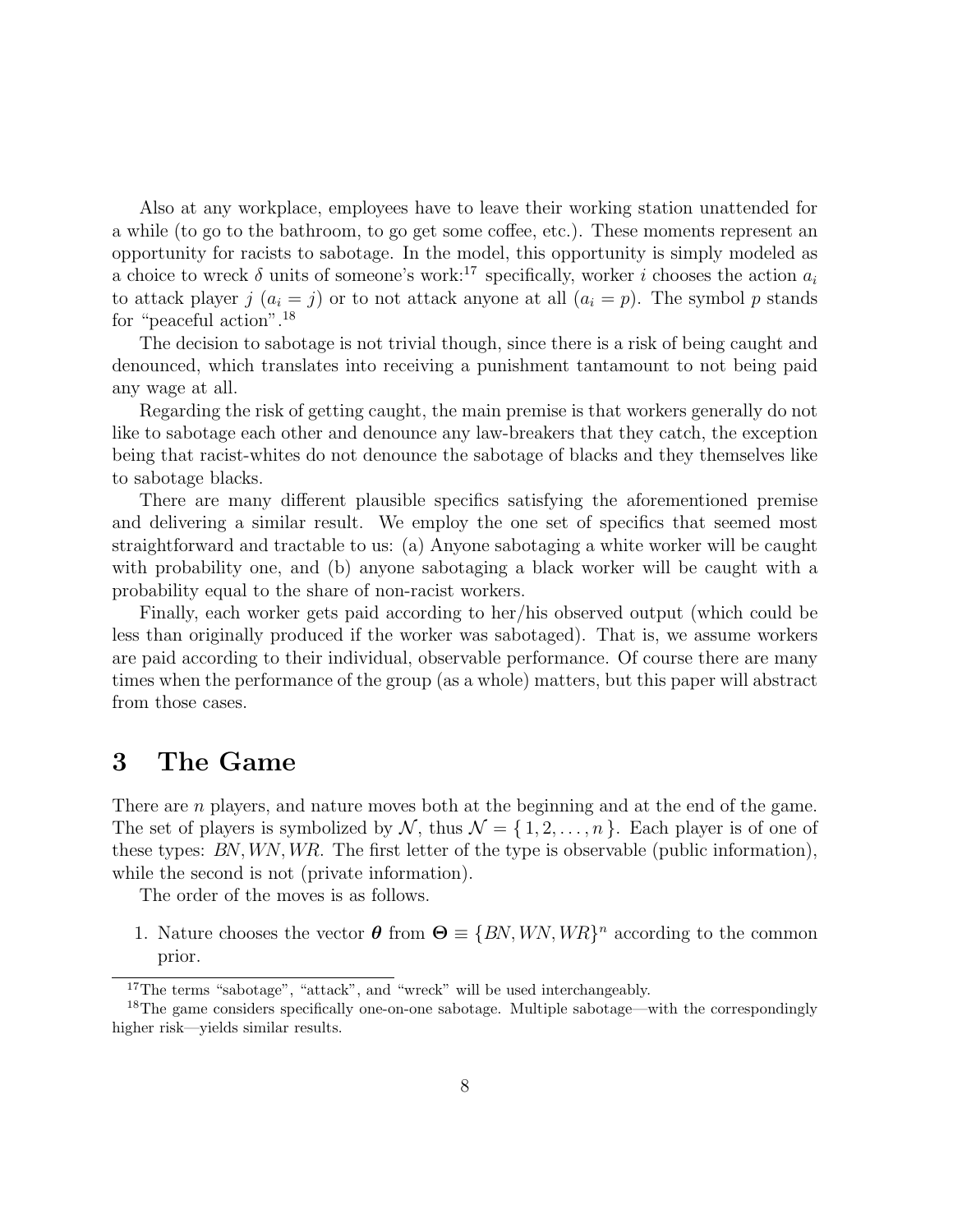The common prior is a discrete probability distribution given by the mapping<sup>19</sup>  $P_{\theta}: 2^{\Theta} \longrightarrow [0, 1].$ 

In what follows,  $P_{\theta}(L(\theta))$  stands for the probability of the set S of vectors which satisfy the logical statement  $L(\theta)$ , with  $S \subseteq 2^{\Theta}$ . Similarly,  $P_{\theta}(L_1(\theta)|L_2(\theta))$  stands for the probability of the set  $\mathcal{S}'$  of vectors which satisfy logical statement  $L_1(\boldsymbol{\theta})$  and is a subset of the set  $\mathcal{S}''$  of vectors which satisfy logical statement  $L_2(\theta)$ , with  $\mathcal{S}'$ and  $S''$  such that  $S' \subseteq S'' \subseteq 2^{\Theta}$ .<sup>20</sup>

Let  $\mathbf{x}_{-i}$  stand for the "subvector" that results from extracting the *i*th component from vector  $x$ , for any vector  $x$ .

The common prior satisfies:

- (a)  $P_{\theta}(\theta_i = BN | \theta_{-i} = \bar{\theta}_{-i}) = F_{BN}$  for every  $i \in \mathcal{N}$  and any  $\bar{\theta}_{-i} \in \{BN,WN, WR\}^{n-1}$ .
- (b)  $P_{\theta}(\theta_i = W N | \theta_{-i} = \bar{\theta}_{-i}) = F_{WN}$  for every  $i \in \mathcal{N}$  and any  $\bar{\theta}_{-i} \in \{BN, WN, WR\}^{n-1}$ .
- (c)  $P_{\theta}(\theta_i = WR | \theta_{-i} = \bar{\theta}_{-i}) = F_{WR}$  for every  $i \in \mathcal{N}$  and any  $\bar{\theta}_{-i} \in \{BN, WN, WR\}^{n-1}$ .
- (d)  $(F_{BN}, F_{WN}, F_{WR})$  is a probability distribution, i.e.,  $F_{BN}, F_{WN}, F_{WR} \geq 0$  and  $F_{BN} + F_{WN} + F_{WR} = 1.$

In other words, the type of player i is i.i.d. with probabilities  $F_{BN}$ ,  $F_{WN}$ ,  $F_{WR}$  for each corresponding type.

Let  $I(L)$  be the indicator function, which takes the value one when the logical statement L is true and zero otherwise. Let  $v_i \equiv I(\theta_i = BN)$  and let  $\mathbf{v} \equiv (v_1, v_2, \dots, v_n)$ . After Nature's move, information is released as follows: Player i knows  $\theta_i$  and v; for all  $i \in \mathcal{N}$ .

In other words, players know their own type and whether the other players are black or white.

2. Players simultaneously move as follows:

Player *i* sends a message  $m_i \in \{M_1, M_2\}$ ; for all  $i \in \mathcal{N}$ .

After all players simultaneously move, information is released as follows: Player i knows the entire vector  $\mathbf{m} \equiv (m_1, m_2, \ldots, m_n)$ ; for all  $i \in \mathcal{N}$ .

3. Players simultaneously move as follows: Player *i* chooses an action  $a_i \in \mathcal{A} \equiv \mathcal{N} \cup \{p\}$ ; for all  $i \in \mathcal{N}$ .

<sup>&</sup>lt;sup>19</sup>We write  $2^S$  to denote the set of all sets found in S, for any set S. Formally,  $2^S \equiv \{X \mid X \subseteq S\}$ . This is sometimes known as the power set of S.

<sup>&</sup>lt;sup>20</sup>By the definition of conditional probability, one has that  $P_{\theta}(L_1(\theta)|L_2(\theta)) = \frac{P_{\theta}(L_1(\theta) \text{ and } L_2(\theta))}{P_{\theta}(L_2(\theta))}$ .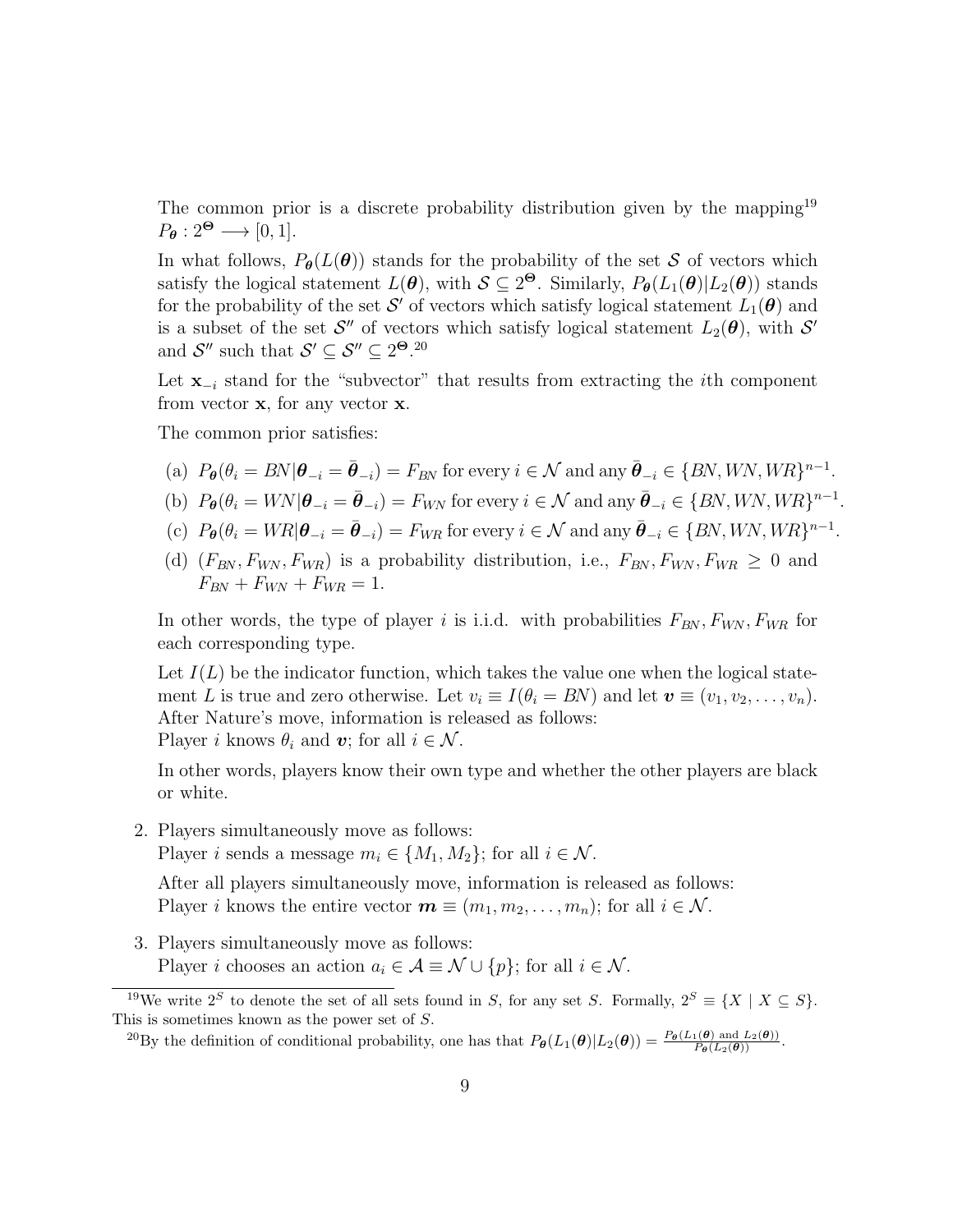Let  $\mathbf{a} \equiv (a_1, a_2, \ldots, a_n).$ No information is released.

4. Nature moves by choosing a vector  $\mathbf{b} \in \{0,1\}^n$  according to the  $\boldsymbol{\theta}$ -dependant, discrete probability function  $P_{\mathbf{b}}: 2^{\{0,1\}^n} \longrightarrow [0,1].$ 

Let  $\#\mathcal{S}$  stand for the cardinality (the size) of set  $\mathcal{S}$ , for any set  $\mathcal{S}$ .  $P_b$  satisfies:<sup>21</sup>

•  $P_b(b_i = 1 | b_{-i} = \bar{b}_{-i}) = 1 - P_b(b_i = 0 | b_{-i} = \bar{b}_{-i}) = \frac{\# \{j \in \mathcal{N} | \theta_j \neq WR\}}{n}$  for every  $i \in \mathcal{N}$  and any  $\bar{b}_{-i} \in \{0,1\}^{n-1}$ .

In other words,  $b_i$  is an i.i.d. Bernoulli draw with success probability  $\frac{\#\{j \in \mathcal{N} | \theta_j \neq WR\}}{n}$ . After nature moves, terminal nodes are reached and payoffs are given according to the Payoff Function that follows.

Define  $\mathcal{N}_{\theta} = \{ j \in \mathcal{N} \mid \theta_j = \theta \}$  to shorten the notation. *Without loss of generality, and for the whole paper, let* M<sup>1</sup> *be the exogenously/historically determined "politically incorrect" message*.

The Payoff function for player i,  $U_i$ :  $\{BN,WN, WR\}^n \times \{0, 1\}^n \times \{M_1, M_2\}^n \times \mathcal{A}^n \longrightarrow \mathbb{R}$ , is given by:

$$
U_i(\boldsymbol{\theta}, \mathbf{b}, \mathbf{m}, \mathbf{a}) = \left[1 - \delta \sum_{j \in \mathcal{N}} I(a_j = i)\right] \left(1 - I(a_i \neq p) \left[I(a_i \in \mathcal{N}_{BN})b_i + I(a_i \notin \mathcal{N}_{BN})\right]\right)
$$

$$
- I(\theta_i \neq BN \text{ and } m_i = M_1) c \frac{\#\mathcal{N}_{WN}}{\max\{1, \#\{j \in \mathcal{N} | \theta_j \neq BN \text{ and } m_j = M_1\}\}} - I(\theta_i = WR) \frac{\beta}{\#\mathcal{N}_{BN}} \sum_{\theta_j = BN} U_j(\boldsymbol{\theta}, \mathbf{b}, \mathbf{m}, \mathbf{a}).
$$

This is the general payoff function. It will be described in greater detail in sections 4 and 5.

The structure of the game, including the number of players and the probabilities for both of nature's moves, is common knowledge.

Only type-symmetric equilibria in pure strategies are considered in the paper, and the proofs employ Weak Perfect Bayesian Equilibrium.<sup>22</sup> We focus on "type-symmetric" equilibria—which means that individuals of the same type have the same strategies because we care about the behavior of agents as a function of their type (and nothing

<sup>&</sup>lt;sup>21</sup>We use the same notational convention as for  $P_{\theta}$  above.

<sup>22</sup>Nonetheless the proofs can be extended to use Sequential Equilibrium.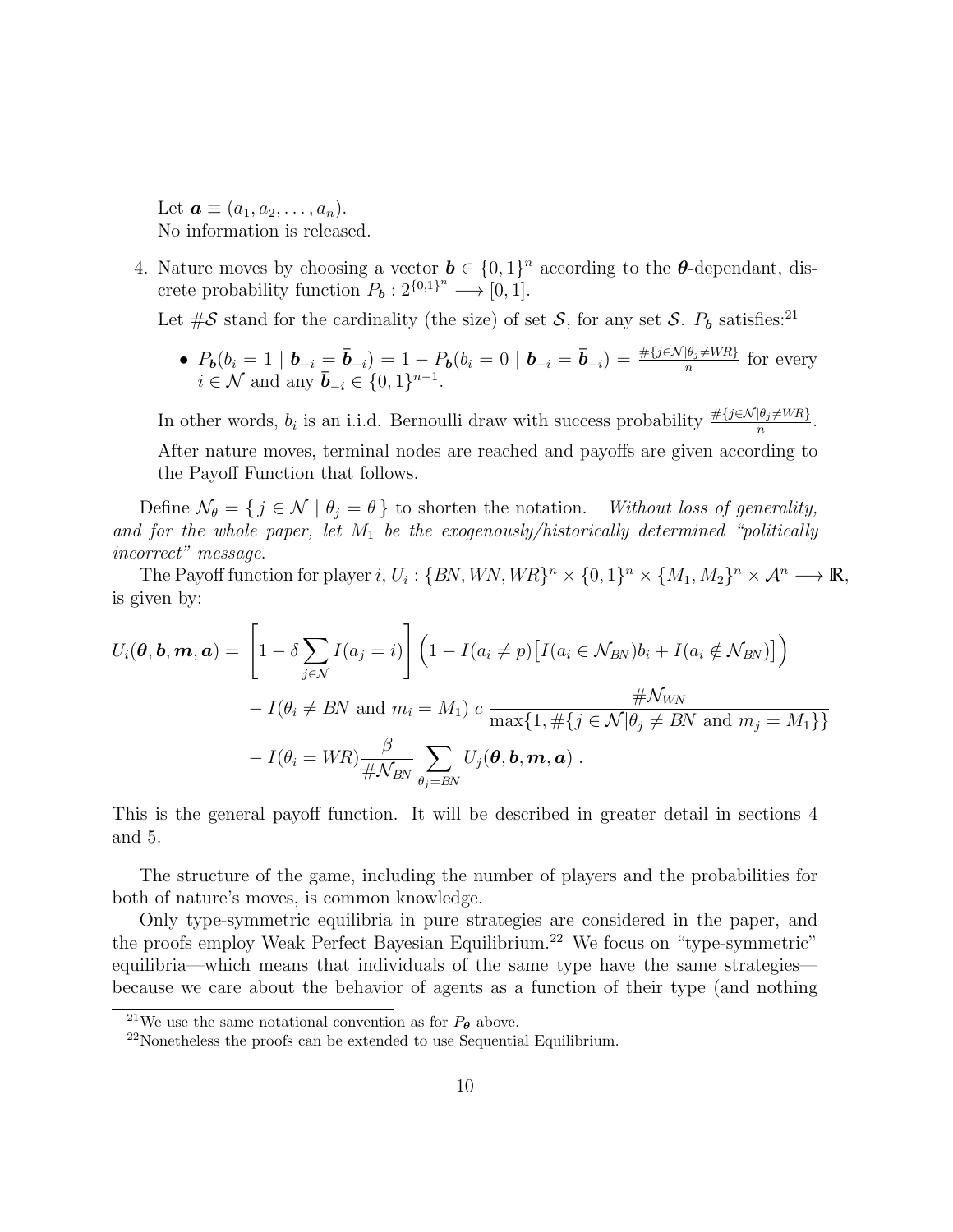else). That is, we only care about the behavior of a worker given that he is a racist-white, a non-racist white, or a non-racist black. The paper focuses only on pure strategies for simplicity.

### 3.0.1 The Wage and its Expectation, the Speech Regimes, and the Parameter Space

The wage of player  $i$ , written  $w_i$ , is the first factor in the first summand of the payoff function. That is,

$$
w_i = \left[1 - \delta \sum_{j \in \mathcal{N}} I(a_j = i)\right] \ .
$$

This is what i's observable output amounts to at the end of the game: one unit of output minus that destroyed by the others.<sup>23</sup>

Both the social sanction for sending a politically incorrect message and the punishment for sabotaging are assumed non-pecuniary, for matters of wage comparison.<sup>24</sup>

Let  $\Omega = \{BN,WN, WR\}^n \times \{0,1\}^n$ , which is the set of all the possible two moves that nature can make. We write  $\tilde{\omega} \equiv (\tilde{\theta}, \tilde{b})$  for any element of  $\Omega$ , and we may call the former a state and the latter the state-space. We write  $\omega \equiv (\theta, b)$  for the chosen moves by nature, and we may call it the realized state.

The expected wage for players of type  $\theta$  is defined as the expectation of the average wage for the players of type  $\theta$  in state  $\tilde{\omega}$ , taken over all  $\tilde{\omega} \in \Omega$  according to the probability distribution given in the first part of this section.<sup>25</sup> That is,

$$
E[w_{\theta}] = E_{\omega} \left[ \frac{1}{\# \mathcal{N}_{\theta}} \sum_{\theta_i = \theta} w_i \right] = \int_{\Omega} \left[ \frac{1}{\# \mathcal{N}_{\theta}} \sum_{\theta_i = \theta} w_i \right] dP(\tilde{\omega}),
$$

where the measure P is composed of both  $P_{\theta}$  and  $P_{b}$ .

<sup>&</sup>lt;sup>23</sup>The non-negativity constraint was left out for simplicity. The results carry on regardless.

<sup>&</sup>lt;sup>24</sup>Notice non-racist whites will sanction politically incorrect whites (white senders of message  $M_1$ ) even if that includes themselves. This was left for the sake of simplicity; all results go through if one eliminates self-sanctioning. Similarly, notice sabotage is punished even if done to oneself. Again, this was left for the sake of simplicity; all results remain the same if one eliminates the punishments in these cases.

 $^{25}$ Of course, wages are determined by the strategies, the parameters, and the moves by nature, so strictly speaking—the left-hand-side should have the strategies, the prior, and all the parameters as arguments; this has been left out to keep the notation short.

Thus, expected wages will vary depending on the equilibrium being considered, and this definition will allow us to make comparisons between different equilibria and/or parameters.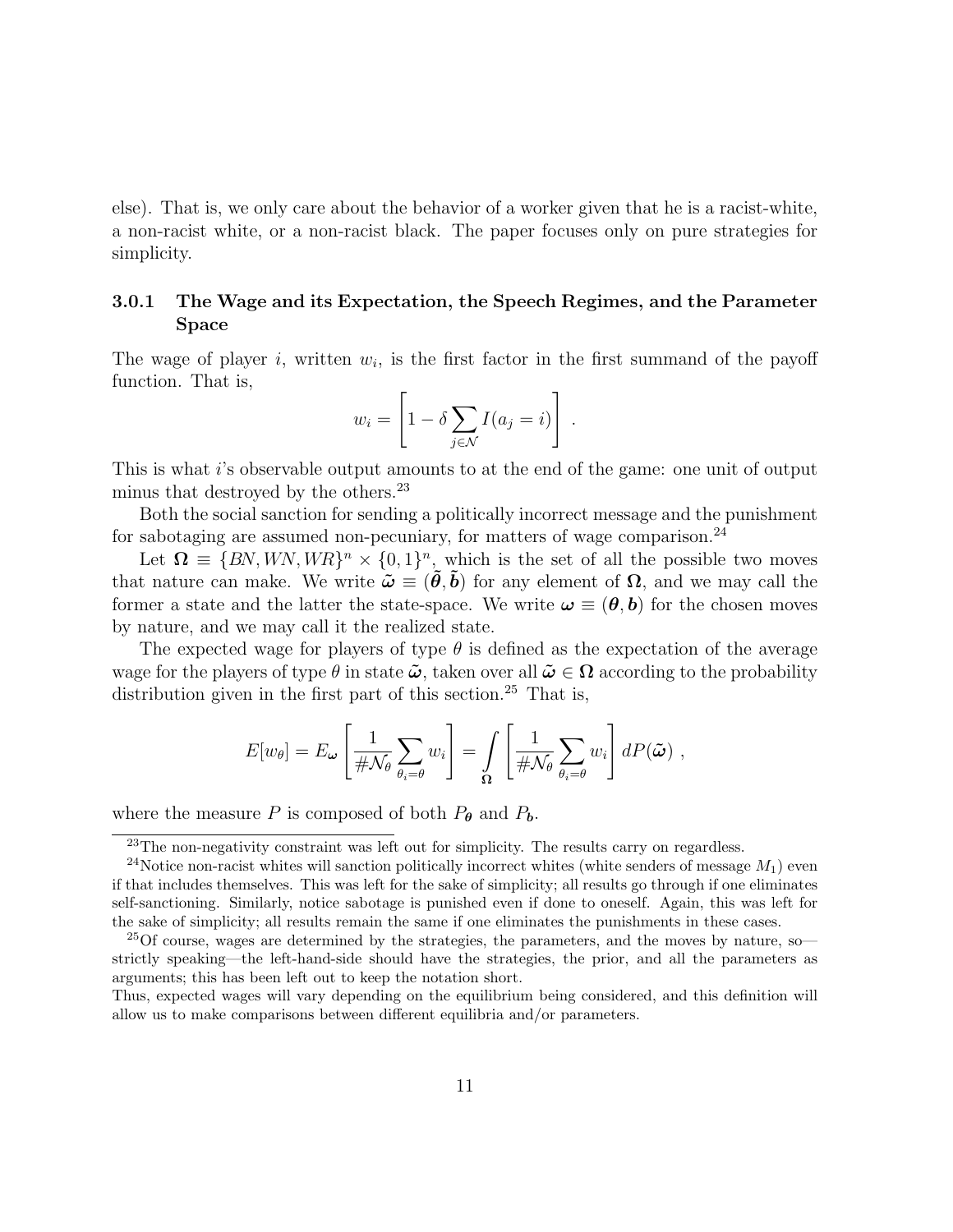The set of possible values for the social sanction (i.e., the non-negative real numbers) can be partitioned into two sets (or regimes)—each with an intuitive interpretation: the "freedom of speech" regime (where  $c = 0$ ) and the "political correctness" regime (where  $c > 0$ ). These two cases are dealt with separately in sections 4 and 5 respectively.

The remaining exogenous variables  $(\beta, \delta, F_{BN}, F_{WN}, F_{WR}$  and n) are called the parameters. *The set of parameters satisfying the following restrictions is called the parameterspace*:

- F has full support,
- $0 < \beta, \delta < 1$ , and
- $\bullet$   $n \geq 3;$

where the distribution  $\mathbf{F} = (F_{BN}, F_{WN}, F_{WR})$  is said to have full support if all types have a strictly positive probability; that is, if  $F_{BN}$ ,  $F_{WN}$ ,  $F_{WR}$ ,  $> 0$ .

# 4 Free Speech

Under Free Speech,  $c = 0$ , which means there is no censorship; the payoff functions are much simpler. For both of the non-racist types the payoff becomes

$$
U_i(\boldsymbol{\theta}, \boldsymbol{b}, \boldsymbol{m}, \boldsymbol{a}) = \left[1 - \delta \sum_{j \in \mathcal{N}} I(a_j = i)\right] \left(1 - I(a_i \neq p) \big[I(a_i \in \mathcal{N}_{BN})b_i + I(a_i \notin \mathcal{N}_{BN})\big]\right).
$$

The first factor is simply the wage that i gets. As previously said, this is the observed output at the end of the game—one minus delta times the number of workers that sabotaged i.

The second factor is one minus the existence of a non-pecuniary punishment for sabotage (i.e., if it exists the value is one, otherwise it's zero). This punishment takes place when i sabotages  $(a_i \neq i)$  a black worker  $(a_i \in \mathcal{N}_{BN})$  with probability  $Pr[b_i = 1]$  $\frac{\#{j \in \mathcal{N}}\Theta_j \neq WR}{\# \mathcal{N}}$ , and when i sabotages  $(a_i \neq i)$  a white worker  $(a_i \notin \mathcal{N}_{BN})$  with probability  $\#N$ one.

On the other hand, the racist's payoff is

$$
U_i(\boldsymbol{\theta}, \mathbf{b}, \mathbf{m}, \mathbf{a}) = \left[1 - \delta \sum_{j \in \mathcal{N}} I(a_j = i)\right] \left(1 - I(a_i \neq p) \left[I(a_i \in \mathcal{N}_{BN})b_i + I(a_i \notin \mathcal{N}_{BN})\right]\right) - \frac{\beta}{\# \mathcal{N}_{BN}} \sum_{\theta_j = BN} U_j(\boldsymbol{\theta}, \mathbf{b}, \mathbf{m}, \mathbf{a}) ,
$$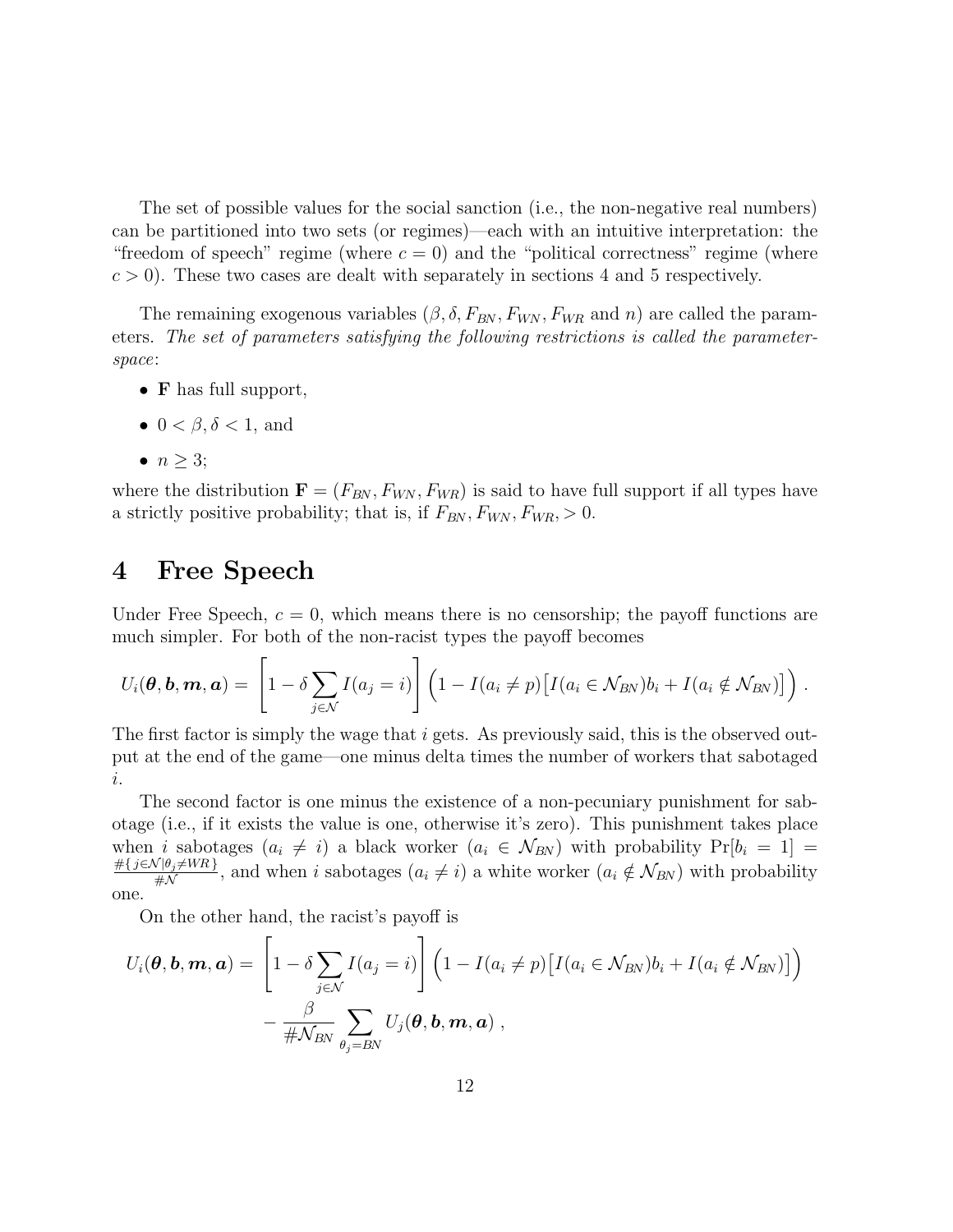consistent with section 2's expression:  $U_{WR}(\cdot) = U_N(\cdot) - \beta \overline{U_B(\cdot)}$ .

The next proposition establishes the aforementioned perverse quality of the free-speech regime.

Proposition (Open Doors for Discrimination under Free Speech). *For the whole parameterspace:*

*If*  $\beta \delta \geq 1/n$ , then there exists an equilibrium where the expected wage of a black type is *strictly less than that of any white type.*

Notice that the proposition remains true no matter how small the share of the population with racist preferences is.

Surely, one could argue that this outcome cannot be an economic equilibrium because "in real life" under-payed black workers would switch to better work environments. But this will not be the case in an economy where mobility is costly, and/or where the expected benefit from moving to another job is not big enough as to offset this moving  $\cos t$ .<sup>26</sup>

All that is necessary for this equilibrium to hold is for WRs to send a different message than for WNs—indeed this is an equilibrium that is separating in messages from the white workers. This separation is possible because there is *free speech*, i.e., there is no punishment for sending either message or, more precisely, for sending a different message than the one other types send. Given this revealing mechanism and the fact that types are distributed randomly, there is always a positive probability that a black type will be surrounded by racist whites. Since racist whites reveal themselves, they will know that they constitute the majority and that the chance of "getting caught" is minimal, thus making it worthwhile to sabotage the black type.

One would naturally expect that avoiding situations where racist whites are a majority could eliminate discrimination in the present setting. Unfortunately, racist whites are indistinguishable from their non-racist counterparts; therefore employers would have to restrict the share of *all* white workers (or alternatively require a minimum share of black workers). Let  $\hat{F}_{\theta} = \frac{\# \mathcal{N}_{\theta}}{\# \mathcal{N}}$  $\frac{\#N_{\theta}}{\#N}$ . The next claim formalizes this possibility.

#### Claim 1 (Effectiveness of Quotas). *For the whole parameter-space:*

Let employers be restricted to hire such that either zero or more than  $\sqrt{\beta \delta n}$  of their n *workers are black. Then, discrimination is eliminated, i.e., wages are equal for all types in any equilibria and any realized state.*

It is therefore sufficient to have the share of black workers be weakly greater than  $\sqrt{\beta\delta}$ or equal to zero. The intuition for the claim is that there is "safety in numbers". But,

<sup>26</sup>The notion that mobility or information costs perpetuate differentials due to discrimination is formalized in Black (1995).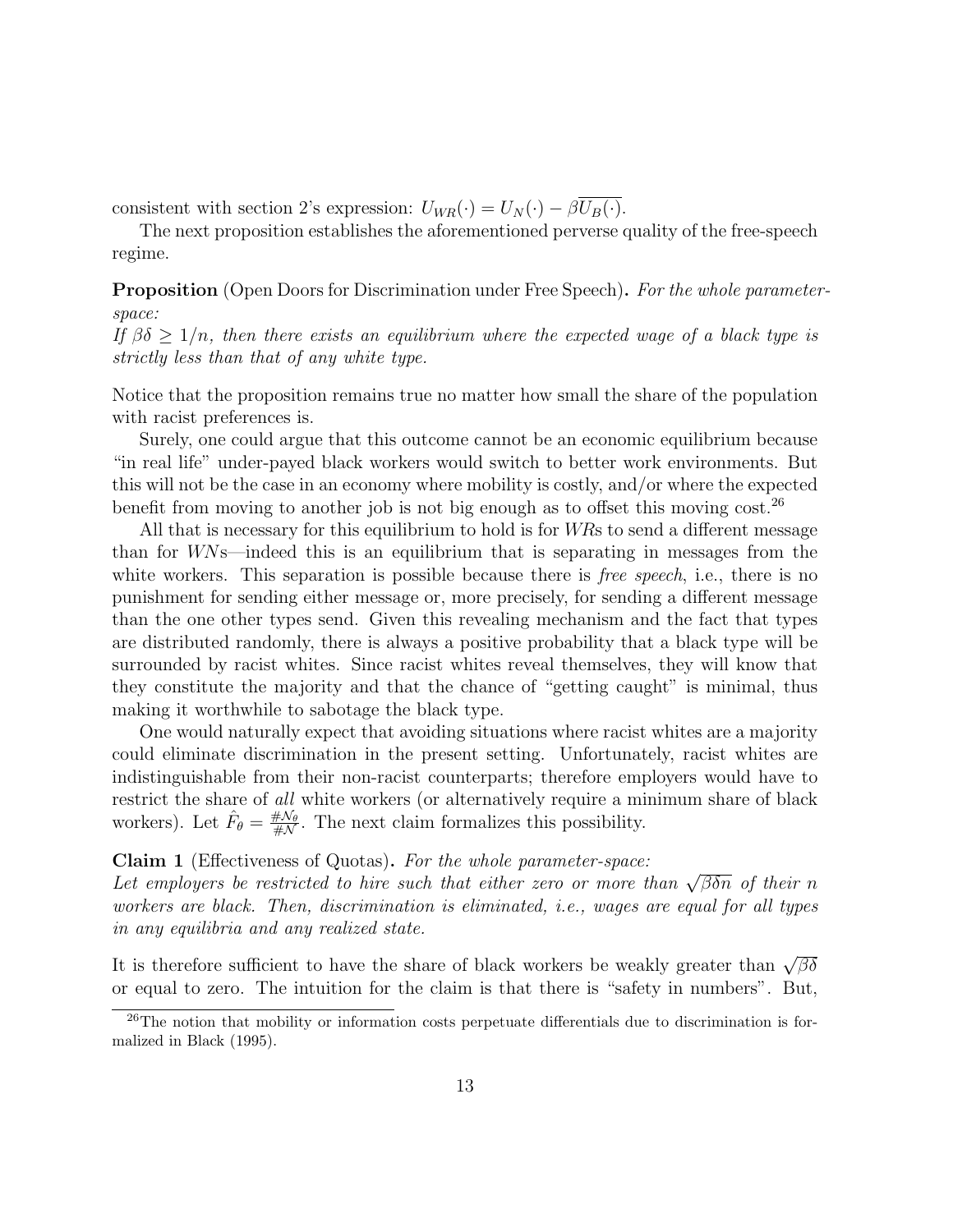importantly, a policy like this implies—in general—partial segregation since, whenever  $0 \leq F_{BN} \leq \sqrt{\beta \delta/n}$ , not all of the firms will be able to have a mixture of blacks and whites; some will have only whites despite this being an unlikely outcome under random hiring with a high  $n$ , for example. If there are any reasons to avoid segregation, then those same reasons would make quotas undesirable as well.

### 5 Political Correctness

Under the Political Correctness regime,  $c > 0$ , which means that non-racist whites will sanction any white worker (they cannot know which one is or not racist) that utters the exogenously/historically determined "politically incorrect" message  $M_1$ . The fact that  $c > 0$  is not enough for discrimination to disappear though

The payoff functions become more complicated to take the sanction into account. For non-racist black types the payoff function stays as before, but for non-racist whites it gets a new, second line:

$$
U_i(\boldsymbol{\theta}, \mathbf{b}, \mathbf{m}, \mathbf{a}) = \left[1 - \delta \sum_{j \in \mathcal{N}} I(a_j = i)\right] \left(1 - I(a_i \neq p) \left[I(a_i \in \mathcal{N}_{BN})b_i + I(a_i \notin \mathcal{N}_{BN})\right]\right)
$$

$$
- I(\theta_i \neq BN \text{ and } m_i = M_1) c \frac{\#\mathcal{N}_{WN}}{\max\{1, \#\{j \in \mathcal{N} | \theta_j \in \{WN, WR\} \text{ and } m_j = M_1\}\}}.
$$

The second line stands for the social sanction that *any* white worker who sends a politically incorrect message gets from every non-racist white that is present. Because more than one worker may send the politically incorrect message, it is assumed that sanctions are evenly split across all the whites who utter  $M_1$ . Racists whites have—on top of this—the usual disutility they get from blacks' well-being:

$$
U_i(\boldsymbol{\theta}, \mathbf{b}, \mathbf{m}, \mathbf{a}) = \left[1 - \delta \sum_{j \in \mathcal{N}} I(a_j = i)\right] \left(1 - I(a_i \neq p) \left[I(a_i \in \mathcal{N}_{BN})b_i + I(a_i \notin \mathcal{N}_{BN})\right]\right)
$$
  
-  $I(\theta_i \neq BN$  and  $m_i = M_1$ )  $c$   $\frac{\#\mathcal{N}_{WN}}{\max\{1, \#\{j \in \mathcal{N} | \theta_j \in \{WN, WR\} \text{ and } m_j = M_1\}\}} - I(\theta_i = WR) \frac{\beta}{\#\mathcal{N}_{BN}} \sum_{\theta_j = BN} U_j(\boldsymbol{\theta}, \mathbf{b}, \mathbf{m}, \mathbf{a}).$ 

Define  $F_W \equiv F_{WR} + F_{WN}$  to simplify notation. The main result of the paper follows.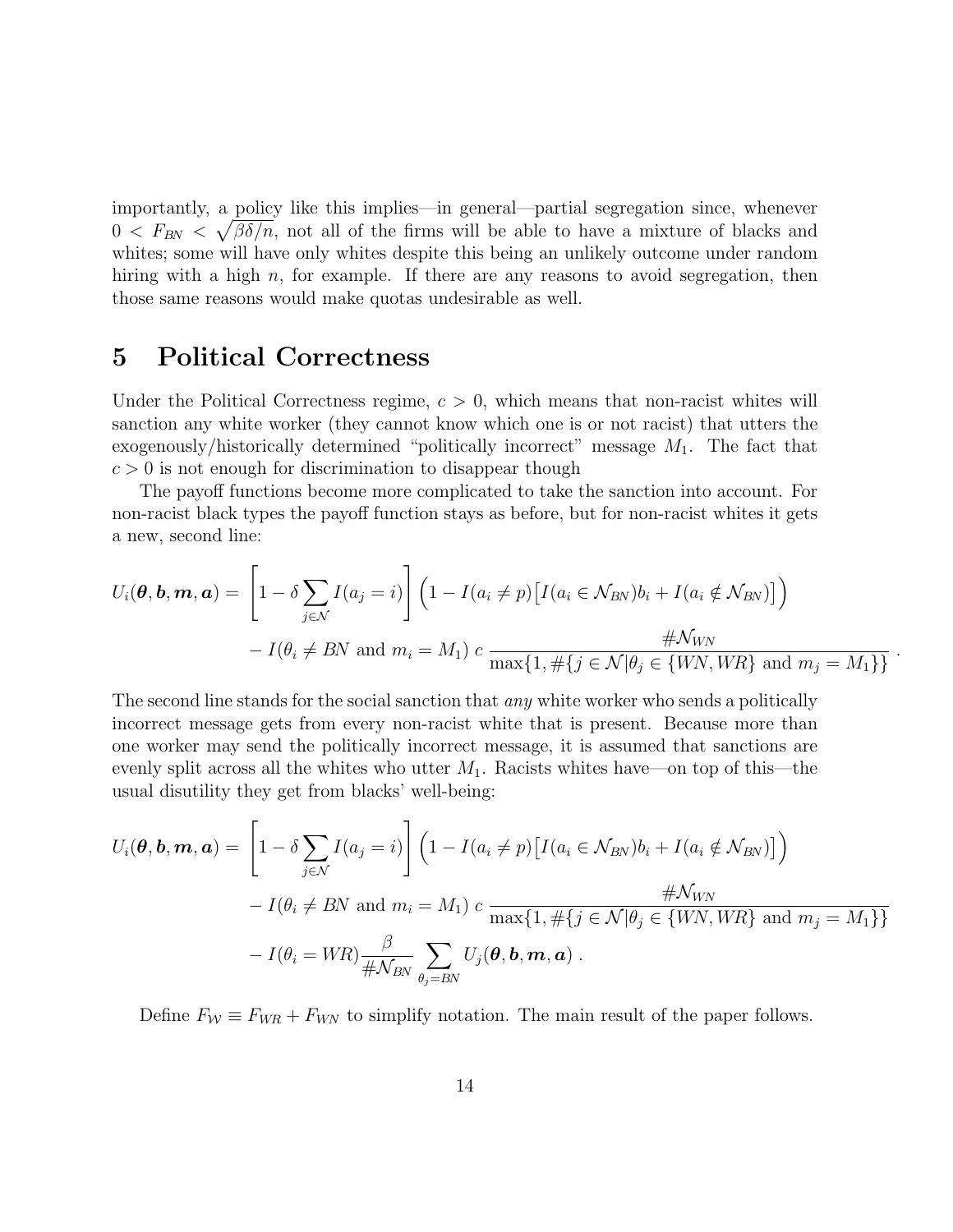Theorem (Effectiveness of Political Correctness). *For the whole parameter-space: If*

$$
\frac{F_{WR}}{F_{\mathcal{W}}} + \beta \delta \le \frac{1}{2}
$$
 (LER)

*and*

$$
c > n \cdot \beta \delta \cdot \left(\frac{F_{WR}}{F_{WN}}\right) \tag{HES}
$$

*then no discrimination exists, i.e., wages are equal for all types in any realized state of any equilibria.*

This result implies that even in the worse possible states, where all white players have racist preferences and are many times the number of black players, no racist white player will dare to perform an aggressive action. Notice that the sufficient lower bound (HES) for the social sanction c is strictly positive, increasing in  $F_{WR}$ , and decreasing in  $F_{WN}$ .

Thus, Political Correctness eliminates resource-wasteful discrimination if two conditions are met: there is a low enough level of racism (LER) both in extension and intensity, and there is a high enough sanction (HES) for being politically incorrect.

### 6 Harmful Political Correctness

Before concluding the paper, we have to mention the paradoxical fact that Political Correctness may actually be harmful. Specifically, for high enough levels of racism, a restriction of speech can result in an even higher amount of sabotage and—therefore—higher wage-gaps.

Claim 2. *There exist parameters for which Political Correctness is detrimental. That is, there are parameters for which the Political Correctness regime has a lower expected wage for type* BN *than the Freedom of Speech regime under some equilibria.*

Intuitively, the randomness in hiring allows the existence of states where, despite the share of racists being high enough to attack without any further information, racists will be too few in the sample, and hence—under full revelation—will not attack. This effect may go both ways, but—in general—does not cancel out. The proof shows this for a particularly extreme case: that with  $n = 3$ . The reader can imagine how a big enough  $F_{WR}/F_{W}$  might push all racists to attack in states where, under full revelation, they would not have.<sup>27</sup>

<sup>&</sup>lt;sup>27</sup>For  $n = 3$ , sabotage can only occur with one black and two white workers, and a racist worker will not attack if he finds out that the other white worker is not racist. See subsection D.1 in the Appendix.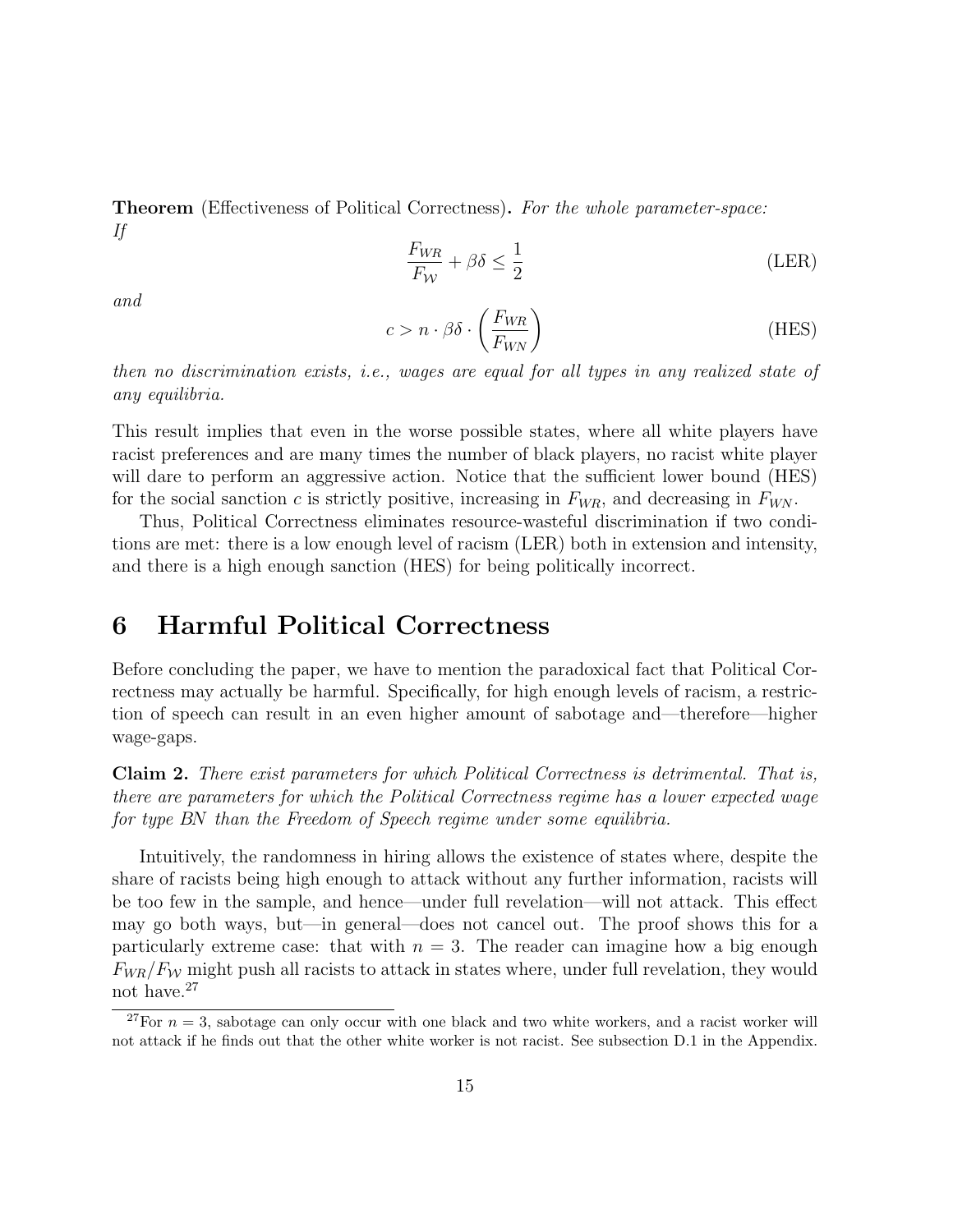# 7 Conclusion

This paper showed how political correctness, an implicit restriction of speech, may eliminate discrimination. Thus, a benefit for the discriminated group was obtained despite the harmless nature of speech. In addition, the model was shown to exhibit behavior consistent with real-life phenomena like the unequal "forbidding of words", the facilitating of integration without the use of quotas, and the failure of hate-speech laws.

Unlike Loury (1994) and Morris (2001), the paper equates Political Correctness to a regime where "incorrect speech" is sanctioned, and not to a message-pooling equilibrium; in addition, it defines Freedom of Speech as a regime where no speech is punished at all. This distinction is subtle but indispensable in order to realize that, while a social sanction is indeed a device that may prevent the existence of a white-message-separating equilibrium, it may not always have the "desired effect": On the one hand, if the sanction is not strong enough, message-pooling will not necessarily follow. On the other hand, preventing a white-message-separating equilibrium can—paradoxically—result in a "worse" outcome. Therefore, setting the "Political Correctness vs Freedom of Speech" and the "Message-Pooling vs Message-Separating" dichotomies apart ends up in a useful approach.<sup>28</sup> There is more to the phenomenon than a simple comparison between message-pooling and message-separating equilibria.

Although the paper treated the decision to sanction as exogenous, it could be endogenized by having non-racists receive part of the extra output, as long as the cost of sanctioning remains low enough. This observation, together with the fact that the model does not require the discriminated group to be a minority, suggests that the relevant measure for discrimination is not that of the discriminated group's population-share (i.e., whether they are a minority) but that of the output-loss due to the group's discrimination.

It is extremely important to keep in mind that the censorship discussed herein is enforced by society. As previously remarked, governments and their judicial branches often want to censor "hate-speech" to reduce discrimination, but because of the ubiquitous and hard-to-monitor nature of speech, government-imposed censorship policies that are not widely supported by the population are doomed to fail, and have done so.<sup>29</sup>

When racism has considerable presence among the population, government intervention through the media, education and other preference-modifying methods could prove far more useful than the passing of hate-speech laws.

Finally, it is worth pointing out that the pillars of the paper's mechanism are nothing but a special case of a more general, almost tautological, hypothesis: discrimination arises

 $28$ Certainly, equating Freedom of Speech to a message-separating equilibrium would give the misleading impression that a babbling equilibrium is absent whenever there is free speech.

 $^{29}$ Again, see Coliver (1992).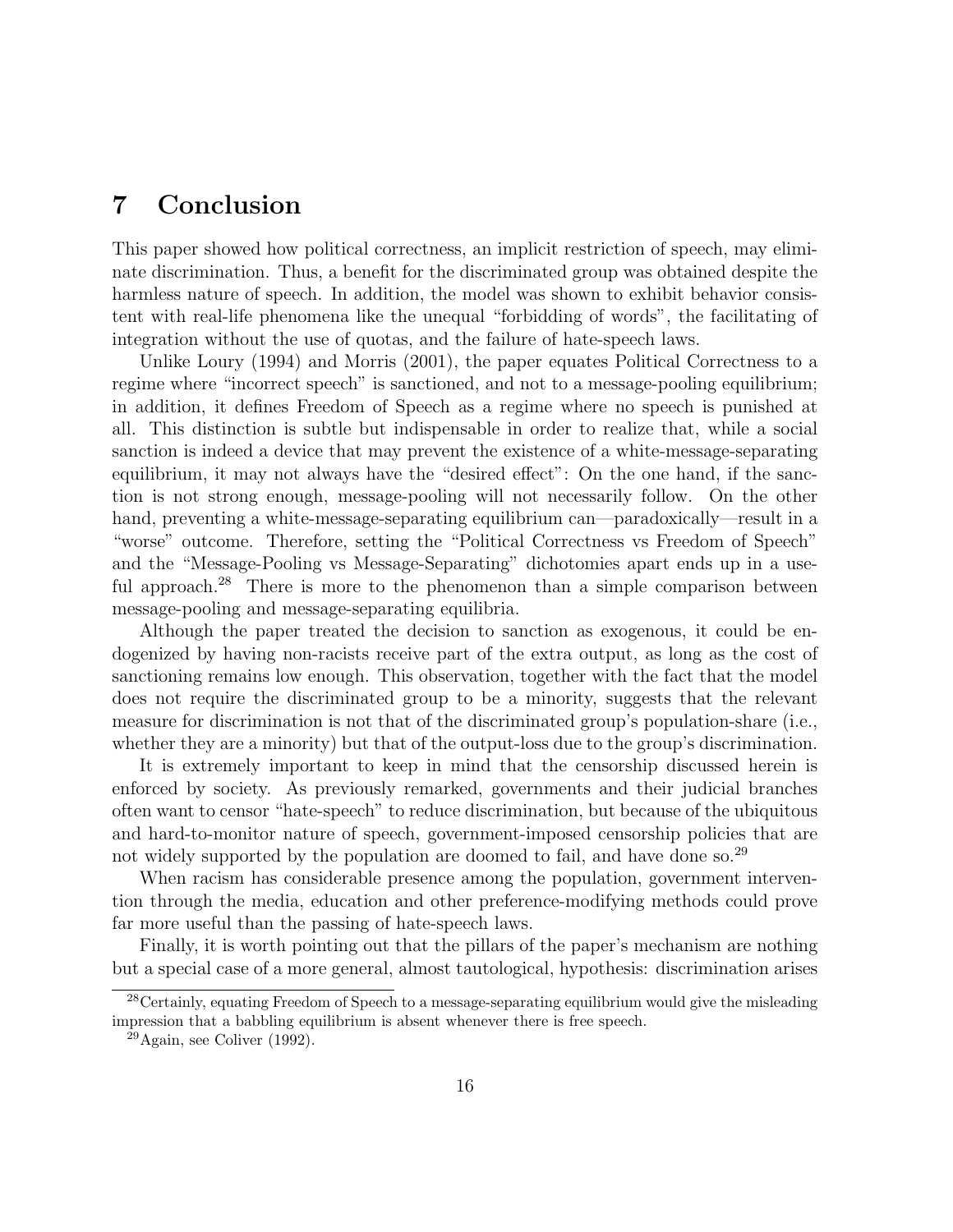whenever preferences are not 'difference-ignorant' and the enforcement of 'differenceignorant' behavior is imperfect. This is worth pointing out because it means *other similar though less blatant mechanisms are relevant*—and perhaps more plausible—as well.<sup>30</sup>

 $30$  Like a simple lack of cooperation instead of outright sabotage.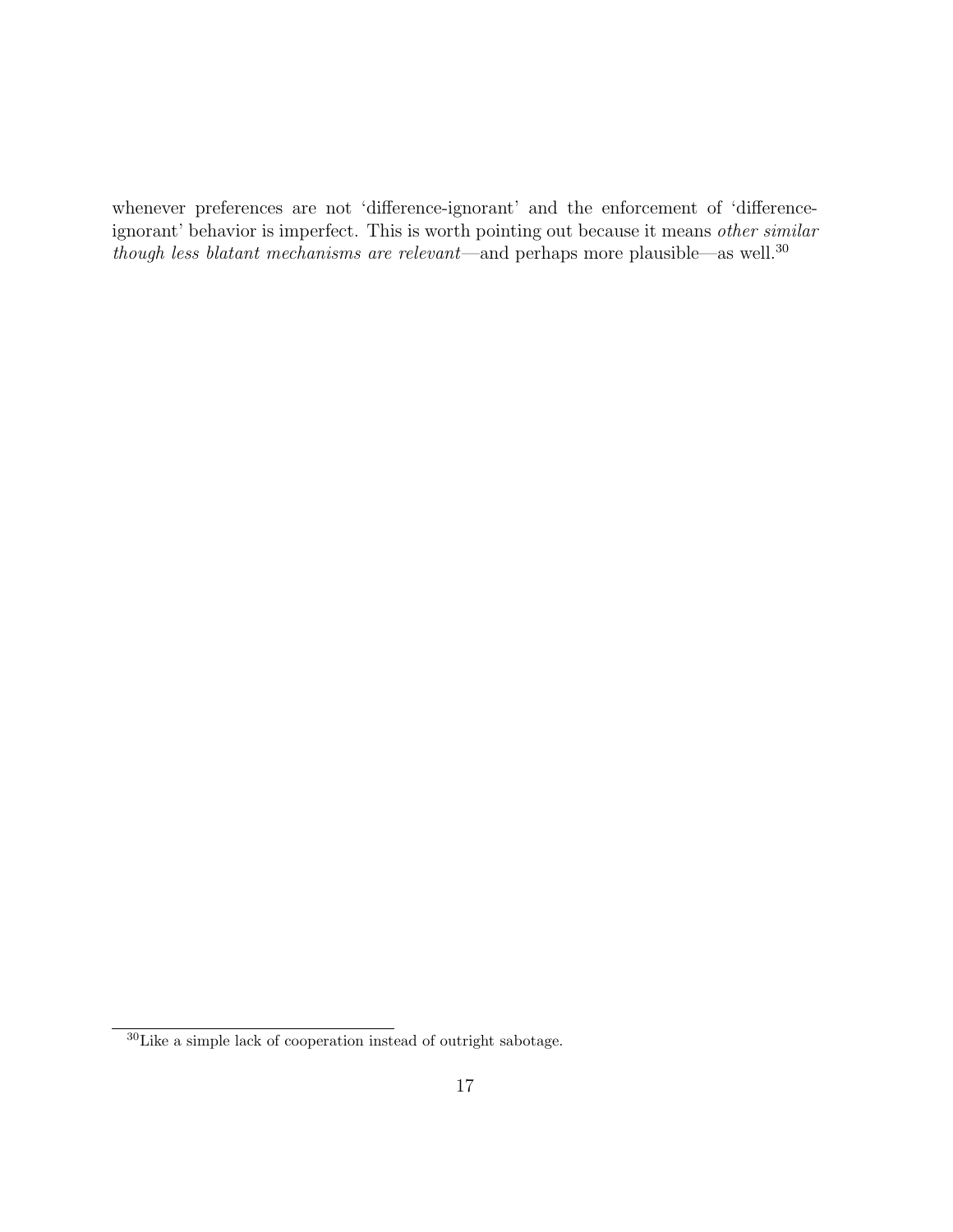# References

- [1] Bernheim, B. D. (1994): "A Theory of Conformity," *Journal of Political Economy*, 102, 841–77.
- [2] Black, D. A. (1995): "Discrimination in an Equilibrium Search Model," *Journal of Labor Economics*, 13, 309–334.
- [3] Charles, K. K., and J. Guryan (2007): "Prejudice and Wages: An Empirical Assessment of Becker's *The Economics of Discrimination*," *Journal of Political Economy*, 116, 773–809.
- [4] Coliver, S., K. Boyle, and F. D'Souza, eds. (1992): *Striking a Balance: Hate Speech, Freedom of Expression and Non-discrimination*. London: ARTICLE 19 and Human Rights Center at the University of Essex.
- [5] Coliver, S. (1992): "Hate Speech Laws: Do They Work?," in *Striking a Balance: Hate Speech, Freedom of Expression and Non-discrimination*, ed. by S. Coliver, K.Boyle, and F. D'Souza. London: ARTICLE 19 and Human Rights Center at the University of Essex.
- [6] Feldstein, R. (1997): *Political Correctness: a Response from the Cultural Left*. Minneapolis, MN: University of Minnesota Press.
- [7] Glaeser, E. L. (2005): "The Political Economy of Hatred," *Quarterly Journal of Economics*, 120, 45–86.
- [8] Lazear, E. P. (1989): "Pay Equality and Industrial Politics," *Journal of Political Economy*, 97, 561–580.
- [9] Loury, G. (1994): "Self-Censorship in Public Discourse," *Rationality and Society*, 6, 428–461.
- [10] Morris, S. (2001): "Political Correctness," *Journal of Political Economy*, 109, 231– 265.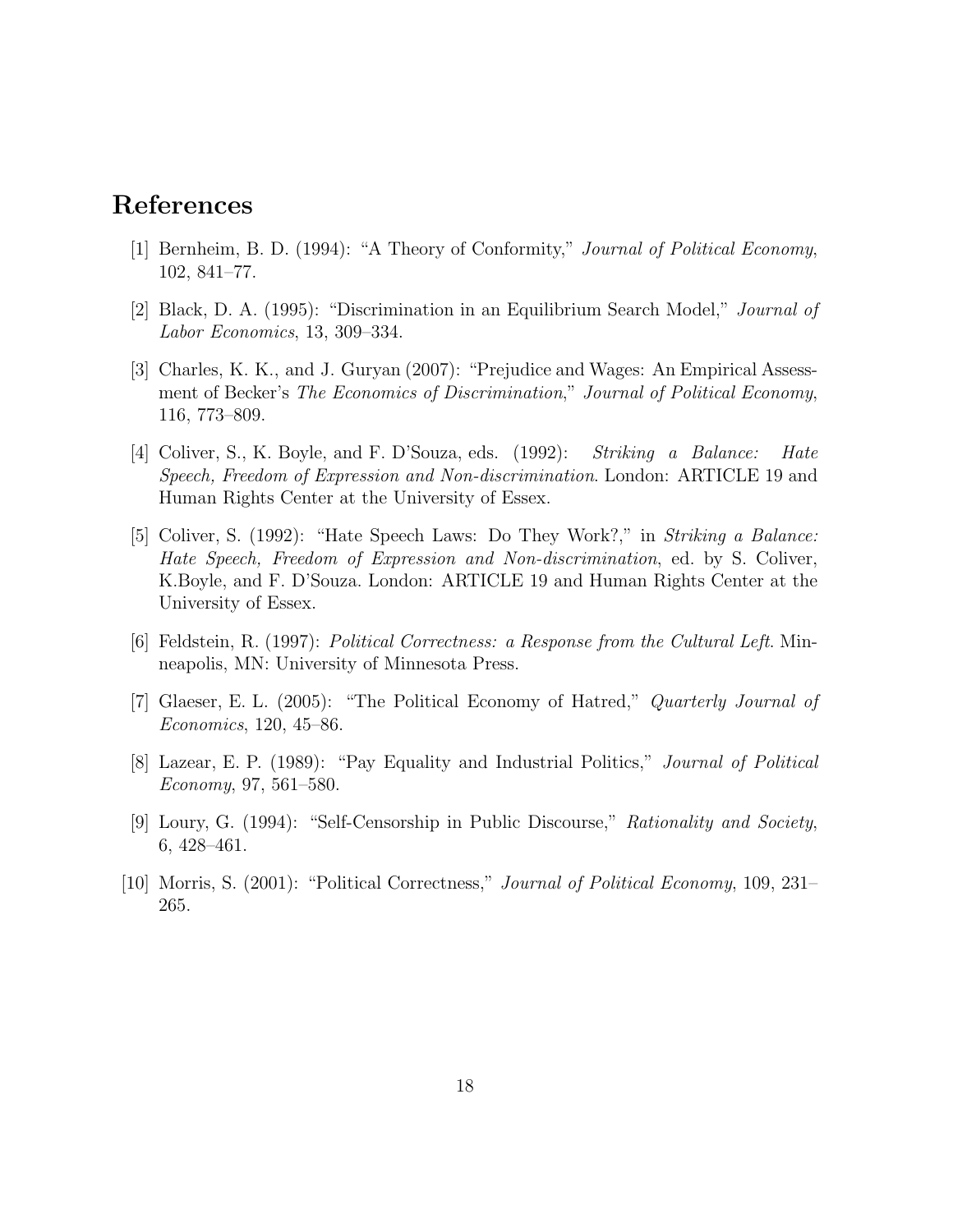### A Notation for the Proofs

- $n_{\theta} \equiv \#\mathcal{N}_{\theta}$ . In other words,  $n_{\theta}$  is the cardinality of the set  $\mathcal{N}_{\theta}$ .
- $\eta_{\theta}(\tilde{\theta}_{-i}) \equiv \sum_{j=1}^{n-1} I(\tilde{\theta}_{-i,j} = \theta)$ , where  $I(\cdot)$  is the indicator function. That is,  $\eta_{\theta}(\tilde{\theta}_{-i})$  is the number of players of type  $\theta$  in the vector  $\tilde{\theta}_{-i}$ , for any vector  $\tilde{\theta}_{-i} \in \{BN,WN, WR\}^{n-1}$ .
- $n_W \equiv n_{WR} + n_{WN}$ . So  $n_W$  is simply the number of white players. Notice  $n_W = n n_{BN} =$  $n - \sum_{j=1}^{n} v_j$ , thus  $n_{\mathcal{W}}$  is known whenever  $\boldsymbol{v}$  is known.
- $\eta_{\mathcal{W}}(\tilde{\theta}_{-i}) = \eta_{\mathcal{W}^{\mathcal{N}}}(\tilde{\theta}_{-i}) + \eta_{\mathcal{W}^{\mathcal{R}}}(\tilde{\theta}_{-i})$ . Thus,  $\eta_{\mathcal{W}}(\tilde{\theta}_{-i})$  is the amount of white types in the vector  $\tilde{\boldsymbol{\theta}}_{-i}$ .
- $\mathcal{N}_{W} \equiv \mathcal{N}_{W\!N} \cup \mathcal{N}_{W\!R}$ . So  $\mathcal{N}_{W}$  is simply the set of white players. It is clearly known whenever  $v$  is known.
- $\widetilde{F_{WR}}(\bm{\bar{v}},\bm{\bar{m}}) \ \equiv \ \frac{\#\{j \in \mathcal{N} \mid \bar{m}_{j}=M_{1} \ \mathrm{and} \ \bar{v}_{j}=0\}}{n}$  $\frac{M_1 \text{ and } \bar{v}_j=0}{n}$ . So  $\widetilde{F_{WR}}(\bar{v}, \bar{m})$  is the number of white players according to  $\bar{v}$ —who sent the politically incorrect message—according to  $\bar{m}$  divided by the total number of players.
- $\mathcal{I}_i(\bar{\theta}_i, \bar{\boldsymbol{v}}) \equiv \{ \tilde{\boldsymbol{\theta}} \in \boldsymbol{\Theta} \mid \tilde{\theta}_i = \bar{\theta}_i \text{ and } I(\tilde{\theta}_j = BN) = \bar{v}_j \text{ for every } j \in \mathcal{N} \}$ . That is,  $\mathcal{I}_i(\bar{\theta}_i, \bar{\boldsymbol{v}})$  is the information set where player i of type  $\bar{\theta}_i$  finds himself after observing  $\bar{\boldsymbol{v}}$  (i.e., at the end of stage 1 of the game described in section 3). This information set contains only those nodes  $\hat{\theta}$  consistent with the information player i has up to that point:  $\bar{\theta}_i$ and  $\bar{v}$ .
- $\mathcal{I}_i(\bar{\theta}_i, \bar{\boldsymbol{v}}, \bar{\boldsymbol{m}}) \equiv \{(\tilde{\boldsymbol{\theta}}, \tilde{\boldsymbol{m}}) \in \Theta \times \{M_1, M_2\}^n \mid \tilde{\theta}_i = \bar{\theta}_i \text{ and } I(\tilde{\theta}_j = BN) = \bar{v}_j \text{ for every } j \in \mathbb{N}\}$  $\mathcal{N}$  and  $\tilde{\boldsymbol{m}} = \bar{\boldsymbol{m}}\}$ . Thus  $\mathcal{I}_i(\bar{\theta}_i, \bar{\boldsymbol{v}}, \bar{\boldsymbol{m}})$  is the information set where player i of type  $\bar{\theta}_i$ finds himself after observing  $\bar{v}$  and "listening"  $\bar{m}$  (i.e., at the end of stage 2 in the game described in section 3). This information set contains only those nodes  $(\theta, \tilde{m})$ consistent with the information player i has up to that point:  $\bar{\theta}_i$ ,  $\bar{\boldsymbol{v}}$ , and  $\bar{\boldsymbol{m}}$ .

The rest of the notation employed has been introduced in the main text.

### B Proof of the Proposition

The proof consists of three parts. First we propose an equilibrium. Second, we prove that it is indeed an equilibrium. Third, we prove that, under the stated conditions, the equilibrium has the stated implications.

There are many equilibria that can be used to prove the proposition. However, for the sake of simplicity, we present just one that is particularly tractable.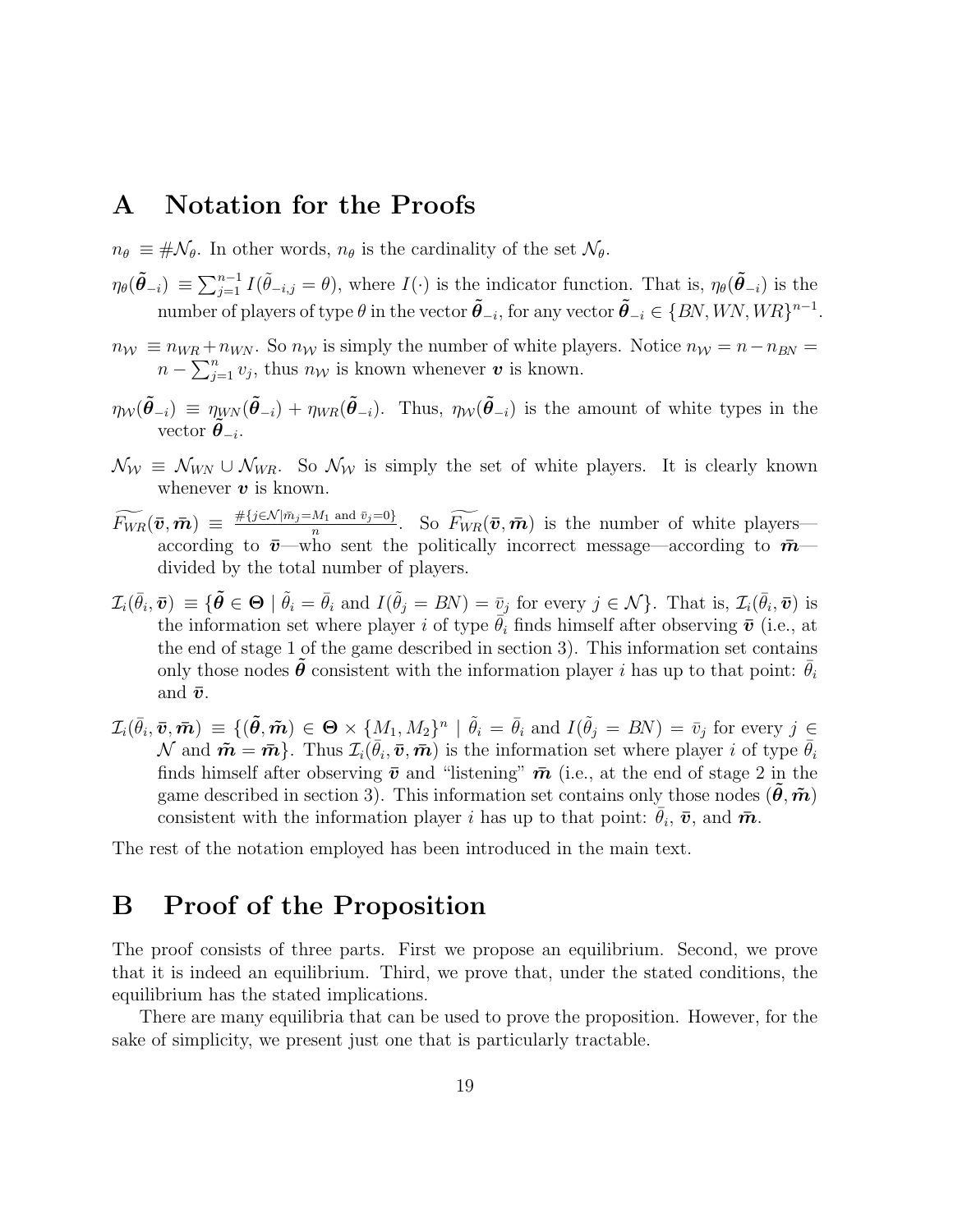### B.1 The Proposed Equilibrium

### B.1.1 Strategies

Strategies are as follows. Let  $m_i(\bar{\theta}_i, \bar{\boldsymbol{v}})$  be the message that player i sends when at information set  $\mathcal{I}_i(\bar{\theta}_i, \bar{\boldsymbol{v}})$ . Then it is given by

$$
m_i(\bar{\theta}_i, \bar{\boldsymbol{v}}) = m(\bar{\theta}_i, \bar{\boldsymbol{v}}) = \begin{cases} M_1, & \text{if } \bar{\theta}_i = WR; \\ M_2, & \text{otherwise.} \end{cases}
$$

Hereafter  $\boldsymbol{m}(\boldsymbol{\bar{\theta}},\boldsymbol{\bar{v}}) \equiv (m(\bar{\theta}_1,\boldsymbol{\bar{v}}), m(\bar{\theta}_2,\boldsymbol{\bar{v}}), \dots, m(\bar{\theta}_n,\boldsymbol{\bar{v}})).$ 

Let  $a_i(\bar{\theta}_i, \bar{\boldsymbol{v}}, \bar{\boldsymbol{m}})$  be the action that player i takes at information set  $\mathcal{I}_i(\bar{\theta}_i, \bar{\boldsymbol{v}}, \bar{\boldsymbol{m}})$ . Then

$$
a_i(\bar{\theta}_i, \bar{\boldsymbol{v}}, \bar{\boldsymbol{m}}) = a(\bar{\theta}_i, \bar{\boldsymbol{v}}, \bar{\boldsymbol{m}}) =
$$
\n
$$
\begin{cases}\n\min \mathcal{N}_{BN}, & \text{if } \bar{\theta}_i = WR \text{ and } n_{BN} > 0 \text{ and } \widetilde{F_{WR}}(\bar{\boldsymbol{v}}, \bar{\boldsymbol{m}}) \ge 1 - \frac{\beta \delta}{n_{BN}}; \\
p, & \text{otherwise,} \n\end{cases}
$$

where the players use the relations  $\mathcal{N}_{BN} = \{j \in \mathcal{N} \mid v_j = 1\}$ ,  $n_{BN} = \#\mathcal{N}_{BN}$ , and  $\widetilde{F_{WR}}(\boldsymbol{\bar{v}},\boldsymbol{\bar{m}})\equiv\frac{\#\{j\in\mathcal{N}|\bar{m}_{j}=M_{1}\text{ and }\bar{v}_{j}=0\}}{n}$  $\frac{m_1 \text{ and } v_j = 0}{n}$ .

#### B.1.2 Beliefs

Beliefs are as follows. Let  $\pi_i(\tilde{\theta} | \bar{\theta}_i, \bar{\boldsymbol{v}})$  be the probability that player i assigns to being at node  $\tilde{\boldsymbol{\theta}} \in \mathcal{I}_i(\bar{\theta}_i, \bar{\boldsymbol{v}})$ , given that he is at information set  $\mathcal{I}_i(\bar{\theta}_i, \bar{\boldsymbol{v}})$ . This probability is given by <sup>−</sup><sup>1</sup>

$$
\pi_i(\tilde{\boldsymbol{\theta}} \mid \bar{\theta}_i, \bar{\boldsymbol{v}}) = \frac{F_{\!W\!R}^{\ \eta_{\!W\!R}(\tilde{\boldsymbol{\theta}}_{-i})}\,F_{\!W\!N}^{\ \ \eta_{\!W\!N}(\tilde{\boldsymbol{\theta}}_{-i})}}{F_{\!W}^{\ \ \eta_{\!W\!R}(\tilde{\boldsymbol{\theta}}_{-i})}}\,\left(\frac{\eta_{\!W}(\tilde{\boldsymbol{\theta}}_{-i})}{\eta_{\!W\!R}(\tilde{\boldsymbol{\theta}}_{-i})}\right)^{-1}
$$

where  $\binom{e}{d}$  $\binom{e}{d}^{-1} = \binom{d}{e}$  $e^{d}$ <sub>e</sub> $e^{d!}$  =  $\frac{d!}{e!(d-e)!}$ , for any numbers *d*, *e*.

Let  $\pi'_i(\tilde{\theta} \mid \bar{\theta}_i, \bar{\boldsymbol{v}}, \bar{\boldsymbol{m}})$  be the probability that player i assigns to being at node  $(\tilde{\theta}, \tilde{\boldsymbol{m}}) \in$  $\mathcal{I}_i(\bar{\theta}_i, \bar{\boldsymbol{v}}, \bar{\boldsymbol{m}})$ , given that he is at information set  $\mathcal{I}_i(\bar{\theta}_i, \bar{\boldsymbol{v}}, \bar{\boldsymbol{m}})$  indeed. This probability is given by

$$
\pi'_i(\tilde{\boldsymbol{\theta}} \mid \bar{\theta}_i, \bar{\boldsymbol{v}}, \bar{\boldsymbol{m}}) = \pi'(\tilde{\boldsymbol{\theta}} \mid \bar{\theta}_i, \bar{\boldsymbol{v}}, \bar{\boldsymbol{m}}) = \begin{cases} 1, & \text{if } m(\tilde{\theta}_j, \bar{\boldsymbol{v}}) = \bar{m}_j \text{ for all } j \notin \mathcal{N}_{BN}; \\ 0, & \text{otherwise.} \end{cases}
$$

### B.2 Proof that B.1 is an Equilibrium

For B.1 to be a Weak Perfect Bayesian Equilibrium, beliefs have to be weakly consistent, and strategies have to be sequentially rational.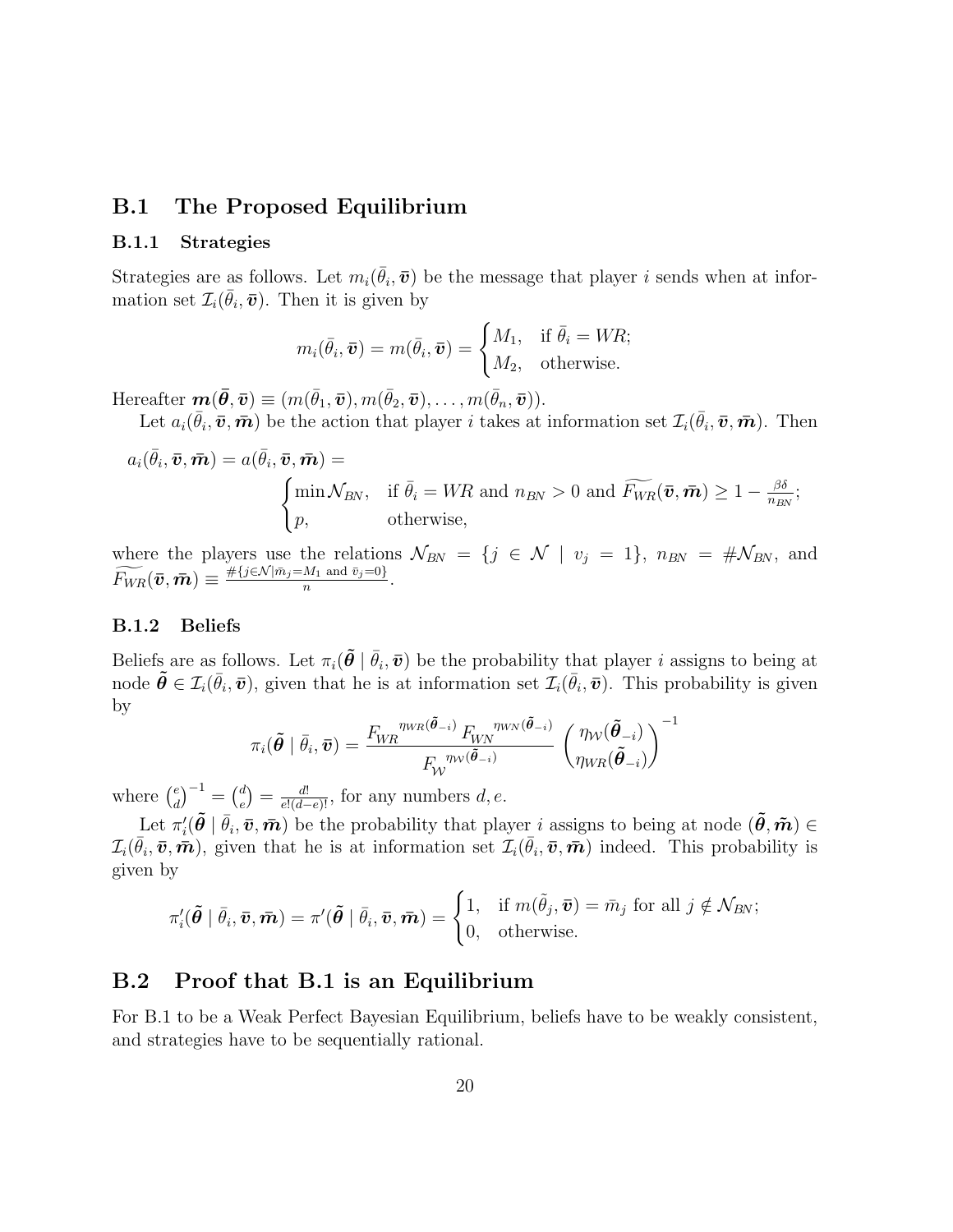#### B.2.1 Weak Consistency of Beliefs

Weak consistency of beliefs means that beliefs have to be consistent with Bayes' rule whenever possible (whenever information sets are reached with positive probability).

**Consider first** the beliefs given by  $\pi_i(\tilde{\theta} \mid \bar{\theta}_i, \bar{\mathbf{v}})$ . For  $\tilde{\theta} \in \mathcal{I}_i(\bar{\theta}_i, \bar{\mathbf{v}})$ , they have to satisfy

$$
\pi_i(\tilde{\boldsymbol{\theta}} \mid \bar{\theta}_i, \bar{\boldsymbol{v}}) = \frac{\Pr[\boldsymbol{\theta} = \tilde{\boldsymbol{\theta}} \mid P_{\boldsymbol{\theta}}]}{\Pr[\boldsymbol{\theta} \in \mathcal{I}_i(\bar{\theta}_i, \bar{\boldsymbol{v}}) \mid P_{\boldsymbol{\theta}}]}, \text{ whenever } \Pr[\boldsymbol{\theta} \in \mathcal{I}_i(\bar{\theta}_i, \bar{\boldsymbol{v}}) \mid P_{\boldsymbol{\theta}}] > 0.
$$

Meaning that  $\pi_i(\tilde{\theta} | \bar{\theta}_i, \bar{v})$  has to be equal to the probability of reaching node  $\tilde{\theta}$  divided by the probability of reaching information set  $\mathcal{I}_i(\bar{\theta}_i, \bar{\boldsymbol{v}})$ —of which  $\tilde{\boldsymbol{\theta}}$  is an element, whenever this information set has a positive probability of being reached. With both probabilities conditional on the prior  $P_{\theta}$ .

Because of the assumed—common—prior for the game (see section 3), all non-empty information sets  $\mathcal{I}_i(\bar{\theta}_i, \bar{\boldsymbol{v}})$  have a positive probability of being reached.

Given the independence of each player's type, and the rules of probability, it follows that, for any  $\tilde{\boldsymbol{\theta}} \in \boldsymbol{\Theta}$ ,

$$
\Pr[\boldsymbol{\theta} = \tilde{\boldsymbol{\theta}} \mid P_{\boldsymbol{\theta}}] \n= F_{\tilde{\theta}_i} F_{WR}^{\ \eta_{WR}(\tilde{\boldsymbol{\theta}}_{-i})} F_{WN}^{\ \eta_{WN}(\tilde{\boldsymbol{\theta}}_{-i})} F_{BN}^{\ \eta_{BN}(\tilde{\boldsymbol{\theta}}_{-i})} \left[ \frac{n!}{1! \eta_{WR}(\tilde{\boldsymbol{\theta}}_{-i})! \eta_{WN}(\tilde{\boldsymbol{\theta}}_{-i})! \eta_{BN}(\tilde{\boldsymbol{\theta}}_{-i})!} \right]^{-1}.
$$

Where the term before the brackets is the probability that nature's chosen vector  $\theta$  has the same numbers of each type as vector  $\theta$ , and the second term is one over the number of such—equally likely—vectors. This second term is necessary because there is only one such vector that has  $\hat{\theta}$ 's same ordering.

Similarly, it follows that, for any non-empty set  $\mathcal{I}_i(\bar{\theta}_i, \bar{\boldsymbol{v}})$ ,

$$
\Pr[\boldsymbol{\theta} \in \mathcal{I}_i(\bar{\theta}_i, \bar{\boldsymbol{v}}) \mid P_{\boldsymbol{\theta}}]
$$
\n
$$
= F_{\bar{\theta}_i} F_{\mathcal{W}}^{n-1-\sum_{j \neq i} \bar{v}_j} F_{\mathcal{B}\mathcal{W}}^{\sum_{j \neq i} \bar{v}_j - 1} \left[ \frac{n!}{1!(n-1-\sum_{j \neq i} \bar{v}_j)!(\sum_{j \neq i} \bar{v}_j - 1)!} \right]^{-1}.
$$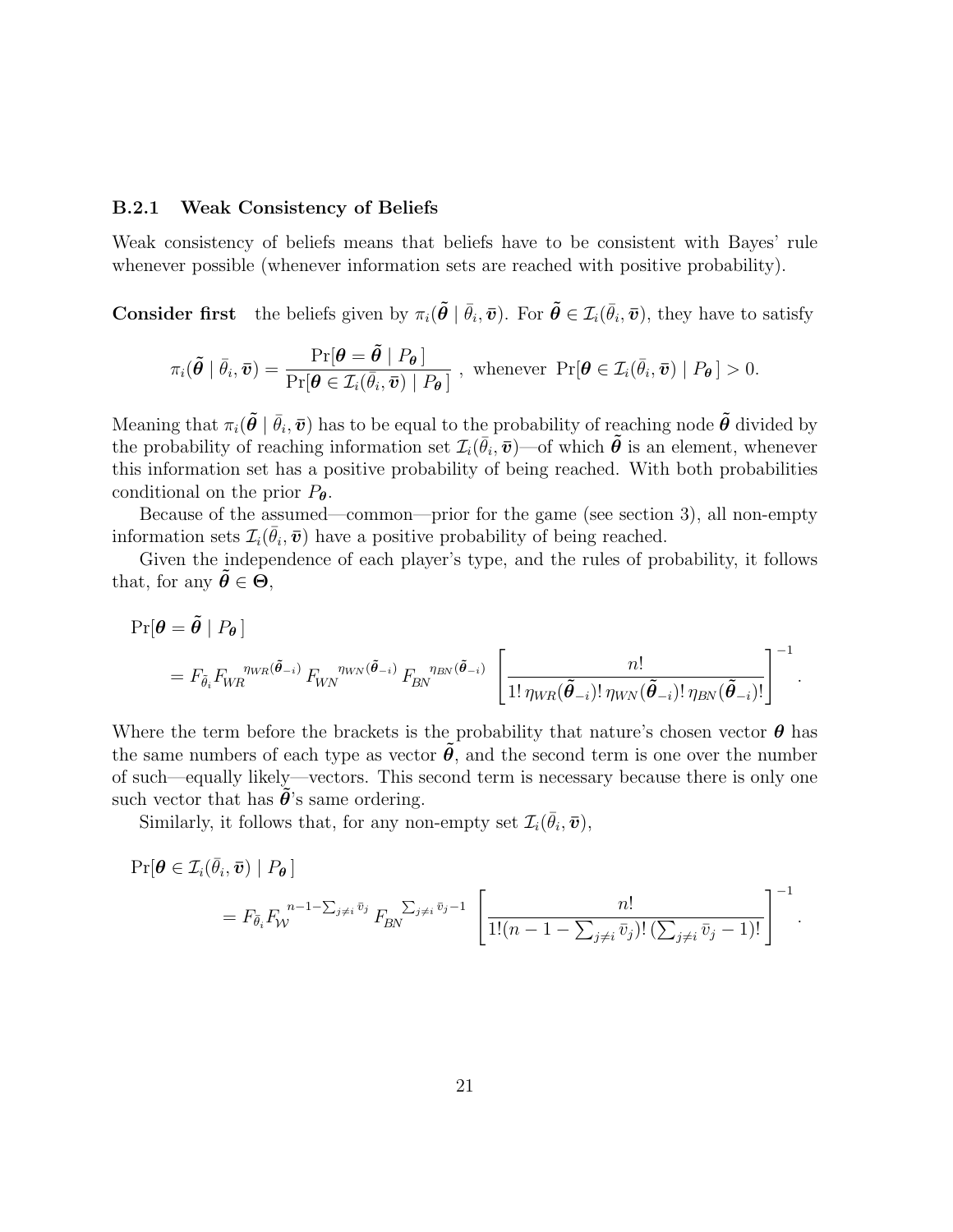Using both probabilities, we have that

$$
\frac{\Pr[\boldsymbol{\theta} = \tilde{\boldsymbol{\theta}} \mid P_{\boldsymbol{\theta}}]}{\Pr[\boldsymbol{\theta} \in \mathcal{I}_i(\bar{\theta}_i, \bar{\boldsymbol{v}}) \mid P_{\boldsymbol{\theta}}]} \\
= \frac{F_{\tilde{\theta}_i} F_{WR}^{\ \eta_{WR}(\tilde{\boldsymbol{\theta}}_{-i})} F_{WN}^{\ \eta_{WN}(\tilde{\boldsymbol{\theta}}_{-i})} F_{BN}^{\ \eta_{BN}(\tilde{\boldsymbol{\theta}}_{-i})} \left[ \frac{n!}{1! \eta_{WR}(\tilde{\boldsymbol{\theta}}_{-i})! \eta_{WN}(\tilde{\boldsymbol{\theta}}_{-i})!} \frac{n!}{n! \eta_{BN}(\tilde{\boldsymbol{\theta}}_{-i})! \eta_{BN}(\tilde{\boldsymbol{\theta}}_{-i})!}} \right]^{-1}} \\
= \frac{F_{\tilde{\theta}_i} F_{WR}^{\ \eta_{WR}(\tilde{\boldsymbol{\theta}}_{-i})} F_{RN}^{\ \eta_{WR}(\tilde{\boldsymbol{\theta}}_{-i})} F_{BN}^{\ \eta_{BN}(\tilde{\boldsymbol{\theta}}_{-i})} \left[ \frac{n!}{1! (n-1 - \sum_{j \neq i} \bar{v}_j)! (\sum_{j \neq i} \bar{v}_j - 1)!} \right]^{-1}}}{\frac{n!}{1! (n-1 - \sum_{j \neq i} \bar{v}_j)! (\sum_{j \neq i} \bar{v}_j - 1)!}} ,
$$

or, simplifying a bit,

$$
\frac{F_{\tilde{\theta}_i}F_{WR}^{n_{WR}(\tilde{\theta}_{-i})}F_{WN}^{n_{WN}(\tilde{\theta}_{-i})}F_{BN}^{n_{BN}(\tilde{\theta}_{-i})}\left[\eta_{WR}(\tilde{\theta}_{-i})! \eta_{WN}(\tilde{\theta}_{-i})! \eta_{BN}(\tilde{\theta}_{-i})! \right]}{F_{\tilde{\theta}_i}F_{\mathcal{W}}} \cdot F_{BN}^{n-1-\sum_{j\neq i} \bar{v}_j}F_{BN}^{\sum_{j\neq i} \bar{v}_j-1}\left[(n-1-\sum_{j\neq i} \bar{v}_j)!\left(\sum_{j\neq i} \bar{v}_j-1\right)!\right].
$$

Since  $\tilde{\boldsymbol{\theta}} \in \mathcal{I}_i(\bar{\theta}_i, \bar{\boldsymbol{v}})$ , it must be that  $\bar{\theta}_i = \tilde{\theta}_i$  ,  $\sum_{j \neq i} \bar{v}_j - 1 = \eta_{BN}(\tilde{\boldsymbol{\theta}}_{-i})$ , and  $n - 1 - \sum_{j \neq i} \bar{v}_j =$  $\eta_{\mathcal{W}}(\tilde{\pmb{\theta}}_{-i})$  . Therefore, we have

$$
\frac{F_{\!W\!R}}^{\eta_{\!W\!R}(\tilde{\boldsymbol{\theta}}_{-i})} F_{\!W\!N}^{\eta_{\!W\!N}(\tilde{\boldsymbol{\theta}}_{-i})} \left[\eta_{\!W\!R}(\tilde{\boldsymbol{\theta}}_{-i})! \eta_{\!W\!N}(\tilde{\boldsymbol{\theta}}_{-i})! \right]}{F_{\!W}^{\eta_{\!W}(\tilde{\boldsymbol{\theta}}_{-i})} \left[\eta_{\!W}(\tilde{\boldsymbol{\theta}}_{-i})! \right]}.
$$

Using the fact that  $\eta_{\mathcal{W}}(\tilde{\theta}_{-i}) \equiv \eta_{W\mathcal{N}}(\tilde{\theta}_{-i}) + \eta_{\mathcal{W}\mathcal{R}}(\tilde{\theta}_{-i})$  we get

$$
\frac{F_{\!W\!R}}^{m_{\!W\!R}(\tilde{\boldsymbol{\theta}}_{-i})} F_{\!W\!W}^{m_{\!W\!N}(\tilde{\boldsymbol{\theta}}_{-i})}}{F_{\!W}^{m_{\!W}(\tilde{\boldsymbol{\theta}}_{-i})}} \left[\frac{\eta_{\mathcal{W}}(\tilde{\boldsymbol{\theta}}_{-i})!}{\eta_{\!W\!R}(\tilde{\boldsymbol{\theta}}_{-i})! \left(\eta_{\mathcal{W}}(\tilde{\boldsymbol{\theta}}_{-i}) - \eta_{\!W\!R}(\tilde{\boldsymbol{\theta}}_{-i})\right)!}\right]^{-1},
$$

but for  $d, e$  integers with  $d \ge e \ge 0$  we have that  $\frac{d!}{e!(d-e)!} \equiv {d \choose e}$  $e^d$ . Hence the previous expression becomes

$$
\frac{F_{\text{WR}}^{\eta_{\text{WR}}(\tilde{\boldsymbol{\theta}}_{-i})} F_{\text{WN}}^{\eta_{\text{WN}}(\tilde{\boldsymbol{\theta}}_{-i})}}{F_{\text{W}}^{\eta_{\text{WN}}(\tilde{\boldsymbol{\theta}}_{-i})}} \left(\frac{\eta_{\text{W}}(\tilde{\boldsymbol{\theta}}_{-i})}{\eta_{\text{WR}}(\tilde{\boldsymbol{\theta}}_{-i})}\right)^{-1}.
$$

This is identical to the beliefs in B.1.2.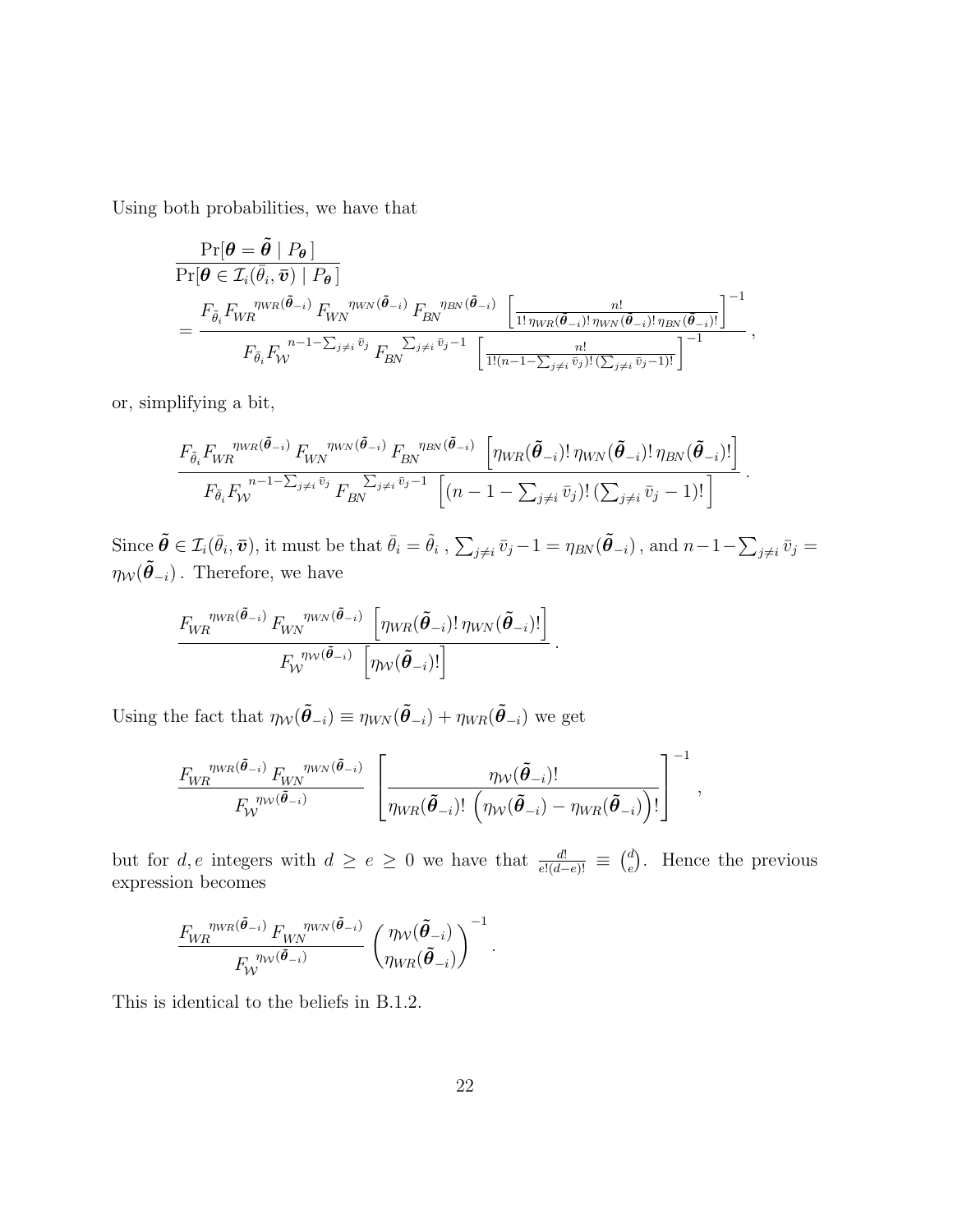Now consider the beliefs given by  $\pi'(\tilde{\theta} \mid \bar{\theta}_i, \bar{\boldsymbol{v}}, \bar{\boldsymbol{m}})$ . For  $(\tilde{\theta}, \bar{\boldsymbol{m}}) \in \mathcal{I}_i(\bar{\theta}_i, \bar{\boldsymbol{v}}, \bar{\boldsymbol{m}})$  they have to satisfy

$$
\pi'(\tilde{\boldsymbol{\theta}} \mid \bar{\theta}_i, \bar{\boldsymbol{v}}, \bar{\boldsymbol{m}}) = \frac{\Pr[(\boldsymbol{\theta}, \boldsymbol{m}(\boldsymbol{\theta}, \boldsymbol{v})) = (\tilde{\boldsymbol{\theta}}, \bar{\boldsymbol{m}}) \mid P_{\boldsymbol{\theta}}]}{\Pr[(\boldsymbol{\theta}, \boldsymbol{m}(\boldsymbol{\theta}, \boldsymbol{v})) \in \mathcal{I}_i(\bar{\theta}_i, \bar{\boldsymbol{v}}, \bar{\boldsymbol{m}}) \mid P_{\boldsymbol{\theta}}]},
$$
\n(1)

whenever  $Pr[(\theta, m(\theta, v)) \in \mathcal{I}_i(\bar{\theta}_i, \bar{v}, \bar{m}) | P_{\theta}] > 0$ . Meaning that  $\pi'_i(\tilde{\theta} | \bar{\theta}_i, \bar{v}, \bar{m})$  has to be equal to the probability of reaching node  $(\tilde{\theta}, \bar{m})$ , under the pure substrategies  $m(\cdot, \cdot)$ , divided by the probability of reaching information set  $\mathcal{I}_i(\bar{\theta}_i, \bar{\boldsymbol{v}}, \bar{\boldsymbol{m}})$ —of which  $(\tilde{\boldsymbol{\theta}}, \bar{\boldsymbol{m}})$  is an element, under the pure substrategies  $m(\cdot, \cdot)$ , whenever the information set has a positive probability of being reached. With both probabilities conditional on the prior  $P_{\theta}$ .

By lemma 1—on page 27—we have that under equilibrium B.1, whenever the information set has a positive probability of being reached, the beliefs / left hand side of equation (1) become

$$
\pi'(\tilde{\boldsymbol{\theta}} \mid \bar{\theta}_i, \bar{\boldsymbol{v}}, \bar{\boldsymbol{m}}) = \begin{cases} 1, & \text{if } \boldsymbol{m}(\tilde{\boldsymbol{\theta}}, \bar{\boldsymbol{v}}) = \bar{\boldsymbol{m}}; \\ 0, & \text{otherwise.} \end{cases}
$$
(2)

So, we need to show that the right hand side of equation  $(1)$  is equal to this, whenever the information set has a positive probability of being reached. Let  $V(x) \equiv (I(x_1 BN$ ,  $I(x_2 = BN)$ , ...,  $I(x_n = BN)$  for any  $x \in \Theta$ . Ignoring the restriction  $Pr[(\theta, m(\theta, v)) \in$  $\mathcal{I}_i(\vec{\theta}_i, \vec{\boldsymbol{v}}, \vec{\boldsymbol{m}}) \mid P_{\theta} \mid > 0$ , we have that, for any  $(\tilde{\boldsymbol{\theta}}, \vec{\boldsymbol{m}}) \in \Theta \times \{M_1, M_2\}^n$ ,

$$
\Pr[(\boldsymbol{\theta}, \boldsymbol{m}(\boldsymbol{\theta}, \boldsymbol{v})) = (\tilde{\boldsymbol{\theta}}, \bar{\boldsymbol{m}}) \mid P_{\boldsymbol{\theta}}] = \begin{cases} \Pr[\boldsymbol{\theta} = \tilde{\boldsymbol{\theta}} \mid P_{\boldsymbol{\theta}}], & \text{if } \boldsymbol{m}(\tilde{\boldsymbol{\theta}}, \boldsymbol{V}(\tilde{\boldsymbol{\theta}})) = \bar{\boldsymbol{m}}; \\ 0, & \text{otherwise.} \end{cases}
$$

Now, let  $\vartheta(\bar{v},\bar{m})$  be the element of  $\Theta$  that is uniquely defined by  $31$ 

- 1.  $\mathbf{V}(\boldsymbol{\vartheta}) = \bar{\boldsymbol{v}}$ , and
- 2.  $m_j(\vartheta_j, \bar{\boldsymbol{v}}) = \bar{m}_j$  for all  $j \in \mathcal{N}_{\mathcal{W}}$ .

Unlike previously, some of the non-empty information sets have zero probability of being reached, because of the—pure—strategies. Ignoring the restriction  $Pr[(\theta, m(\theta, v)) \in$  $\mathcal{I}_i(\bar{\theta}_i, \bar{\boldsymbol{v}}, \bar{\boldsymbol{m}}) \mid P_{\boldsymbol{\theta}} \mid > 0$ , we have that, for any non-empty set  $\mathcal{I}_i(\bar{\theta}_i, \bar{\boldsymbol{v}}, \bar{\boldsymbol{m}})$ ,

$$
\Pr[(\boldsymbol{\theta}, \boldsymbol{m}(\boldsymbol{\theta}, \boldsymbol{v})) \in \mathcal{I}_i(\bar{\theta}_i, \bar{\boldsymbol{v}}, \bar{\boldsymbol{m}}) \mid P_{\boldsymbol{\theta}}] = \begin{cases} \Pr[\boldsymbol{\theta} = \boldsymbol{\vartheta}(\bar{\boldsymbol{v}}, \bar{\boldsymbol{m}}) \mid P_{\boldsymbol{\theta}}], & \text{if } \boldsymbol{m}(\boldsymbol{\vartheta}(\bar{\boldsymbol{v}}, \bar{\boldsymbol{m}}), \bar{\boldsymbol{v}}) = \bar{\boldsymbol{m}}; \\ 0, & \text{otherwise.} \end{cases}
$$
(3)

<sup>&</sup>lt;sup>31</sup>See lemma 2—on page 27—for the uniqueness of  $\vartheta(\bar{v},\bar{m})$ .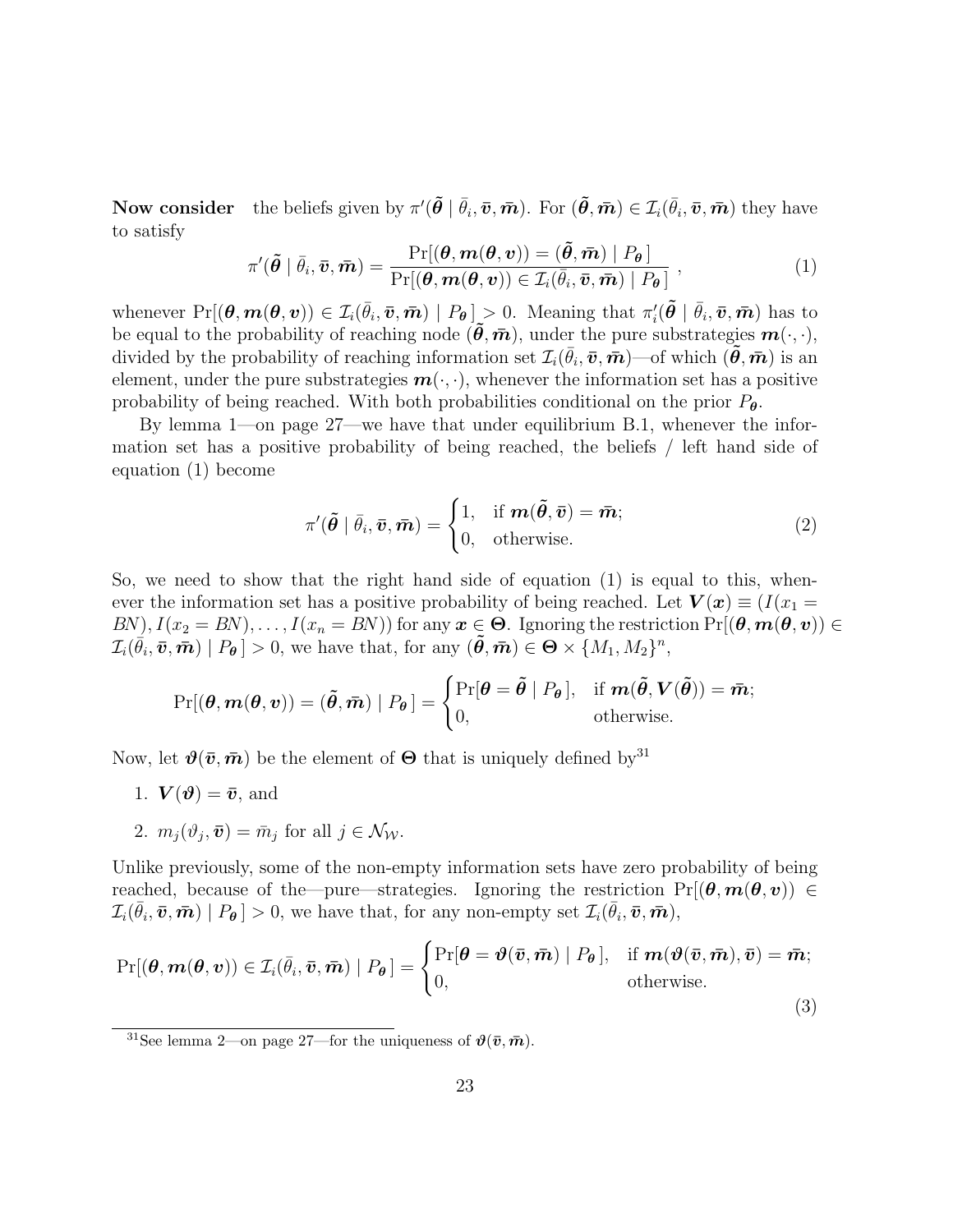Since **F** has full support and  $\theta(\bar{v},\bar{m}) \in \Theta$  always exists uniquely,<sup>32</sup> it follows that

$$
Pr[(\boldsymbol{\theta}, \boldsymbol{m}(\boldsymbol{\theta}, \boldsymbol{v})) \in \mathcal{I}_i(\bar{\theta}_i, \bar{\boldsymbol{v}}, \bar{\boldsymbol{m}}) \mid P_{\boldsymbol{\theta}}] > 0 \Longleftrightarrow \boldsymbol{m}(\boldsymbol{\vartheta}(\bar{\boldsymbol{v}}, \bar{\boldsymbol{m}}), \bar{\boldsymbol{v}}) = \bar{\boldsymbol{m}} \tag{4}
$$

Therefore, when  $\mathcal{I}_i(\bar{\theta}_i, \bar{\boldsymbol{v}}, \bar{\boldsymbol{m}})$  *is reached with positive probability*, we have that

$$
\frac{\Pr[(\boldsymbol{\theta},\boldsymbol{m}(\boldsymbol{\theta},\boldsymbol{v}))=(\boldsymbol{\tilde{\theta}},\boldsymbol{\bar{m}})\mid P_{\boldsymbol{\theta}}]}{\Pr[(\boldsymbol{\theta},\boldsymbol{m}(\boldsymbol{\theta},\boldsymbol{v}))\in\mathcal{I}_i(\bar{\theta}_i,\bar{\boldsymbol{v}},\bar{\boldsymbol{m}})\mid P_{\boldsymbol{\theta}}]}=\begin{cases} \frac{\Pr[\boldsymbol{\theta}=\tilde{\boldsymbol{\theta}}|P_{\boldsymbol{\theta}}]}{\Pr[\boldsymbol{\theta}=\boldsymbol{\theta}(\bar{\boldsymbol{v}},\bar{\boldsymbol{m}})|P_{\boldsymbol{\theta}}]}, & \text{if } \boldsymbol{m}(\boldsymbol{\tilde{\theta}},\boldsymbol{V}(\boldsymbol{\tilde{\theta}}))=\bar{\boldsymbol{m}}; \\ 0, & \text{otherwise}; \end{cases}
$$

*and*

$$
\boldsymbol{m}(\boldsymbol{\vartheta}(\bar{\boldsymbol{v}},\bar{\boldsymbol{m}}),\bar{\boldsymbol{v}})=\bar{\boldsymbol{m}}\,.
$$

Together both previous equations imply

$$
\frac{\Pr[(\boldsymbol{\theta},\boldsymbol{m}(\boldsymbol{\theta},\boldsymbol{v}))=(\boldsymbol{\tilde{\theta}},\boldsymbol{\bar{m}})\mid P_{\boldsymbol{\theta}}]}{\Pr[(\boldsymbol{\theta},\boldsymbol{m}(\boldsymbol{\theta},\boldsymbol{v}))\in\mathcal{I}_i(\bar{\theta}_i,\bar{\boldsymbol{v}},\bar{\boldsymbol{m}})\mid P_{\boldsymbol{\theta}}]}=\begin{cases} \frac{\Pr[\boldsymbol{\theta}=\tilde{\boldsymbol{\theta}}|P_{\boldsymbol{\theta}}]}{\Pr[\boldsymbol{\theta}=\boldsymbol{\theta}(\bar{\boldsymbol{v}},\bar{\boldsymbol{m}})|P_{\boldsymbol{\theta}}]}, & \text{if } \boldsymbol{m}(\boldsymbol{\tilde{\theta}},\boldsymbol{V}(\boldsymbol{\tilde{\theta}}))=\boldsymbol{m}(\boldsymbol{\vartheta}(\bar{\boldsymbol{v}},\bar{\boldsymbol{m}}),\bar{\boldsymbol{v}}); \\ 0, & \text{otherwise.} \end{cases}
$$

But, by lemma 3 on page 28, we know that whenever  $\tilde{\boldsymbol{\theta}} \in \mathcal{I}_i(\bar{\theta}_i, \bar{\boldsymbol{v}}, \bar{\boldsymbol{m}})$ , then  $\boldsymbol{V}(\tilde{\boldsymbol{\theta}}) = \bar{\boldsymbol{v}}$ and  $m(\tilde{\theta}, V(\tilde{\theta})) = m(\theta(\bar{v}, \bar{m}), \bar{v}) \Longrightarrow \tilde{\theta} = \theta(\bar{v}, \bar{m}).$  Therefore

$$
\frac{\Pr[(\boldsymbol{\theta},\boldsymbol{m}(\boldsymbol{\theta},\boldsymbol{v}))=(\boldsymbol{\tilde{\theta}},\boldsymbol{\bar{m}})\mid P_{\boldsymbol{\theta}}]}{\Pr[(\boldsymbol{\theta},\boldsymbol{m}(\boldsymbol{\theta},\boldsymbol{v}))\in\mathcal{I}_i(\bar{\theta}_i,\boldsymbol{\bar{v}},\boldsymbol{\bar{m}})\mid P_{\boldsymbol{\theta}}]}=\begin{cases}1,& \text{if } \boldsymbol{m}(\boldsymbol{\tilde{\theta}},\boldsymbol{\bar{v}})=\boldsymbol{\bar{m}}; \\ 0, & \text{otherwise.}\end{cases}
$$

Which is the same as the beliefs in equation (2).

#### B.2.2 Sequential Rationality

Sequential rationality means that all players make their moves such that their expected payoff—conditional on their beliefs and everyone else's strategies—is maximized at every information set. In the case of this game, checking sequential rationality does not involve any special technique and is easy, though very tedious, to perform thoroughly. We therefore provide a more heuristic proof.

Note that, for the sake of space, we will proceed heuristically to show sequential rationality since the methods involved are conventional and straightforward.

For player *i*, of type  $\bar{\theta}_i \neq WR$ , at information set  $\mathcal{I}_i(\bar{\theta}_i, \bar{\boldsymbol{v}}, \bar{\boldsymbol{m}})$ , it is straightforward to show that the action  $a_i(\bar{\theta}_i, \bar{\boldsymbol{v}}, \bar{\boldsymbol{m}})$  is optimal.

If i chooses an aggressive action—chooses  $a_i \neq p$ —then, in the best scenario—where i is not caught/punished—he gets a payoff that is exactly equal to the payoff that he would get—with certainty—by choosing the peaceful action— $a_i = p$ . Therefore, the peaceful action is optimal.

<sup>&</sup>lt;sup>32</sup>See lemma 2 for the existence of  $\vartheta(\bar{v},\bar{m})$ .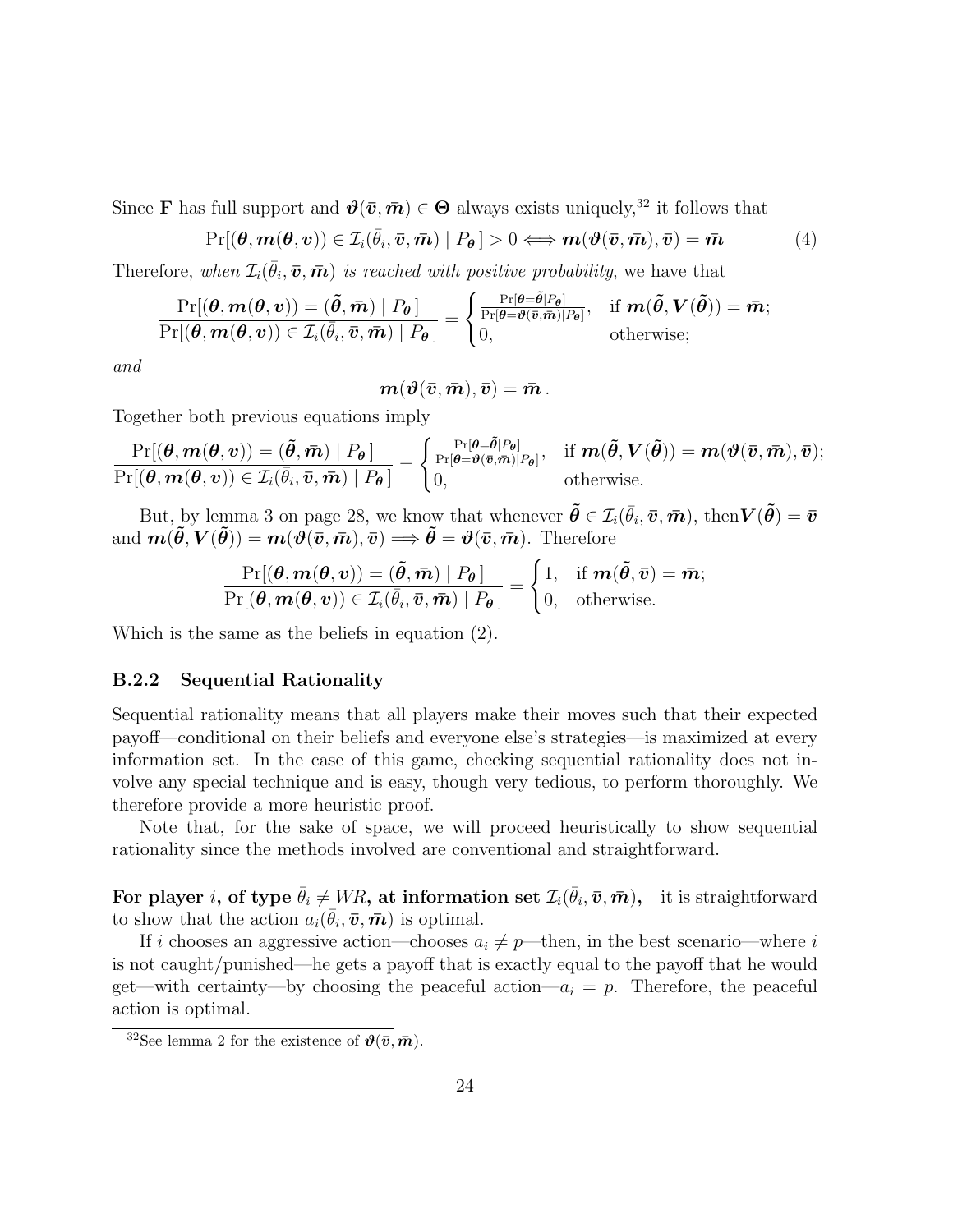For player *i*, of type  $\bar{\theta}_i = WR$ , at information set  $\mathcal{I}_i(\bar{\theta}_i, \bar{\boldsymbol{v}}, \bar{\boldsymbol{m}})$ , it is slightly more involved to show the optimality of its action  $a_i(\bar{\theta}_i, \bar{\boldsymbol{v}}, \bar{\boldsymbol{m}})$ .

Consider the case where  $n_{BN} > 0$  and  $\widetilde{F_{WR}}(\bar{v}, \bar{m}) \geq 1 - \frac{\beta \delta}{n_{BI}}$  $\frac{\beta \theta}{n_{BN}}$ . Then—given the strategies—we have that

$$
\frac{n_{WR}}{n} \ge 1 - \frac{\beta \delta}{n_{BN}},
$$
  

$$
\Leftrightarrow \frac{\beta \delta}{n_{BN}} \ge 1 - \frac{n_{WR}}{n}.
$$

Now, it turns out that the benefit that i gets—with certainty—from sabotaging *any* black worker is precisely the left hand side of this last inequality:  $\frac{\beta \delta}{n_{\text{max}}}$  $\frac{\beta_0}{n_{BN}}$ . On the other hand, the expected cost is simply the probability that  $i$  gets caught times his wage—which under the strategies is equal to one. Therefore the expected cost is  $1 - \frac{n_{WR}}{n}$  $\frac{WR}{n}$ . We know that βδ  $\frac{\beta \delta}{n_{BN}} \geq 1 - \frac{n_{WR}}{n}$  $\frac{WR}{n}$  from the last equation, therefore the aggressive action is optimal in these cases *and only* in these cases. Hence the peaceful action is optimal in the remaining cases.

For player *i*, of type  $\bar{\theta}_i \neq WR$ , at information set  $\mathcal{I}_i(\bar{\theta}_i, \bar{v})$ , it's easy to show that  $m_i(\bar{\theta}_i, \bar{\boldsymbol{v}})$  is optimal.

For  $\theta_i = BN$  the choice of message is inconsequential, therefore optimal. For  $\theta_i = WN$ the choice of message has some effects, but only on third parties. That is, it affects black workers and racist white workers but non-racist white workers are not affected at all. Therefore the message is optimal as well.

For player *i*, of type  $\bar{\theta}_i = WR$ , at information set  $\mathcal{I}_i(\bar{\theta}_i, \bar{\boldsymbol{v}})$ , it is straightforward to show the optimality of its message  $m_i(\bar{\theta}_i, \bar{\boldsymbol{v}})$ .

First, notice that—relative to the politically correct message—sending the politically incorrect message has no cost—with certainty. On the other hand though, the expected benefits—relative to sending the politically correct message—are positive since for some states that occur with positive probability this will decrease blacks' average utility even further (remember racists attack depending on how great the number of white players sending the politically incorrect message is).

### B.3 Proof of the Implications from the Equilibrium

So far we have proposed an equilibrium and shown that it is indeed an equilibrium, but we haven't shown that the cases under which sabotage takes place actually happen with positive probability.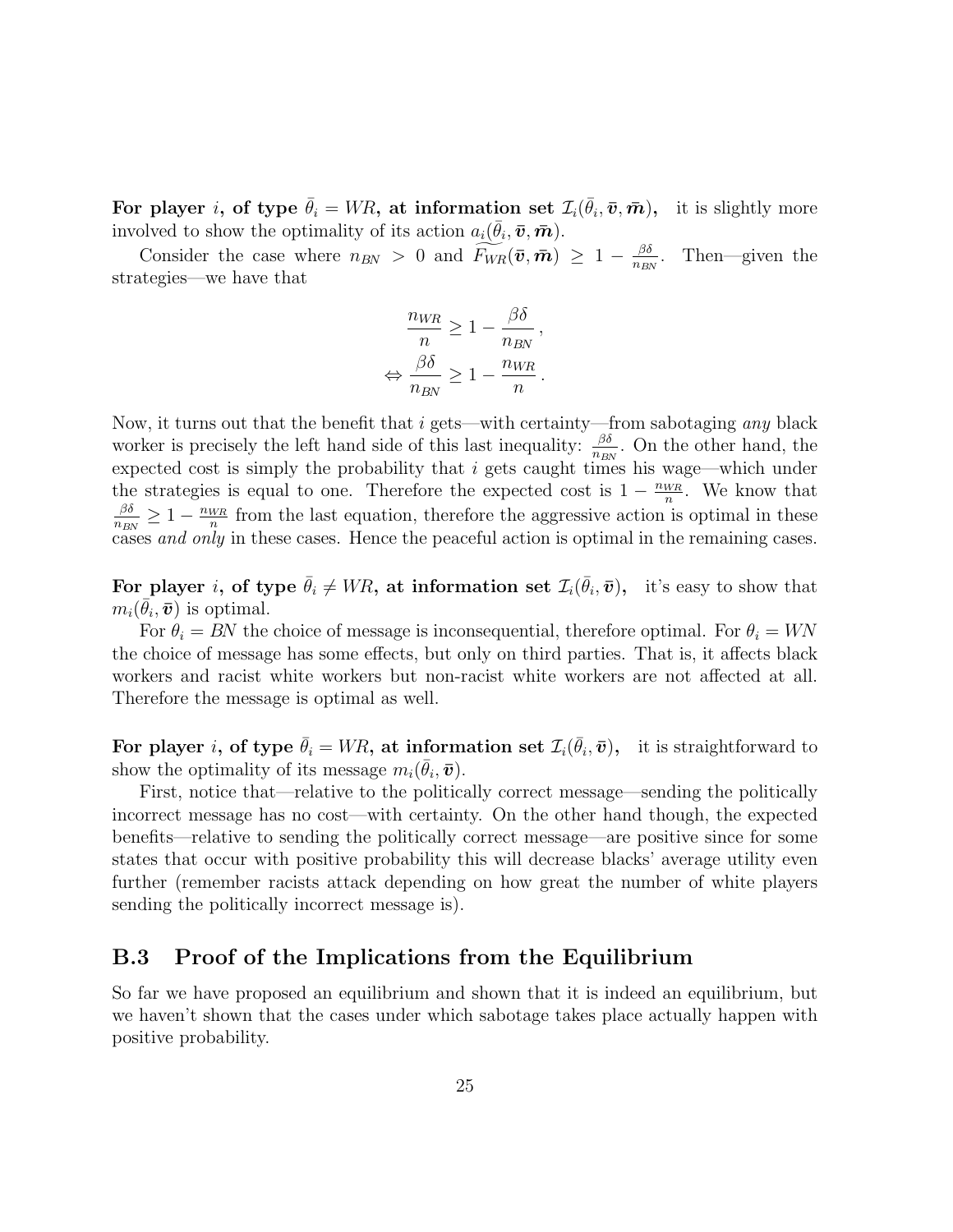Given equilibrium B.1, we want to show that the expected wage of a black type is strictly less than that of any white type (racist or non-racist). Recall that the wage of player  $i$  is given by

$$
w_i = \left[1 - \delta \sum_{j \in \mathcal{N}} I(a_j = i)\right],
$$

and the expected wage of type  $\theta$  is given by

$$
E[w_{\theta}] = E_{\omega} \left[ \frac{1}{\# \mathcal{N}_{\theta}} \sum_{\theta_i = \theta} w_i \right] = \int_{\Omega} \left[ \frac{1}{\# \mathcal{N}_{\theta}} \sum_{\theta_i = \theta} w_i \right] dP(\tilde{\omega}) .
$$

Under the strategies of equilibrium B.1, the wage  $w_i$  for any player i of type  $\theta_i \neq BN$  is equal to one, in *any* state:

$$
\theta_i \neq BN \Rightarrow w_i = 1 \quad \forall \boldsymbol{\omega} \in \Omega \, .
$$

Therefore the expected wage for type  $\theta \neq BN$  equals one as well:

$$
E[w_{\theta}] = \int_{\Omega} \left[ \frac{1}{\# \mathcal{N}_{\theta}} \sum_{\theta_i = \theta} 1 \right] dP(\tilde{\boldsymbol{\omega}}) = 1, \text{ for } \theta \neq BN.
$$

For player *i* of type  $\theta_i = BN$  though, we have that in states where  $n_{WR} > 0$  and  $\frac{\beta \delta}{n_{BN}} \ge$  $1-\frac{n_{WR}}{n}$  $\frac{W_R}{n}$ , the wage is less than one:

$$
\theta_i = BN
$$
 and  $n_{WR} > 0$  and  $\frac{\beta \delta}{n_{BN}} \ge 1 - \frac{n_{WR}}{n} \implies w_i < 1$ .

Otherwise the wage is trivially equal to one. Hence, all we need to show is that the set of states with  $n_{WR} > 0$  and  $\frac{\beta \delta}{n_{BN}} \geq 1 - \frac{n_{WR}}{n}$  $\frac{WIR}{n}$  (and  $n_{BN} > 0$  of course) has a positive probability. Let  $\Omega_a$  be the set of such states, clearly  $\Omega_a \subseteq \Omega$ . It is therefore sufficient if we show that a non-empty subset of  $\Omega_a$  has positive probability.

Consider the states where exactly one player is black, and the rest are racist whites. Since **F** has full support and n is finite, these states have a positive probability:  $F_{BN}F_{WR}^{n-1}$  > 0. Moreover, these states are indeed in  $\Omega_a$  because  $n_{BN} = 1 > 0$ ,  $n_{WR} = n - n_{BN} = n - 1 >$ 0 since  $n > 2$ , and  $\frac{\beta \delta}{n_{BN}} \geq 1 - \frac{n_{WR}}{n}$  $\frac{WR}{n}$  since

$$
\beta \delta \ge \frac{1}{n} \text{ by assumption of the proposition,}
$$
  
\n
$$
\Leftrightarrow \frac{\beta \delta}{n_{BN}} \ge \frac{n_{BN}}{n} \text{ since these states have } n_{BN} = 1,
$$
  
\n
$$
\Leftrightarrow \frac{\beta \delta}{n_{BN}} \ge \frac{n - n_{WR}}{n} \text{ since these states have } n = n_{BN} + n_{WR},
$$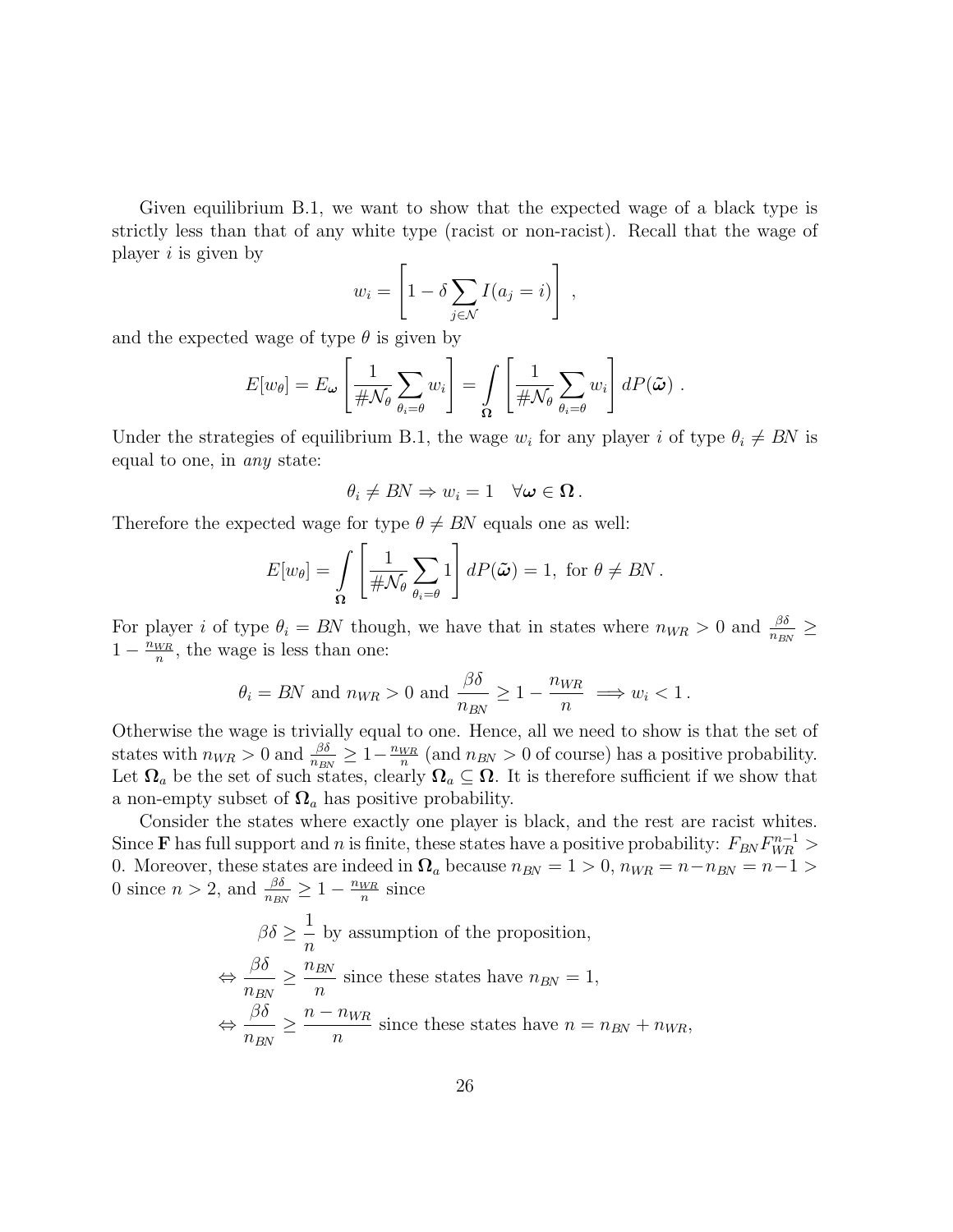therefore

$$
\frac{\beta\delta}{n_{BN}} \ge 1 - \frac{n_{WR}}{n},
$$
 which proves that these states are in  $\Omega_a$ .

Therefore  $\Omega_a$  has positive probability and the expected wage for type  $\theta = BN$  is less then one, i.e., the expected wage of blacks is less than that of any white type.

### B.4 Lemmas employed in the Proof of the Proposition

**Lemma 1.** If  $I_i(\bar{\theta}_i, \bar{\boldsymbol{v}}, \bar{\boldsymbol{m}})$  is reached with positive probability under equilibrium B.1, then

$$
\pi'(\tilde{\boldsymbol{\theta}}\mid \bar{\theta}_i,\bar{\boldsymbol{v}},\bar{\boldsymbol{m}}) = \begin{cases} 1, & \textit{if $\boldsymbol{m}(\tilde{\boldsymbol{\theta}},\bar{\boldsymbol{v}}) = \bar{\boldsymbol{m}}$;} \\ 0, & \textit{otherwise.} \end{cases}
$$

*Proof.* Under equilibrium B.1 the beliefs—which are presented in B.1.2—are given by

$$
\pi'_i(\tilde{\boldsymbol{\theta}} \mid \bar{\theta}_i, \bar{\boldsymbol{v}}, \bar{\boldsymbol{m}}) = \pi'(\tilde{\boldsymbol{\theta}} \mid \bar{\theta}_i, \bar{\boldsymbol{v}}, \bar{\boldsymbol{m}}) = \begin{cases} 1, & \text{if } m(\tilde{\theta}_j, \bar{\boldsymbol{v}}) = \bar{m}_j \text{ for all } j \notin \mathcal{N}_{BN}; \\ 0, & \text{otherwise.} \end{cases}
$$

That is, there is only one node in  $I_i(\bar{\theta}_i, \bar{\boldsymbol{v}}, \bar{\boldsymbol{m}})$  with a positive probability. Hence, all we need to show is that this node must comply with " $m(\tilde{\theta}_j, \bar{\boldsymbol{v}}) = \bar{m}_j$  for all  $j \in \mathcal{N}_{BN}$ " as well. But this must be true since the information set is reached with positive probability, i.e., all the observed messages are sent according to the equilibrium strategy:  $m_j = m(\tilde{\theta}_j, \bar{\boldsymbol{v}})$   $\forall j$ .

If  $I_i(\bar{\theta}_i, \bar{\boldsymbol{v}}, \bar{\boldsymbol{m}})$  is reached with positive probability it must therefore be that  $\bar{m}_j =$  $m(\tilde{\theta}_j, \bar{\boldsymbol{v}})$   $\forall j \in \mathcal{N}$  for the only node that is reached with positive probability in  $I_i(\bar{\theta}_i, \bar{\boldsymbol{v}}, \bar{\boldsymbol{m}})$ .  $\Box$ 

**Lemma 2.** Let  $\vartheta(\bar{v}, \bar{m})$  be an element of  $\Theta$  that satisfies

1. 
$$
V(\theta) = \bar{v}
$$
, and

2. 
$$
m_j(\vartheta_j, \bar{\boldsymbol{v}}) = \bar{m}_j \text{ for all } j \in \mathcal{N}_{\mathcal{W}}.
$$

*Then,*  $\mathbf{\hat{\theta}}(\bar{\mathbf{v}}, \bar{\mathbf{m}})$  *exists and is unique for any*  $(\bar{\mathbf{v}}, \bar{\mathbf{m}}) \in \{0, 1\}^n \times \{M_1, M_2\}^n$ .

*Proof.* We can always construct such a  $\vartheta$ , and it can only be done one way:

First, to comply with  $\mathbf{V}(\boldsymbol{\vartheta}) = \bar{\boldsymbol{v}}$ , we have to set  $\vartheta_j = BN$  whenever  $\bar{v}_j = 1$ . Second, to comply with  $m_j(\vartheta_j, \bar{\boldsymbol{v}}) = \bar{m}_j$  for all  $j \in \mathcal{N}_{\mathcal{W}}$ , we have to set

$$
\vartheta_j = \begin{cases} WR, & \text{if } \bar{v}_j = 0 \text{ and } m_j = M_1; \\ WN, & \text{if } \bar{v}_j = 0 \text{ and } m_j = M_2. \end{cases}
$$

This assigns a unique type to every  $j \in \mathcal{N}$ . Therefore  $\boldsymbol{\vartheta}$  exists and is unique.

 $\Box$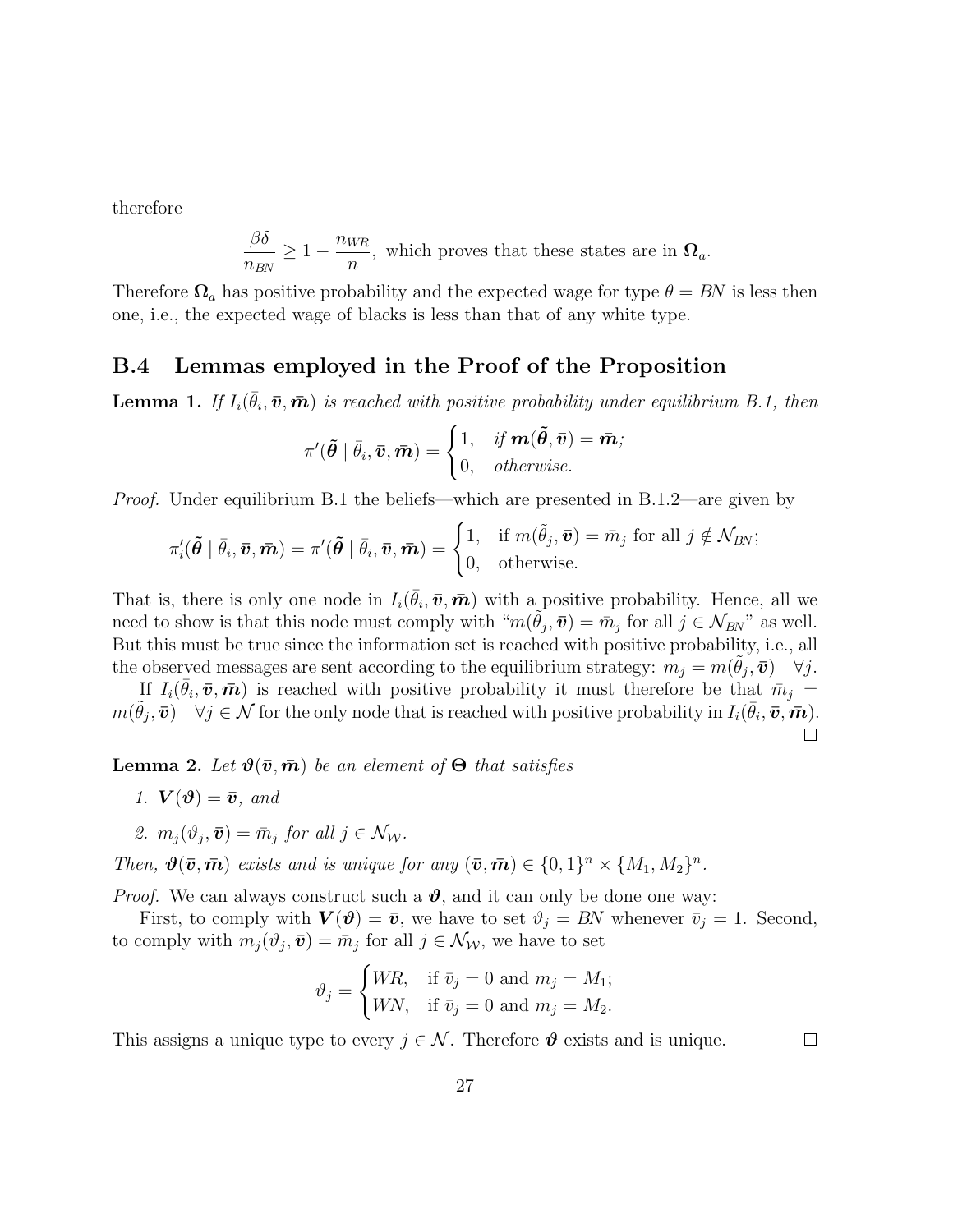Lemma 3. Let  $\tilde{\boldsymbol{\theta}} \in \mathcal{I}_i(\bar{\theta}_i, \bar{\boldsymbol{v}}, \bar{\boldsymbol{m}})$ *, then*  $\boldsymbol{V}(\tilde{\boldsymbol{\theta}}) = \bar{\boldsymbol{v}}$  and

$$
\boldsymbol{m}(\tilde{\boldsymbol{\theta}},\boldsymbol{V}(\tilde{\boldsymbol{\theta}}))=\boldsymbol{m}(\boldsymbol{\vartheta}(\bar{\boldsymbol{v}},\bar{\boldsymbol{m}}),\bar{\boldsymbol{v}})\Longrightarrow\tilde{\boldsymbol{\theta}}=\boldsymbol{\vartheta}(\bar{\boldsymbol{v}},\bar{\boldsymbol{m}})\,.
$$

*Proof.*  $\mathbf{V}(\tilde{\boldsymbol{\theta}}) = \bar{\boldsymbol{v}}$  follows immediately from the definition of the information set  $\mathcal{I}_i(\bar{\theta}_i, \bar{\boldsymbol{v}}, \bar{\boldsymbol{m}})$ on page 19.

 $\widetilde{V}(\widetilde{\theta}) = \bar{v}$  implies  $\vartheta_j = \tilde{\theta}_j$  for all j with  $\bar{v}_j = 1$ . That is, for those js both components are BN.

On the other hand,  $m(\tilde{\theta}, \bar{v}) = m(\theta(\bar{v}, \bar{m}), \bar{v})$  implies that for every j with  $\bar{v}_j = 0$ :

$$
\tilde{\theta}_j = \vartheta_j \,.
$$

That is, under function  $\mathbf{m}(\cdot, \cdot)$ , the type of all the white players is fully determined by the message they send. Therefore  $\tilde{\theta}_i = \vartheta_i$  for all *i*, and so  $\tilde{\theta} = \vartheta(\bar{v}, \bar{m})$ . the message they send. Therefore  $\tilde{\theta}_j = \vartheta_j$  for all j, and so  $\tilde{\boldsymbol{\theta}} = \boldsymbol{\vartheta}(\bar{\boldsymbol{v}}, \bar{\boldsymbol{m}})$ .

# C Proof of Claim 1

If  $n_{BN} = 0$  then, by necessity, there is no discrimination. So let us focus on the cases where  $n_{BN} > \sqrt{\beta \delta n}$ .

We have

$$
n_{BN} > \sqrt{\beta \delta n},
$$
  
\n
$$
\Rightarrow n_{BN}^2 > \beta \delta n \quad \text{since } \sqrt{\beta \delta n} > 0,
$$
  
\n
$$
\Leftrightarrow \frac{n_{BN}}{n} > \frac{\beta \delta}{n_{BN}},
$$

therefore

$$
\frac{n_{BN} + n_{WN}}{n} \ge \frac{n_{BN}}{n} > \frac{\beta \delta}{n_{BN}}.
$$

The expression on the far left is the expected cost—relative to the peaceful action—of sabotaging a black player after the cheap-talk stage, *regardless* of the equilibrium. The expression on the far right is the expected benefit—relative to the peaceful action—of sabotaging a black player after the cheap-talk stage , *regardless* of the equilibrium. Therefore in any (weak perfect bayesian) equilibrium the black players will not be sabotaged, since this would go against sequential rationality.

White players are not sabotaged either, since the expected benefit is simply replaced by zero *regardless* of the equilibrium.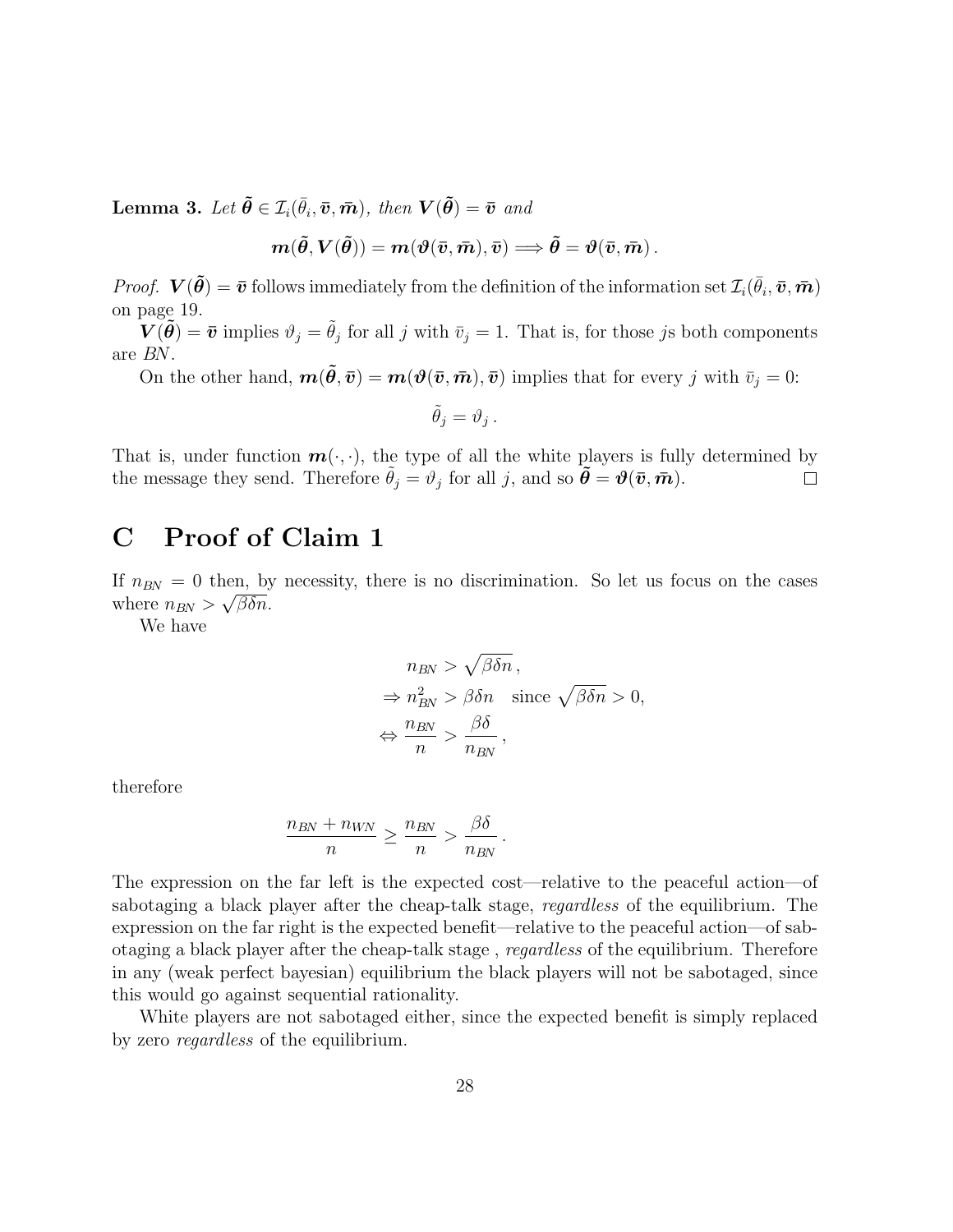### D Proof of the Theorem

First, in subsection D.1, we show that—for any equilibrium—there is no discrimination in the states of the world with  $n_W = 1$ . Therefore we have that discrimination can only occur in states of the world with  $n_W \geq 2$ .

Notice that the set of all type-symmetric weak perfect bayesian equilibria can be partitioned into the set of white-message-separating equilibria (those equilibria where racist whites send a different message from non-racist whites *in at least one* state of the world with  $n_W \geq 2$ ) and the set of white-message-pooling equilibria (those equilibria where both racist and non-racist whites send the same message *in every* state of the world with  $n_W \geq 2$ .

In subsection D.2, we show that there is no equilibrium, in the white-message-pooling class, where the aggressive action is chosen under "LER" (low enough racism).

Finally, in subsection D.3, we show that under "HES (high enough sanction) and LER" the white-message-separating class is empty.

### D.1 Discrimination can only occur in states of the world with  $n_{\mathcal{W}} \geq 2$

If  $n_W = 0$  then, by necessity, there is no discrimination. So consider the remaining case where  $n<sub>W</sub> = 1$ . Clearly, in this case the only white player does not face any uncertainty with regard to  $\theta$  (he knows his type and that of the others: BN).

Relative to the peaceful action, the expected benefit that a racist player gets from sabotaging any black player is  $\frac{\beta \delta}{n-1}$ , while the expected cost he faces is  $\frac{n-1}{n}$ . Therefore sequential rationality requires the choice of the aggressive action if and only if

$$
\frac{\beta \delta}{n-1} \ge \frac{n-1}{n},
$$
  

$$
\Leftrightarrow \beta \delta \ge \frac{(n-1)^2}{n}
$$

but  $\frac{(n-1)^2}{n} \geq \frac{4}{3}$  $\frac{4}{3}$  since  $n \geq 3$  by assumption. Therefore sequential rationality requires the choice of the aggressive action if and only if

$$
\beta \delta \ge \frac{4}{3},
$$

but this is impossible since  $0 \leq \beta, \delta \leq 1$ .

**Corollary.** *Under*  $n = 3$  *and a fully white-message-separating equilibrium: If state*  $\tilde{\omega}$  *has*  $n_{BN} = n_{WN} = n_{WR} = 1$ *, then no sabotage occurs.*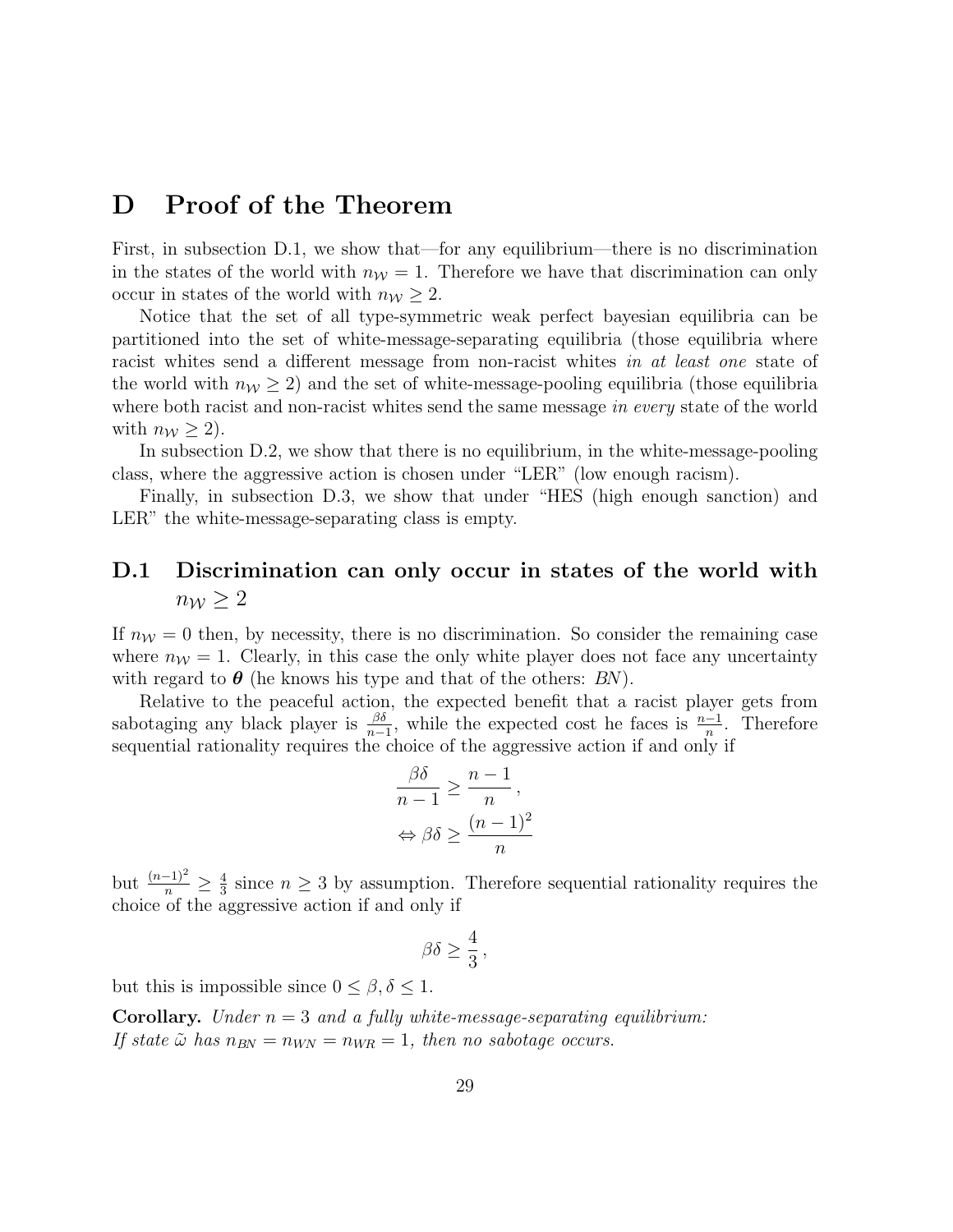### D.2 The class of white-message-pooling equilibria has no discrimination under "LER"

Let  $\theta_i = WR$  and  $n_W \geq 2$ . Under white-message-pooling, information set  $\mathcal{I}_i(\theta_i, \bar{v}, \bar{m})$  is equal to information set  $\mathcal{I}_i(\theta_i, \bar{\boldsymbol{v}})$ : Player *i* has the same information because racist whites and non-racist whites are indistinguishable from their messages.

Let  $u_i^a$  be the payoff that i gets from sabotaging a black player, and let  $u^p$  be the payoff that i gets from being peaceful. Sequential rationality implies that i will choose the aggressive action if and only if

$$
E[u_i^a - u_i^p \mid \mathcal{I}_i(WR, \bar{\boldsymbol{v}})] \ge 0
$$
  
\n
$$
\Leftrightarrow E\left[\frac{\beta\delta}{n_{BN}} - b_i \left[1 - \delta \sum_{j \in \mathcal{N}} I(a_j = i)\right] \middle| \mathcal{I}_i(WR, \bar{\boldsymbol{v}})\right] \ge 0;
$$

notice that sequential rationality also implies that no white player is sabotaged, since the expected benefit is zero and the expected cost is positive given  $n \geq 3$ , therefore

$$
E\left[\left.\frac{\beta\delta}{n_{BN}}-b_i\right|\mathcal{I}_i(WR,\bar{\boldsymbol{v}})\right]\geq 0\,;
$$

the only uncertainty remaining is that due to  $b_i$ , so

$$
\frac{\beta \delta}{n_{BN}} - E\left[b_i \mid \mathcal{I}_i(WR, \bar{\boldsymbol{v}})\right] \ge 0, \n\Leftrightarrow \frac{\beta \delta}{n_{BN}} \ge E\left[b_i \mid \mathcal{I}_i(WR, \bar{\boldsymbol{v}})\right];
$$

by the law of iterated expectations we have

$$
\frac{\beta\delta}{n_{BN}} \geq E\left[E[b_i \mid n_{WR}\right] | \mathcal{I}_i(WR, \bar{\boldsymbol{v}})\right];
$$

the expectation of a Bernoulli r.v. is simply its probability, so we have

$$
\frac{\beta \delta}{n_{BN}} \geq E \left[ 1 - \frac{n_{WR}}{n} \middle| \mathcal{I}_i(WR, \bar{v}) \right],
$$
  

$$
\Leftrightarrow \frac{\beta \delta}{n_{BN}} \geq 1 - \frac{1}{n} E \left[ n_{WR} \middle| \mathcal{I}_i(WR, \bar{v}) \right];
$$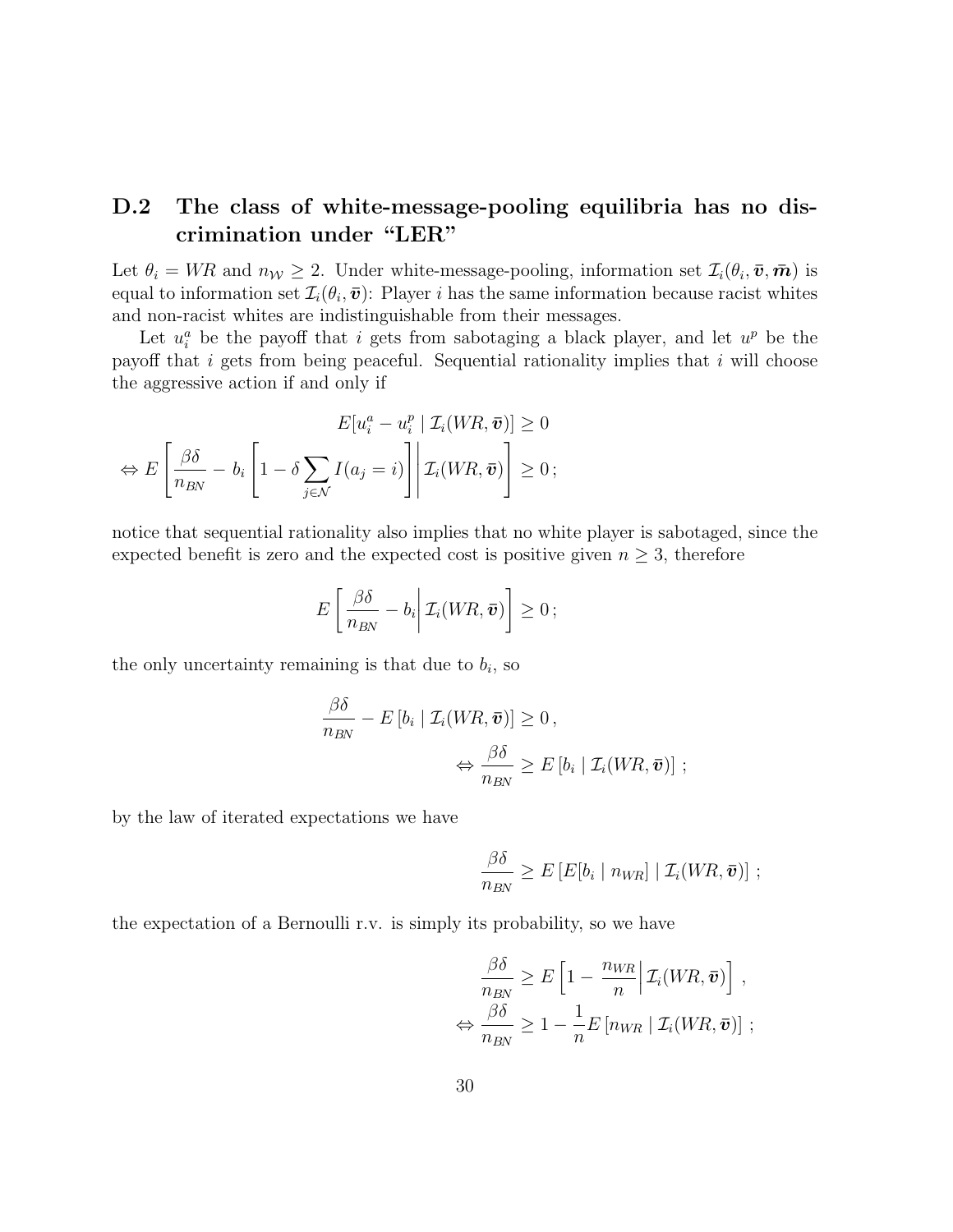the relevant information that player i possesses at information set  $\mathcal{I}_i(W_R, \bar{v})$  is  $n_W$  itself and  $n_{WR} \geq 1$ , so we may express the previous inequality as

$$
\frac{\beta \delta}{n_{BN}} \ge 1 - \frac{1}{n} E \left[ n_{WR} \mid n_W \text{ and } n_{WR} \ge 1 \right],
$$
  

$$
\Leftrightarrow \frac{\beta \delta}{n_{BN}} \ge 1 - \frac{1}{n} \left[ 1 + (n_W - 1) \frac{F_{WR}}{F_W} \right].
$$

It turns out that this inequality contradicts the assumed condition "LER":

$$
\frac{F_{WR}}{F_W} + \beta \delta \le \frac{1}{2},
$$
\n
$$
\Rightarrow \beta \delta \le 1 - \frac{1}{2} - \frac{F_{WR}}{F_W},
$$
\n
$$
\Rightarrow \beta \delta < 1 - \frac{1}{3} - \frac{F_{WR}}{F_W},
$$
\n
$$
\Rightarrow \beta \delta < 1 - \frac{1}{n} - \frac{F_{WR}}{F_W} \text{ since throughout the paper we have assumed } n \ge 3,
$$
\n
$$
\Rightarrow \beta \delta < \left(1 - \frac{F_{WR}}{F_W}\right) - \frac{1}{n},
$$
\n
$$
\Rightarrow \beta \delta < \left(1 - \frac{F_{WR}}{F_W}\right) + \frac{1}{n} \left(2 \frac{F_{WR}}{F_W} - 1\right) \text{ since } \frac{F_{WR}}{F_W} > 0 \text{ by assumption,}
$$
\n
$$
\Rightarrow \beta \delta < 1 - \frac{1}{n} \left[1 + (n - 2) \frac{F_{WR}}{F_W}\right],
$$
\n
$$
\Rightarrow \frac{\beta \delta}{n_{BN}} < 1 - \frac{1}{n} \left[1 + (n_{W} - 1) \frac{F_{WR}}{F_W}\right] \text{ since discrimination requires } n - 1 \ge n - n_{BN} = n_{W}.
$$

Therefore sequential rationality and condition "LER" assure that aggressive actions are never chosen in white-message-pooling equilibria.

### D.3 The class of white-message-separating equilibria is empty under "HES and LER"

Suppose there exists a white-message-separating equilibrium. This means that therein, for some  $v^* \in \{0,1\}^n$  with  $n_{\mathcal{W}} \geq 2$ , racist whites send a different message than non-racist whites.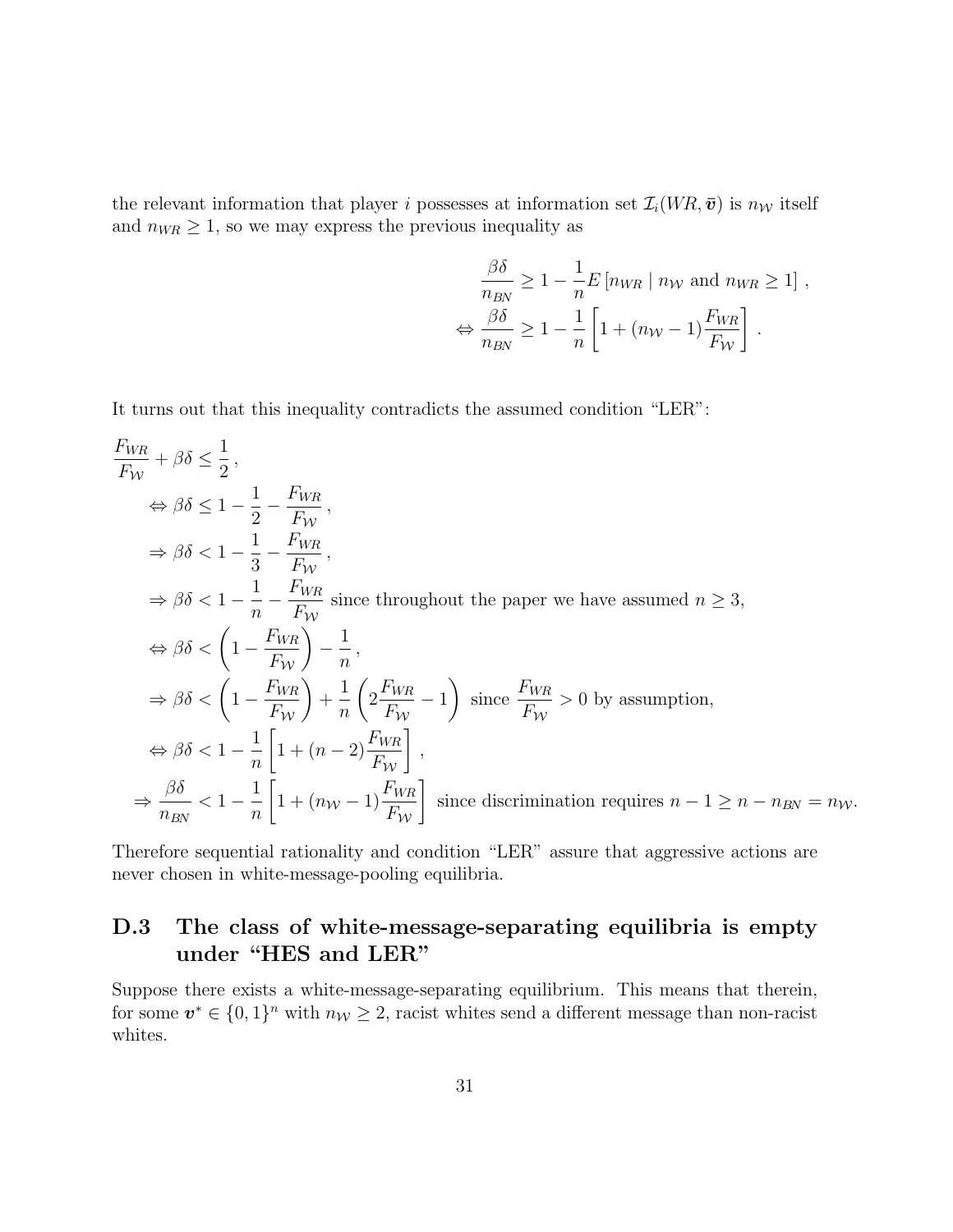To be an equilibrium, sequential rationality and weak consistency of beliefs have to be satisfied. Therefore the sub-strategy of player i,  $a_i(\bar{\theta}_i, \bar{\boldsymbol{v}}, \bar{\boldsymbol{m}})$ , has to satisfy

$$
a_i(\bar{\theta}_i, \boldsymbol{v}^*, \bar{\boldsymbol{m}}) = a(\bar{\theta}_i, \boldsymbol{v}^*, \bar{\boldsymbol{m}}) \in \begin{cases} \mathcal{N}_{BN} & \text{if } \bar{\theta}_i = WR \text{ and } n_{BN} > 0 \text{ and } \widetilde{F_{WR}} \geq 1 - \frac{\beta \delta}{n_{BN}}; \\ \{p\} & \text{otherwise.} \end{cases}
$$

That racists attack blacks, if and only if  $n_{BN} > 0$  and  $\widetilde{F_{WR}} \geq 1 - \frac{\beta \delta}{n_{BI}}$  $\frac{\beta \delta}{n_{BN}}$ , should not be a surprise since a similar result was shown in the proposition.

What might have to be explained is that nobody attacks whites. This is because for *any* equilibrium and realized state we have that, relative to the peaceful action, the expected benefit from attacking a white player is zero, but the expected cost is strictly positive. And this is true for everyone.

Now, there are two ways for having a white-message-separation: either racists or non-racists send the politically incorrect message  $(M_1)$ , but not both. However, the white-message separation with non-racists sending the politically incorrect message is not sequentially rational *for any*  $c > 0$ : Relative to the politically correct message,  $M_2$ , non-racists get zero expected benefit and a strictly positive expected cost for sending the politically incorrect message,  $M_1$ .

So for  $c > 0$ , the only white-message-separating equilibria that may exist are those where racists send the politically incorrect message,  $M_1$ .

Therefore, in particular, our hypothetical equilibrium must satisfy the following sequential rationality condition for  $\theta_i = WR$ :

$$
E[u^{pi}-u^{pc} | \mathcal{I}_i(\bar{\theta}_i, \boldsymbol{v}^*), \boldsymbol{m}_{-i}, \boldsymbol{a}_{-i}] \geq 0,
$$

where  $u^{pi}$  is the payoff from sending the politically incorrect message and attacking like the other racists do,  $u_{pc}$  is the payoff from an alternative strategy to be presented below, and the expectation is conditional on the information set  $\mathcal{I}_i(\vec{\theta}_i, v^*)$  and takes everyone else's strategies into account (here represented by  $m_{-i}, a_{-i}$ ).

Let  $i$ 's alternative strategy, or pc strategy, satisfy

$$
m_i^{pc}(WR, \mathbf{v}^*) = M_2
$$
  

$$
a_i^{pc}(WR, \mathbf{v}^*, \mathbf{m}_{-i}, m_i^{pc}) \in \begin{cases} \mathcal{N}^{BN} & \text{if } \widetilde{F_{WR}}'(\bar{\mathbf{v}}, \bar{\mathbf{m}}) \ge 1 - \frac{\beta \delta}{n_{BN}}; \\ \{p\} & \text{otherwise}, \end{cases}
$$

where  $\widetilde{F_{WR}}'(\bar{v}, \bar{m}) \equiv \frac{\#\{j \in \mathcal{N} | \bar{m}_j = M_1 \text{ and } \bar{v}_j = 0\} + 1}{n}$  $\frac{n_1 \text{ and } v_j = 0 + 1}{n}$ .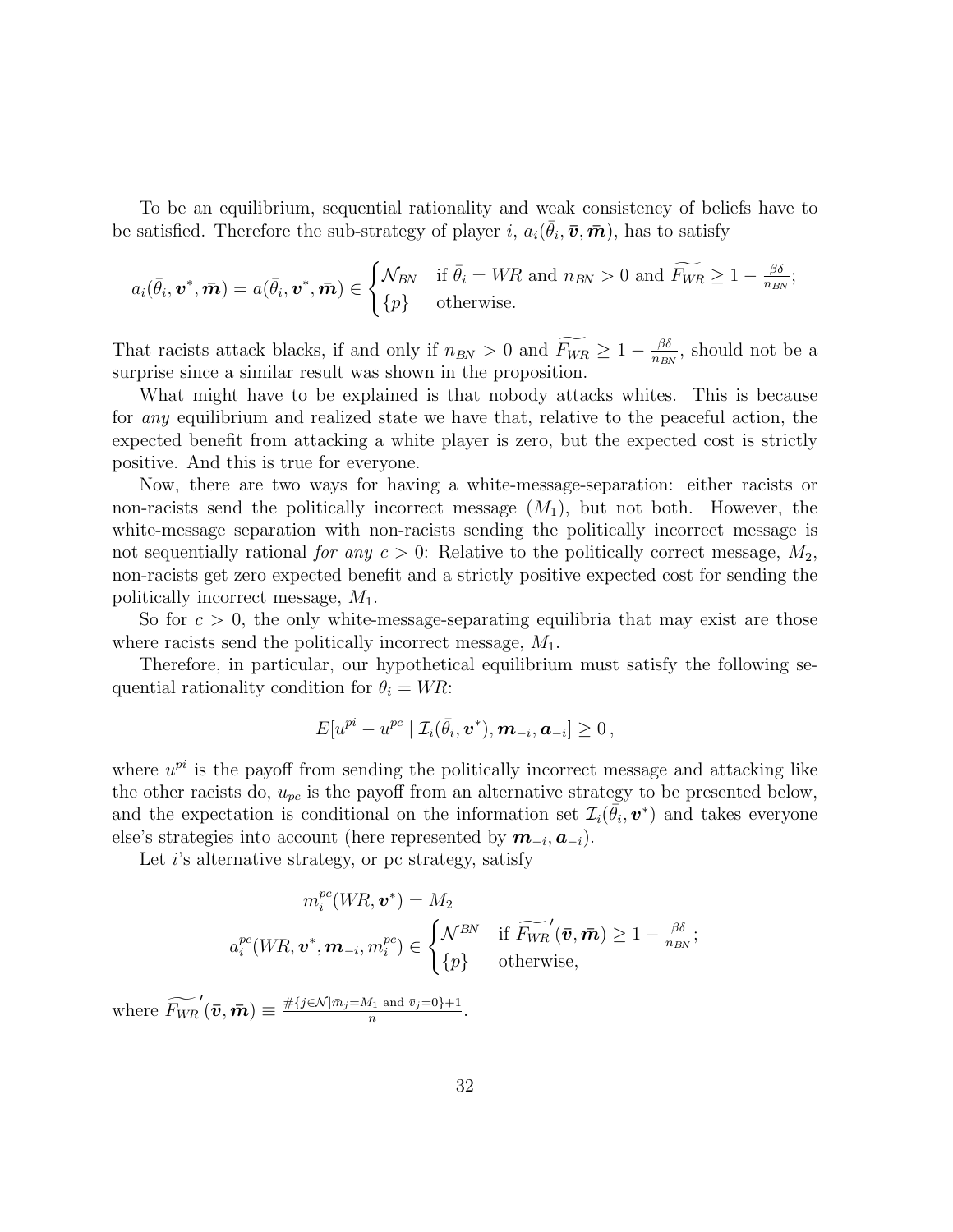We therefore have

$$
E[u^{pi}-u^{pc} | \mathcal{I}_i(\bar{\theta}_i, \boldsymbol{v}^*), \boldsymbol{m}_{-i}, \boldsymbol{a}_{-i}] \geq 0,
$$

(we drop the expectation's conditionals in what follows, for the sake of space)

$$
\Leftrightarrow E\left[-c\frac{n_{WN}}{n_{WR}} + (n_{WR} - 1)\frac{\beta\delta}{n_{BN}} \cdot I\left(\widetilde{F_{WR}}(\bar{v}, \bar{m}) \ge 1 - \frac{\beta\delta}{n_{BN}} > \widetilde{F_{WR}}(\bar{v}, \bar{m}')\right)\right] \ge 0,
$$
  

$$
\Leftrightarrow E\left[(n_{WR} - 1)\frac{\beta\delta}{n_{BN}} \cdot I\left(\widetilde{F_{WR}}(\bar{v}, \bar{m}) \ge 1 - \frac{\beta\delta}{n_{BN}} > \widetilde{F_{WR}}(\bar{v}, \bar{m}')\right)\right] \ge E\left[c\frac{n_{WN}}{n_{WR}}\right],
$$
  

$$
\Leftrightarrow \Pr\left[\widetilde{F_{WR}}(\bar{v}, \bar{m}) \ge 1 - \frac{\beta\delta}{n_{BN}} > \widetilde{F_{WR}}(\bar{v}, \bar{m}')\right] E\left[(n_{WR} - 1)\frac{\beta\delta}{n_{BN}}\right] \ge E\left[c\frac{n_{WN}}{n_{WR}}\right],
$$

where the expectation on the left side is conditional on the statement of the probability,

$$
\Leftrightarrow \Pr\left[n_{WR} \ge n\left(1 - \frac{\beta\delta}{n_{BN}}\right) > n_{WR} - 1\right] E\left[(n_{WR} - 1)\frac{\beta\delta}{n_{BN}}\right] \ge E\left[c\frac{n_{WN}}{n_{WR}}\right],
$$

(in what follows we use the so-called ceiling function; this function maps any real number x to the smallest integer that is weakly greater than x; it is written as  $[x]$ )

$$
\Leftrightarrow \Pr\left[n_{WR} = \left\lceil n\left(1 - \frac{\beta\delta}{n_{BN}}\right)\right\rceil\right] E\left[(n_{WR} - 1)\frac{\beta\delta}{n_{BN}}\right] \ge E\left[c\frac{n_{WN}}{n_{WR}}\right],
$$

since the expectation on the left side is conditional on the statement of the probability, we have

$$
\Leftrightarrow \Pr\left[n_{WR} = \left\lceil n\left(1 - \frac{\beta\delta}{n_{BN}}\right)\right\rceil\right] E\left[(n_{WR} - 1)\frac{\beta\delta}{n_{BN}}\middle| n_{WR} = \left\lceil n\left(1 - \frac{\beta\delta}{n_{BN}}\right)\right\rceil\right] \ge E\left[c\frac{n_{WN}}{n_{WR}}\right],
$$
  
\n
$$
\Leftrightarrow \Pr\left[n_{WR} = \left\lceil n\left(1 - \frac{\beta\delta}{n_{BN}}\right)\right\rceil\right] \left(\left\lceil n\left(1 - \frac{\beta\delta}{n_{BN}}\right)\right\rceil - 1\right) \frac{\beta\delta}{n_{BN}} \ge E\left[c\frac{n_{WN}}{n_{WR}}\right],
$$
  
\n
$$
\Leftrightarrow \Pr\left[n_{WR} = \left\lceil n\left(1 - \frac{\beta\delta}{n_{BN}}\right)\right\rceil\right] \left\lceil n\left(1 - \frac{\beta\delta}{n_{BN}}\right) - 1\right\rceil \frac{\beta\delta}{n_{BN}} \ge E\left[c\frac{n_{WN}}{n_{WR}}\right],
$$

We pause here to notice that the probabilities and expectations are conditional on  $n_{WR} \geq 1$ since  $i$  knows his type, thus having

$$
\Pr\left[n_{WR} = \left\lceil n\left(1 - \frac{\beta\delta}{n_{BN}}\right)\right\rceil \middle| n_{WR} \ge 1\right] = \frac{\Pr\left[n_{WR} = \left\lceil n\left(1 - \frac{\beta\delta}{n_{BN}}\right)\right\rceil\right]}{\Pr[n_{WR} \ne 0]}.
$$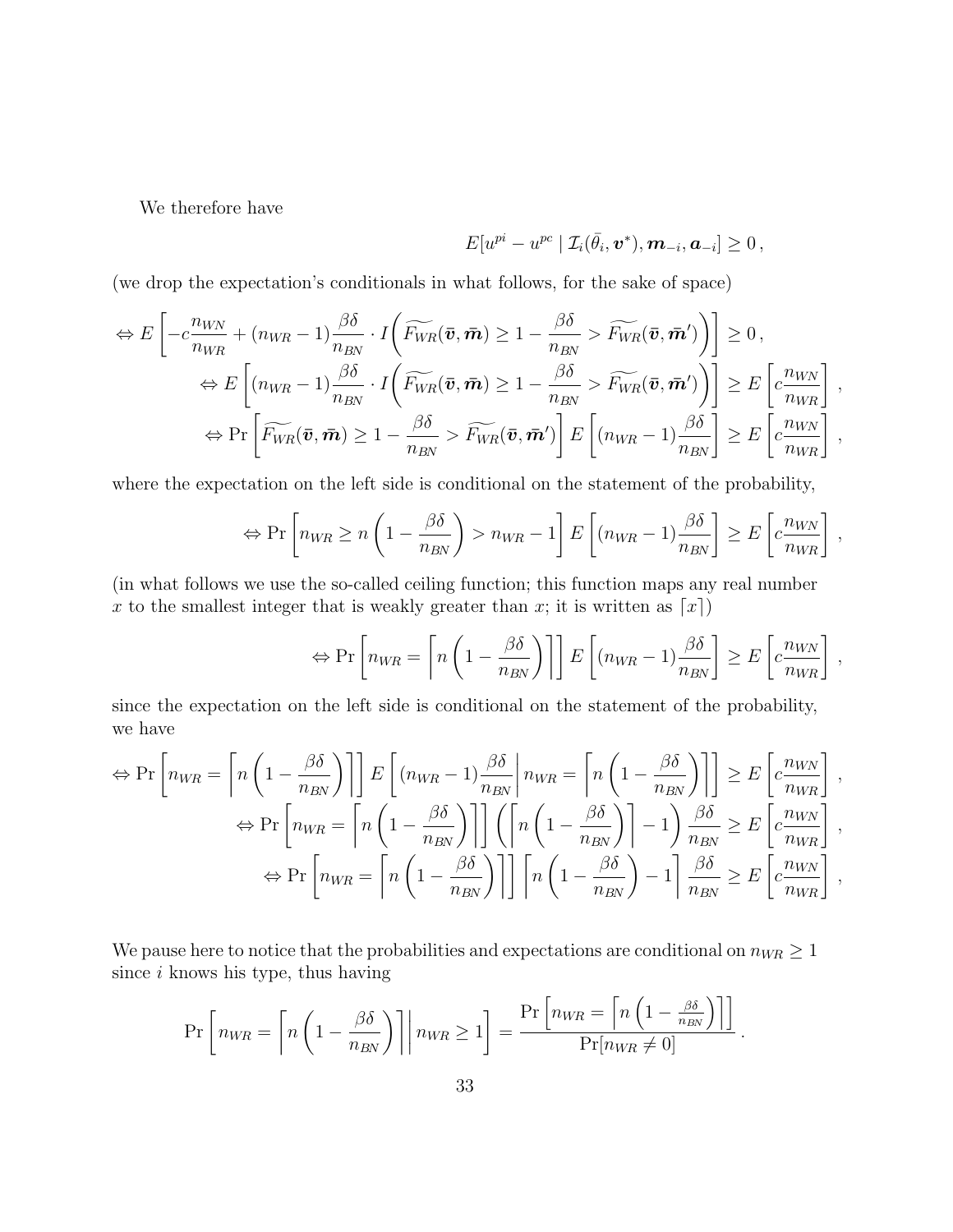And also having

$$
E\left[c\frac{n_{WN}}{n_{WR}} \mid n_{WR} \ge 1\right] = c \cdot E\left[\frac{n_W - n_{WR}}{n_{WR}} \mid n_{WR} \ge 1\right]
$$

$$
= c \cdot \sum_{h=1}^{n_{\mathcal{W}}} \Pr[n_{WR} = h \mid n_{WR} \ge 1] \cdot \frac{n_{\mathcal{W}} - h}{h}
$$

$$
= c \cdot \frac{\sum_{h=1}^{n_{\mathcal{W}}} \Pr[n_{WR} = h] \cdot \frac{n_{\mathcal{W}} - h}{h}}{\Pr[n_{WR} \ne 0]}
$$

Therefore the inequality becomes

$$
\frac{\Pr\left[n_{WR} = \left\lceil n\left(1 - \frac{\beta\delta}{n_{BN}}\right)\right\rceil\right]}{\Pr[n_{WR} \neq 0]}\left[n\left(1 - \frac{\beta\delta}{n_{BN}}\right) - 1\right]\frac{\beta\delta}{n_{BN}} \ge c \cdot \frac{\sum_{h=1}^{n_{\mathcal{W}}}\Pr[n_{WR} = h] \cdot \frac{n_{\mathcal{W}} - h}{h}}{\Pr[n_{WR} \neq 0]},
$$
  
\n
$$
\Leftrightarrow \Pr\left[n_{WR} = \left\lceil n\left(1 - \frac{\beta\delta}{n_{BN}}\right)\right\rceil\right]\left[n\left(1 - \frac{\beta\delta}{n_{BN}}\right) - 1\right]\frac{\beta\delta}{n_{BN}} \ge c \cdot \sum_{h=1}^{n_{\mathcal{W}}}\Pr[n_{WR} = h] \cdot \frac{n_{\mathcal{W}} - h}{h},
$$

which is equivalent to

$$
\left\lceil n\left(1-\frac{\beta\delta}{n_{BN}}\right)-1\right\rceil\frac{\beta\delta}{n_{BN}}\geq c\cdot\sum_{h=1}^{n_{\mathcal{W}}}\frac{\Pr[n_{\mathcal{W}R}=h]}{\Pr\left[n_{\mathcal{W}R}=\left\lceil n\left(1-\frac{\beta\delta}{n_{\mathcal{B}N}}\right)\right\rceil\right]}\cdot\frac{n_{\mathcal{W}}-h}{h}.
$$

It can be shown that due to the binomial nature of  $n_{WR}$ ,

$$
\frac{\Pr[n_{WR} = h]}{\Pr[n_{WR} = \left[n\left(1 - \frac{\beta \delta}{n_{BN}}\right)\right]} = \left(\frac{F_{WR}}{F_{WN}}\right)^{h - \left[n\left(1 - \frac{\beta \delta}{n_{BN}}\right)\right]}.
$$

Therefore the inequality becomes

$$
\left\lceil n\left(1-\frac{\beta\delta}{n_{BN}}\right)-1\right\rceil\frac{\beta\delta}{n_{BN}}\geq c\cdot\sum_{h=1}^{n_{\mathcal{W}}}\left(\frac{F_{WR}}{F_{WN}}\right)^{h-\left\lceil n\left(1-\frac{\beta\delta}{n_{BN}}\right)\right\rceil}\cdot\frac{n_{\mathcal{W}}-h}{h}.
$$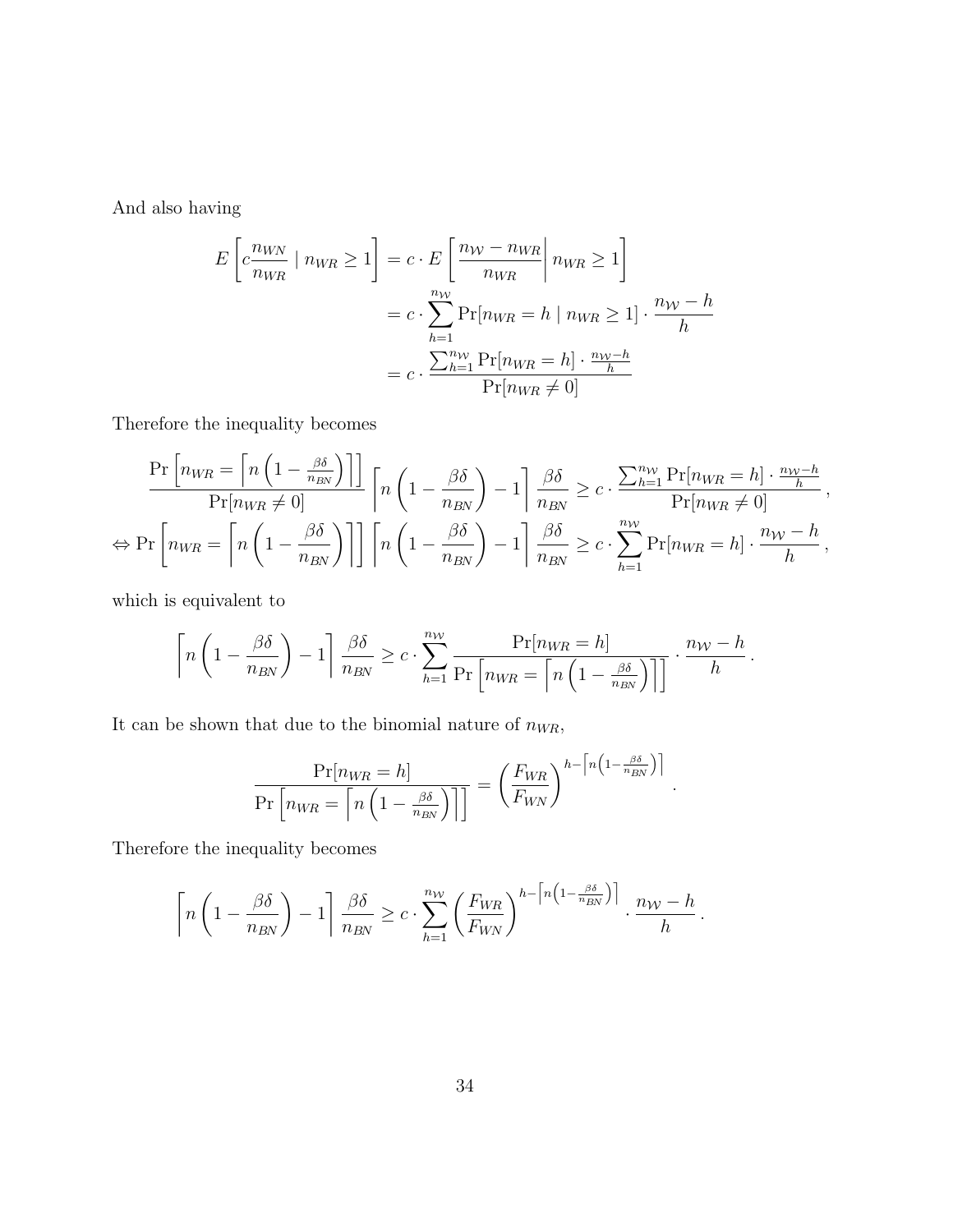But this inequality contradicts "HES and LER" since

$$
c > n \cdot \beta \delta \left( \frac{F_{WR}}{F_{WN}} \right) \text{ by "HES",}
$$
\n
$$
\Rightarrow c > (n-1)\beta \delta \left( \frac{F_{WR}}{F_{WN}} \right) \text{ since } \beta \delta \left( \frac{F_{WR}}{F_{WN}} \right) \text{ is positive,}
$$
\n
$$
\Rightarrow c > \lceil n - 1 \rceil \beta \delta \left( \frac{F_{WR}}{F_{WN}} \right)^{\lceil \frac{n}{2} - 1 \rceil} \text{ since } \frac{F_{WR}}{F_{WN}} \le 1 \text{ by "LER", and } n \ge 3,
$$
\n
$$
\Rightarrow c > \left[ \left( 1 - \frac{\beta \delta}{n_{BN}} \right) n - 1 \right] \beta \delta \left( \frac{F_{WR}}{F_{WN}} \right)^{\lceil (1 - \beta \delta)n - 1 \rceil} \text{ since } \beta \delta \le 1/2 \text{ by "LER", and } n_{BN} \ge 1,
$$
\n
$$
\Rightarrow c > \left[ \left( 1 - \frac{\beta \delta}{n_{BN}} \right) n - 1 \right] \frac{\beta \delta}{n_{BN}} \left( \frac{F_{WR}}{F_{WN}} \right)^{\lceil (1 - \beta \delta/n_{BN})n - 1 \rceil} \text{ by the reasons above,}
$$
\n
$$
\Leftrightarrow c > \left[ \left( 1 - \frac{\beta \delta}{n_{BN}} \right) n - 1 \right] \frac{\beta \delta}{n_{BN}} \left( \frac{F_{WR}}{F_{WN}} \right)^{\lceil (1 - \beta \delta/n_{BN})n \rceil - 1};
$$

this is the same as

$$
c\left(\frac{F_{WR}}{F_{WN}}\right)^{1-\lceil(1-\beta\delta/n_{BN})n\rceil} > \left\lceil \left(1 - \frac{\beta\delta}{n_{BN}}\right)n - 1\right\rceil \frac{\beta\delta}{n_{BN}},
$$
  

$$
\Leftrightarrow c\sum_{h=1}^{2} \left(\frac{F_{WR}}{F_{WN}}\right)^{h-\lceil(1-\beta\delta/n_{BN})n\rceil} \frac{2-h}{h} > \left\lceil \left(1 - \frac{\beta\delta}{n_{BN}}\right)n - 1\right\rceil \frac{\beta\delta}{n_{BN}},
$$

 $n_W > 2$  and the summation is increasing in the strictly positive summands, so

$$
\Rightarrow c \sum_{h=1}^{n_{\mathcal{W}}} \left(\frac{F_{WR}}{F_{WN}}\right)^{h-\lceil(1-\beta\delta/n_{BN})n\rceil} \frac{n_{\mathcal{W}}-h}{h} > \left\lceil \left(1-\frac{\beta\delta}{n_{BN}}\right)n-1\right\rceil \frac{\beta\delta}{n_{BN}},
$$

or, rearranging terms,

$$
\Leftrightarrow c \cdot \sum_{h=1}^{n_{\mathcal{W}}} \left(\frac{F_{WR}}{F_{WN}}\right)^{h-\left[n\left(1-\frac{\beta\delta}{n_{BN}}\right)\right]} \cdot \frac{n_{\mathcal{W}}-h}{h} > \left[n\left(1-\frac{\beta\delta}{n_{BN}}\right)-1\right]\frac{\beta\delta}{n_{BN}}.
$$

# E Proof of Claim 2

To prove the claim, we derive a sufficient condition for PC to be harmful and show that this condition is met by one particular choice of parameters. However, the reader should